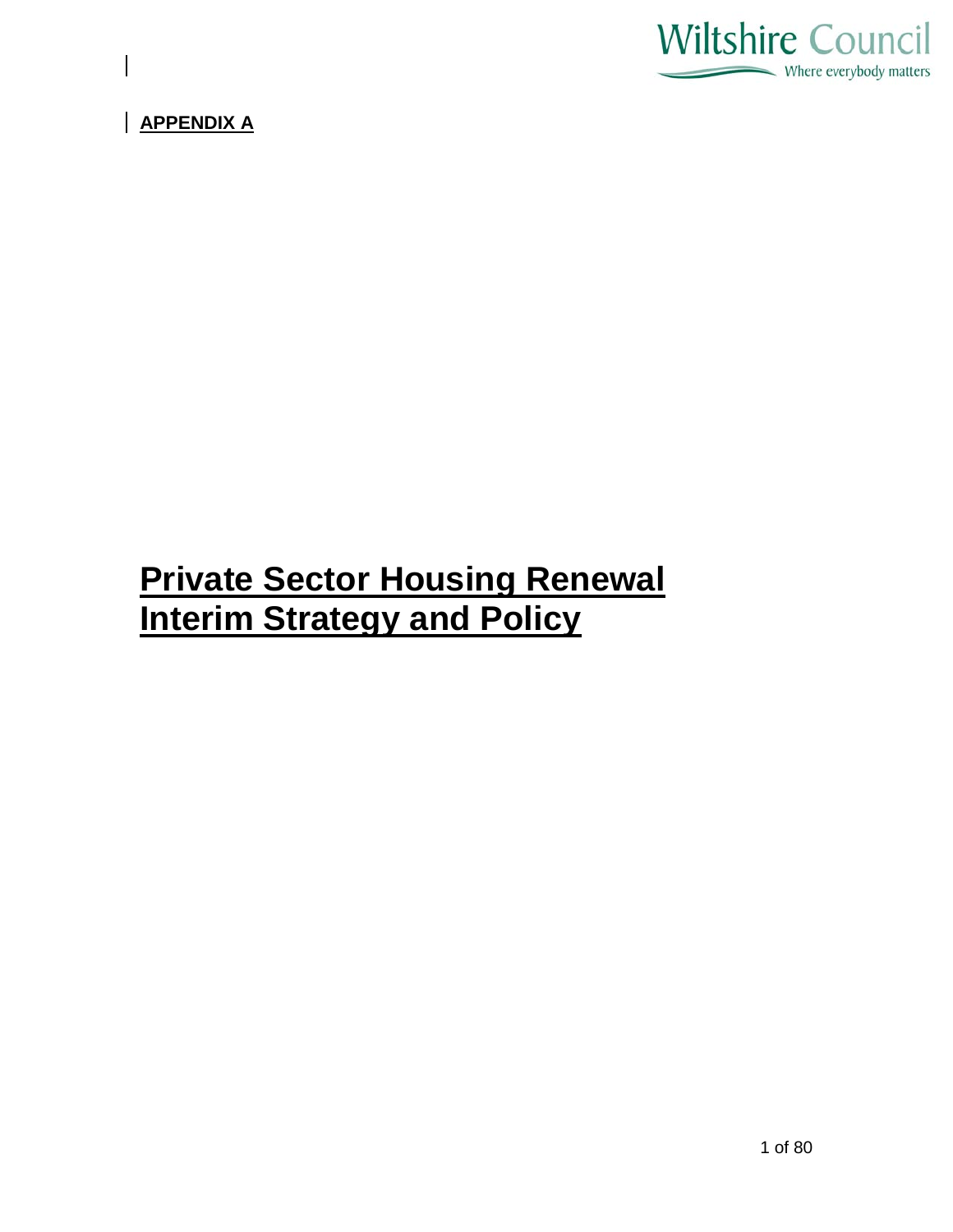# **Contents**

 $\overline{\phantom{a}}$ 

|     |                                                           |                                         | Page           |
|-----|-----------------------------------------------------------|-----------------------------------------|----------------|
| 1.  | Introduction                                              |                                         | $\overline{4}$ |
| 2.  | National, Regional and Local Priorities                   |                                         | $\overline{4}$ |
| 3.  | <b>Strategic Aims</b>                                     |                                         | 8              |
| 4.  | <b>Local Housing Market</b>                               |                                         | 9              |
| 5.  | <b>Empty Properties</b>                                   |                                         | 10             |
| 6.  | <b>Housing Need</b>                                       |                                         | 10             |
| 7.  | <b>Private Sector Housing Stock Profile and Condition</b> |                                         | 11             |
| 8.  | <b>Private Rented Sector</b>                              |                                         | 13             |
| 9.  | <b>Energy Efficiency and Fuel Poverty</b>                 |                                         | 17             |
| 10. | <b>Legal Framework</b>                                    | - Financial Assistance<br>- Enforcement | 18             |
| 11. | <b>Key Priorities</b>                                     |                                         | 21             |
| 12. | Finance                                                   |                                         | 21             |
| 13. | <b>Action Plan</b>                                        |                                         | 23             |
| 14. | <b>Procedure for Determining Appeals</b>                  |                                         | 23             |
| 15. | Consultation                                              |                                         | 23             |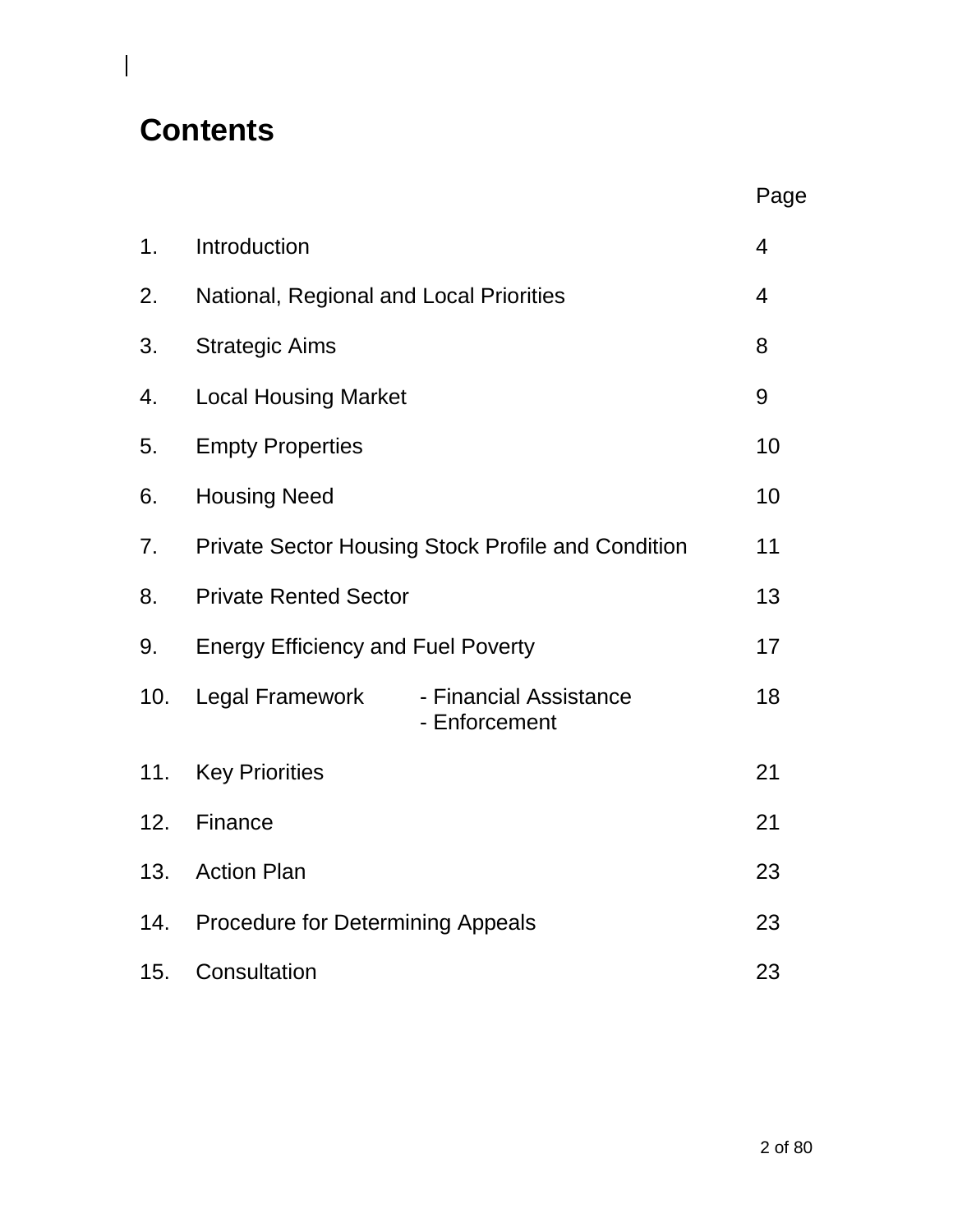# **Appendices**

| <b>Appendix 1</b> | <b>Mandatory Disabled Facilities Grant</b>              |
|-------------------|---------------------------------------------------------|
|                   | <b>Discretionary Disabled Facilities Grant</b>          |
|                   | Assistance for Houses in Multiple Occupation            |
|                   | <b>Repairs Assistance</b>                               |
|                   | <b>Empty Homes Assistance</b>                           |
|                   | Landlords' Repairs Assistance                           |
|                   | <b>SAP 35</b>                                           |
|                   | Loans and Equity Release                                |
| <b>Appendix 2</b> | <b>Enforcement Policy</b>                               |
| Appendix 3        | <b>Action Plan</b>                                      |
| Appendix 4        | <b>Appeals Procedure</b>                                |
| Appendix 5        | <b>Funding Bid 2009/2010</b>                            |
| Appendix 6        | House in Multiple Occupation Licence Policy             |
| Appendix 7        | House in Multiple Occupation Licence Fees               |
| <b>Appendix 8</b> | <b>Licensing of Caravan Sites: Model Standards 2008</b> |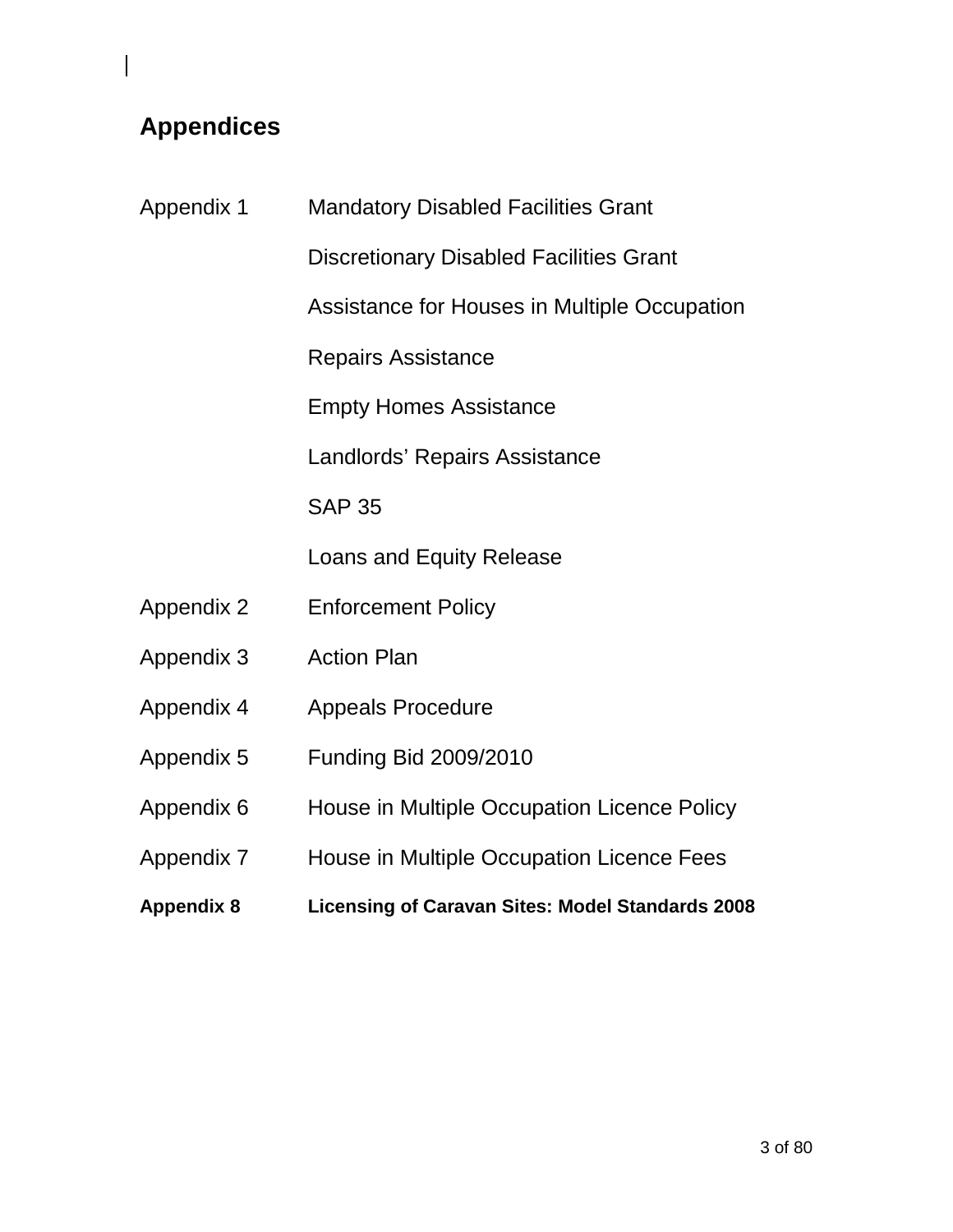# **1. Introduction**

This is an interim Private Sector Housing Renewal Strategy and Policy document designed to allow the new Wiltshire council to continue to fulfil one of its key housing roles during its first year of operation. A new Wiltshire strategy and policy will be developed that fully meets local and national priorities. Key actions from this strategy will be reflected in the overarching Housing Strategy for Wiltshire Council due to be published in 2010.

The Private Sector Housing Renewal Strategy primarily deals with providing support and assistance to ensure that the private sector stock is kept in good condition and meets the needs of occupants.

Issues that are relevant to the development of the strategy are:

- National, regional and local priorities
- Housing need
- Character and condition of Wiltshire's housing stock
- Legal requirements
- Available funding

#### **2. National, Regional and Local Priorities**

## Building Sustainable Communities

In February 2003 the Government launched its Sustainable Communities Plan, a comprehensive programme to improve people's homes, neighbourhoods and quality of life. The plan set out a vision to meet housing need in sustainable communities. The Council is committed to building sustainable communities and achieving a balance between economic, social and environmental objectives through community planning and the Community Strategy, the Community Safety Strategy, the Regeneration Strategy, the emerging Local Plan and the Housing Strategy, which has been assessed as fit for purpose.

Housing Act 2004 See information under 'Legal Framework'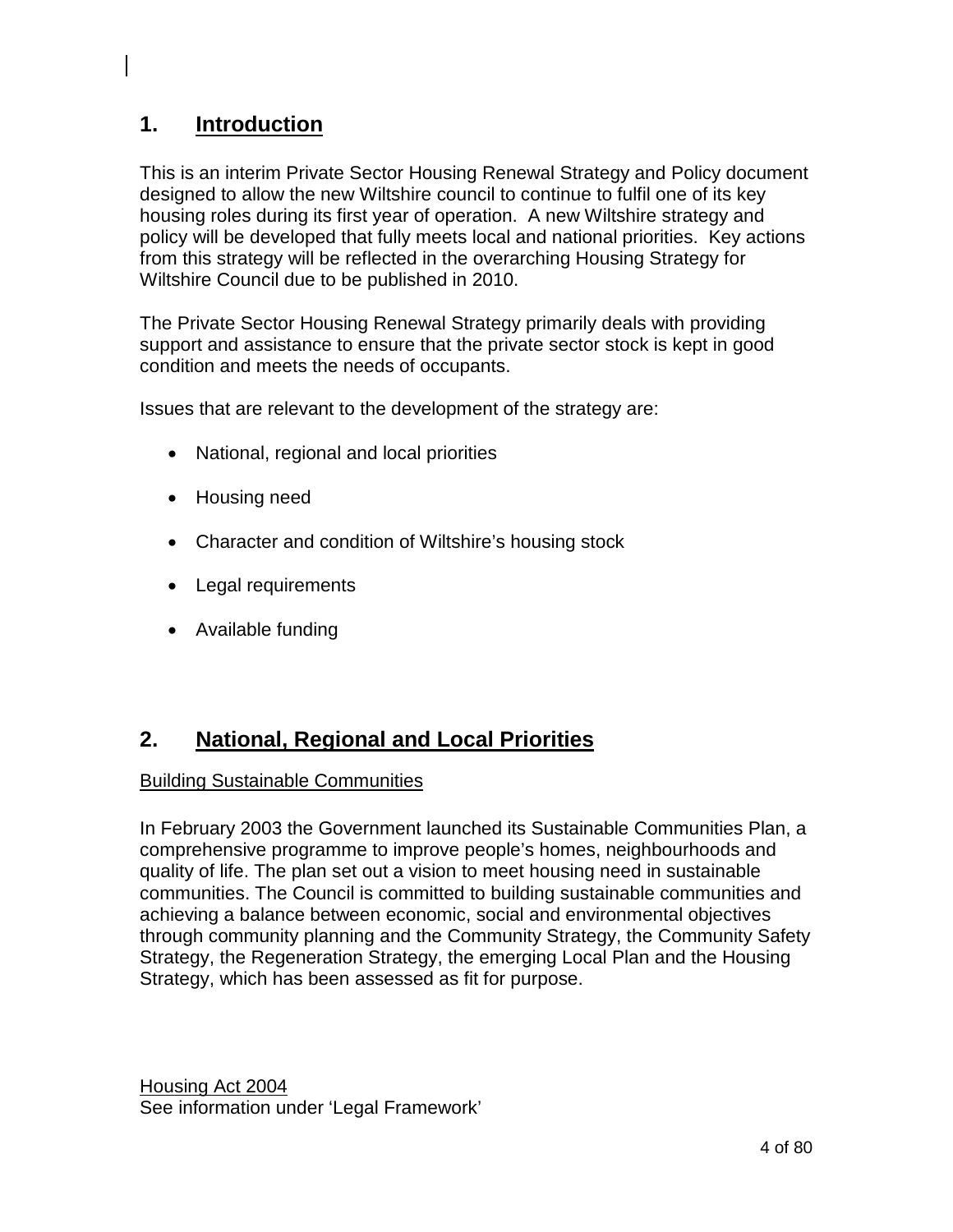### Providing decent homes for vulnerable people

Following the Housing Green Paper 2000, the main essence of the Government's Housing Policy Statement, "Quality and Choice" was to ensure a decent home for all. The criteria for a Decent Home is:

- 1. That it meets the current statutory minimum standard for housing,
- 2. It is in a reasonable state of repair,
- 3. It has reasonably modern facilities and services and
- 4. It provides a reasonable degree of thermal comfort.

In 2000 the Government set a target that all social housing should reach the decent homes target by 2010. In 2003 it extended the target to include vulnerable households in the Private Sector. The target set was that 70% of vulnerable households should live in Decent Homes by 2010.

Vulnerable households have been defined as those in receipt of at least one of the principal means tested or disability related benefits.

The Council is committed to these objectives and works closely with partners in social housing, and planning and building control, to ensure that this target will be met.

### Strategy for Wiltshire 2007-2016

The Wiltshire Strategic Board produced a "Sustainable Community Strategy for Wiltshire". The Wiltshire Strategic Board is the County's Local Strategic Partnership (LSP) and this plan is the Community Strategy.

It highlights a number of changes to the area including:

- Migration, partly from London and the south East but also from EU states, particularly from Poland.
- An increase in the number of single person households

Action related to Housing include:

- Increasing the uptake of energy efficiency measures
- Increasing access to affordable homes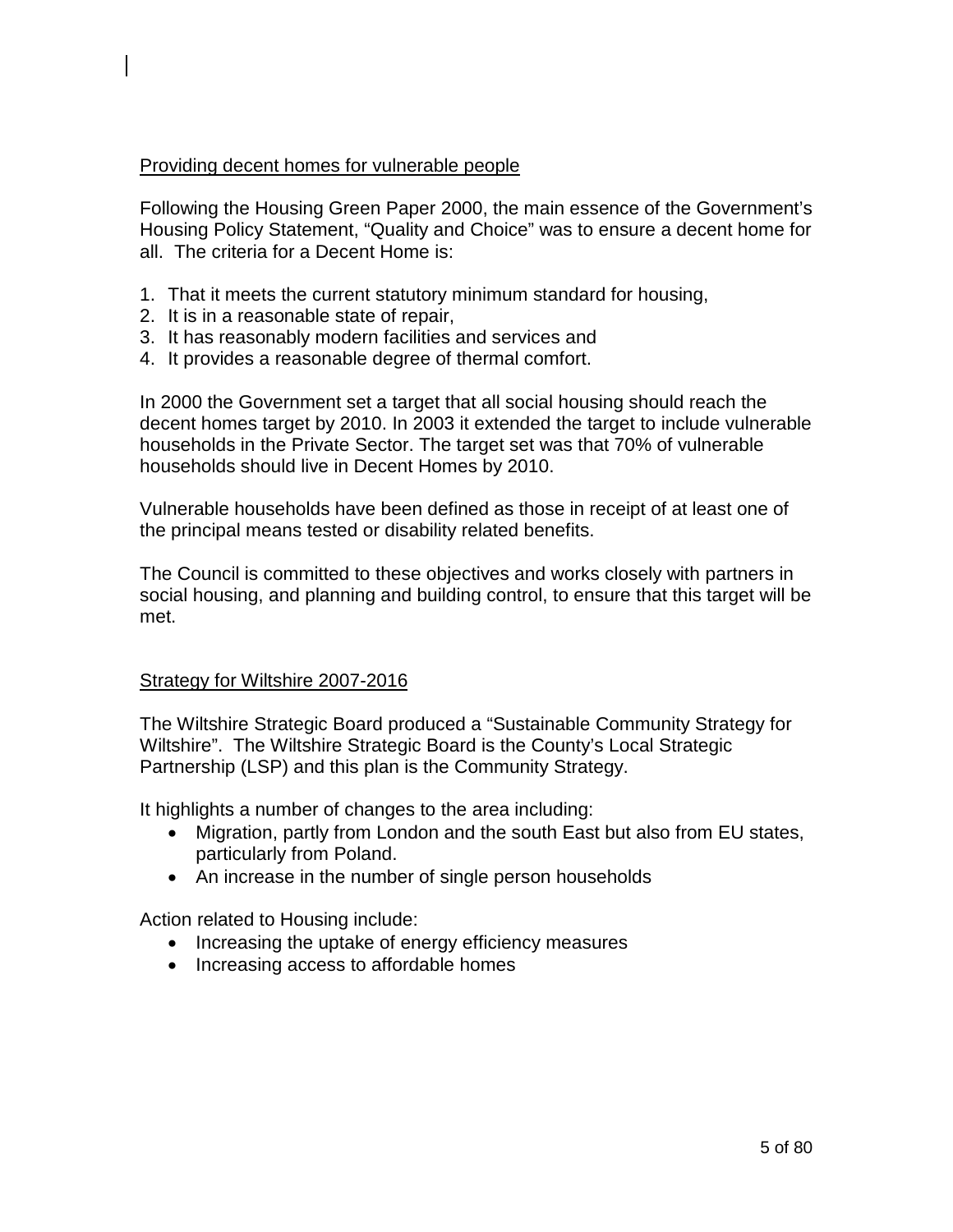The Local Agreement for Wiltshire (LAW) is an agreement between organisations in Wiltshire to take action over the next three years to improve the quality of life in Wiltshire. Included within the LAW is the Local Area Agreement (LAA) - 35 performance targets that Wiltshire organisations have agreed with government.

The key national indicators (NI) linking in with private sector housing are:

Stronger communities

• NI 12 Refused and deferred Houses in Multiple Occupation (HMO) license applications leading to immigration enforcement activity

Adult health and wellbeing

• NI 136 People supported to live independently through social services (all ages)

Tackling exclusion and promoting equality

- NI 141 Number of vulnerable people achieving independent living
- NI 142 Number of vulnerable people who are supported to maintain independent living

Environmental sustainability

- NI 186 Per capita  $CO<sub>2</sub>$  emissions in the LA area
- NI 187 Tackling fuel poverty people receiving income based benefits living in homes with a low energy efficiency rating

## Supporting People Strategy

Supporting People is a partnership between Wiltshire Council the Primary Care Trust, and the Probation Service.

The 5-year Strategy was recently submitted to the ODPM, following approval by the Partnership Board. It sets out 5 strategic priorities for housing related support services in the county. These are:

- Enabling people to live independently and in their chosen home setting for as long as possible.
- Using floating support instead of accommodation based services to break the automatic link between a tenancy and support and provide as much flexibility and choice as possible.
- Linking with our partners and other agencies to provide housing related support packages as part of integrated services.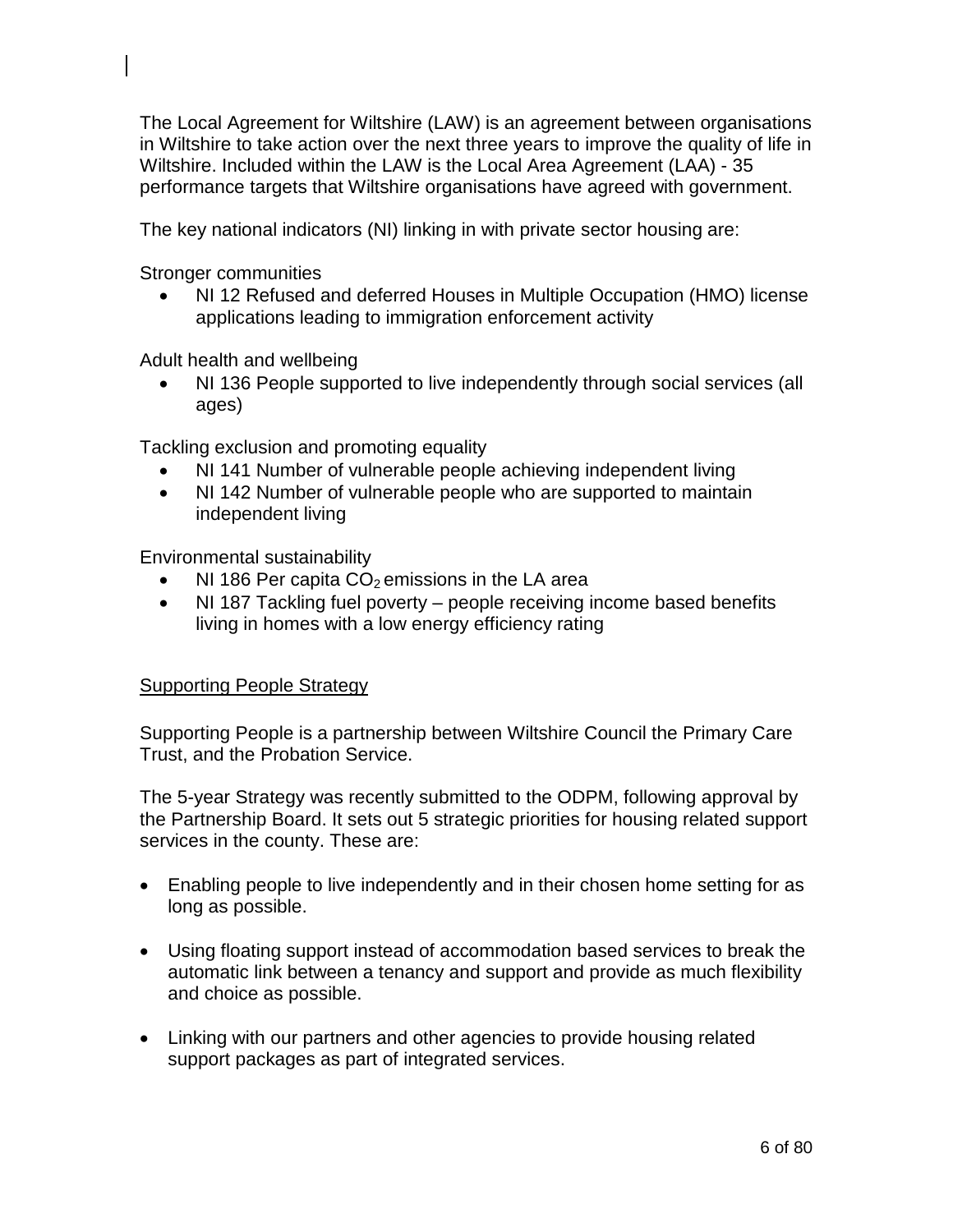- Provide preventative housing related support services to minimise crises such as hospitalisation, institutional care, homelessness, social exclusion and reoffending.
- Work with housing authorities, housing providers and voluntary agencies to ensure vulnerable people are supported to access housing advice and suitable accessible housing of their choice.

## South West Housing Body

The South West Housing Body (SWHB) sets housing in the wider strategic context of planning and economic growth. It identifies the priorities for housing in the region and makes recommendations to Ministers on the allocation of capital investment.

The SWHB has produced a Regional Housing Strategy 2005 – 2016 which sets out three strategic aims and a number of actions to take these forward. The strategic aims are:

- Improving the balance of housing markets in the region to tackle issues of housing affordability, homelessness and the use of temporary accommodation
- Improving the environmental quality and design of new developments and improving the quality of existing homes.
- Supporting sustainable communities ensuring housing policies promote social inclusion, and mixed and balanced communities.

A workstream, led by Government of the South West, has been established to take forward the actions in the strategy relating to improving the use and quality of existing housing stock.

The Regional Housing Strategy also provides an investment framework for use of the Regional Housing Pot; the South West region has been provisionally allocated £27million for 2009/2010. An element of this is for Private Sector Renewal and is allocated to local authorities, through a bidding process, with the aim of improving the condition of private sector housing stock. Local authorities use the grant for a range of measures. Details of Wiltshire County's bid to the Regional Housing Board for 2009/2010 can be found in Appendix 5.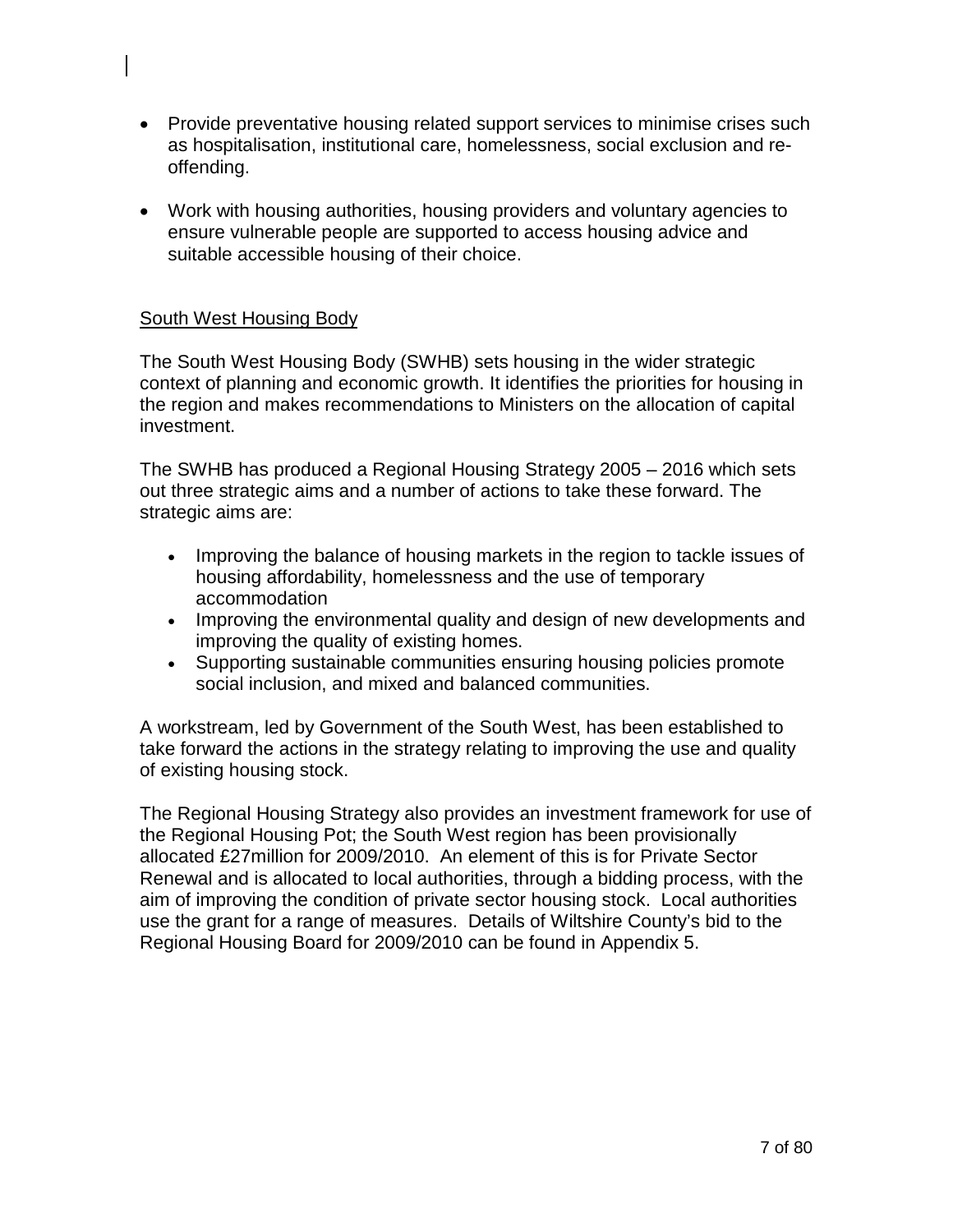# **3. Strategic Aims**

The aims of the four district councils' housing strategies are as follows:

- To work in partnership across the housing market to deliver more affordable homes
- To improve the quality and energy efficiency of all existing housing including meeting the Government's decent homes targets
- To deal effectively with homelessness as it arises and to provide the support needed by families and single people to avoid them becoming homeless again
- To seek a sustainable solution to the future management and maintenance of Salisbury's council housing in partnership with its tenants
- To enhance the social, economic and environmental context of housing through developing communities, tackling crime and contributing to urban regeneration

## The aims of this Private Sector Housing Renewal Strategy are as follows:

- To increase the number of privately owned homes that are decent and occupied by vulnerable groups by removing category 1 hazards
- To improve the levels of energy efficiency and reduce fuel poverty in the private sector
- To ensure that the private rented sector makes a contribution to meeting housing needs by working with landlords to ensure homes are decent and energy efficient
- To ensure that all rented properties, including houses in multiple occupation, meet all the relevant statutory standards for health and safety and management, and that such standards are maintained
- To look for ways to utilise the county's empty properties to meet housing need
- To ensure that disabled residents are able to live independently in homes that meet their needs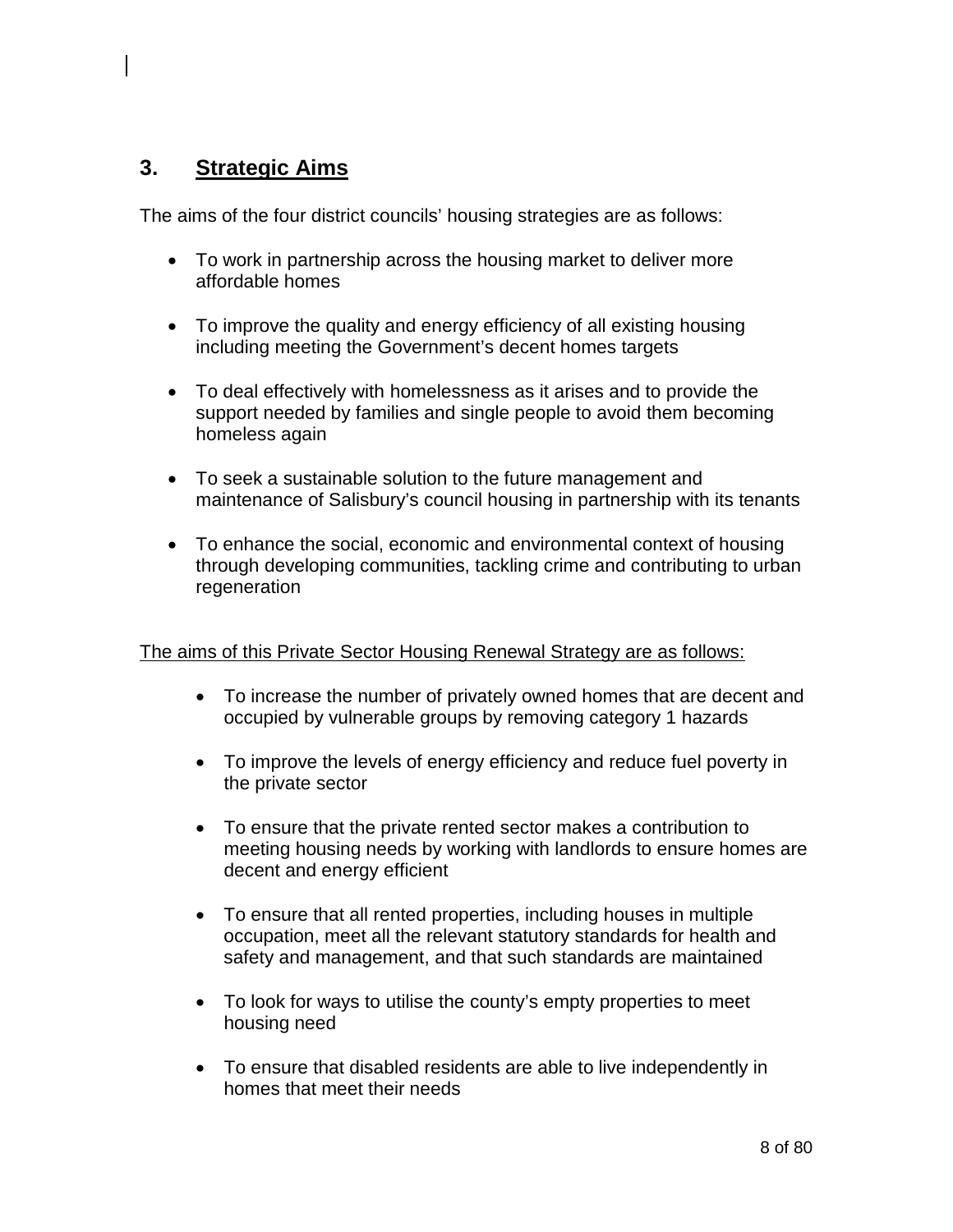• To investigate ways in which the council can support and raise standards for those living in mobile homes.

# **4. The local Housing Market**

Wiltshire is a predominantly rural county with a population of 433,000, nearly half of whom live in towns or villages with fewer than 5,000 people. A quarter of the county's inhabitants live in settlements of fewer than 1,000 people.

Bigger concentrations of population can be found in the cathedral city of Salisbury, the county town of Trowbridge, and Wiltshire's many market towns, including Chippenham, Devizes, Marlborough, and Wootton Bassett.

Variations in housing type and size mix may be relevant to housing choice options, with relatively fewer flats and more large dwellings in the countryside and villages, and the opposite pattern in Salisbury and the market towns.

Wiltshire has a significantly higher proportion of owner occupiers than the national average and therefore it follows that private sector housing must be a key issue for Wiltshire council.

Salisbury has retained its own council stock of 5382 properties. There are also 5661 houses in Wiltshire owned by the Ministry of Defence. Across Wiltshire there are 21,916 housing association properties.

<sup>[1](#page-8-0)</sup>The average house price in Wiltshire is nearly 12 times the average income, making the region one of the most unaffordable areas in the UK to buy a home.

Private renting has become more affordable than buying in many parts of the area recently, but private renting supply has not increased in line with national trends.

The credit crunch is currently affecting mortgage availability in a serious way, as is happening nationwide, and this is expected to depress the market over the next two years. There are expected to be a higher number of repossessions and negative equity among those who have purchased at the height of the market but who are facing increased mortgage payments in line with the mortgage rate. The lack of surplus disposable income is also likely to manifest itself in a tendency to defer maintenance until the economy improves.

<span id="page-8-0"></span><sup>&</sup>lt;sup>1</sup> National Housing Federation 'South West Home Truths: The real cost of housing 2007-2012'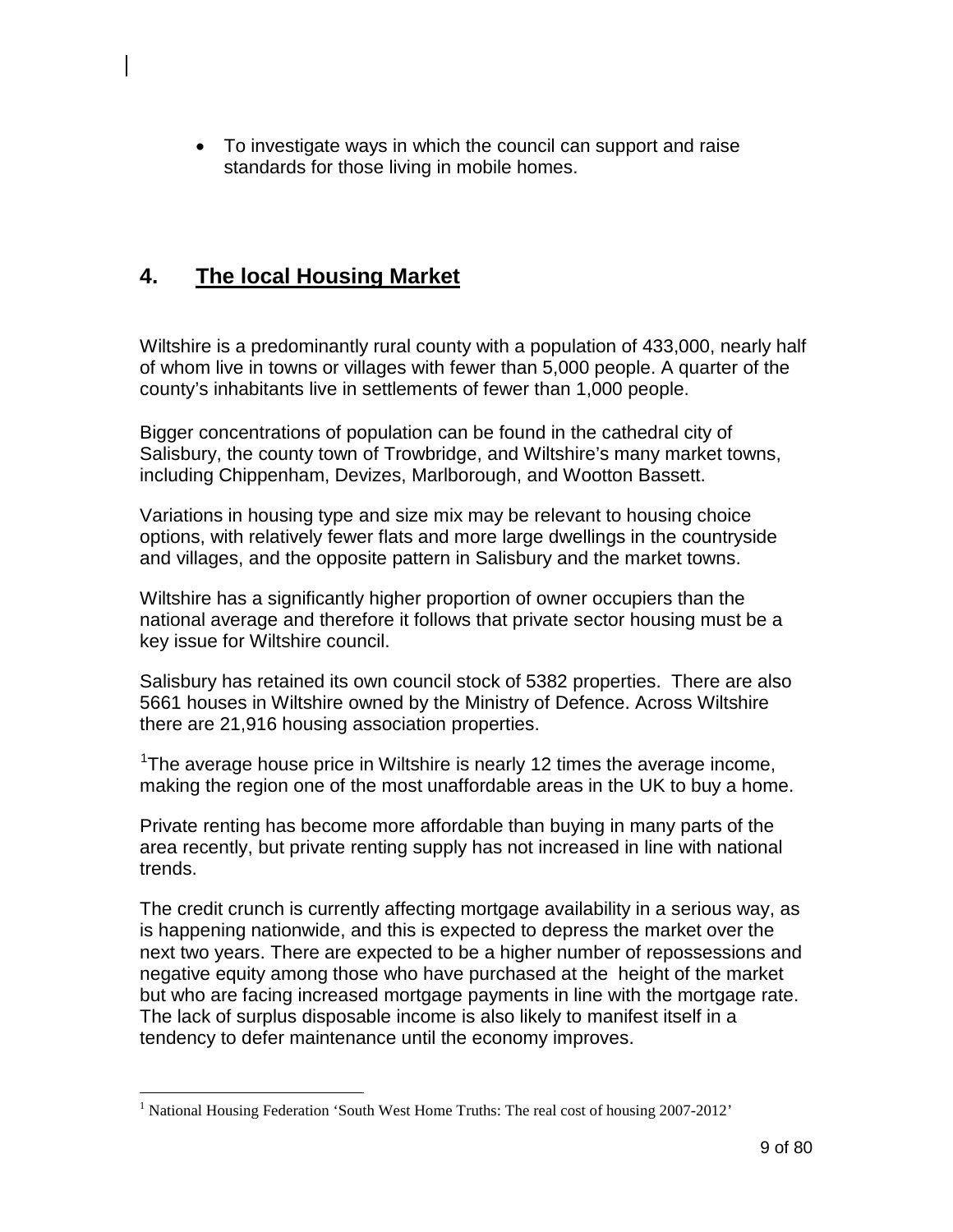# **5. Empty Properties**

Wiltshire is estimated to have 3.2% of households unoccupied, of which 1200 have been empty for more than 6 months. This information is derived from council tax records. Bringing empty properties back into use will increase the amount of housing available and thus reduce the number of individuals in housing need. The advantages of bringing these properties back into use include an increase in housing supply, a potential financial saving as it is often more cost effective to renovate an existing property than build a new one, and an improvement to the environment of the area including saving the resources required to build a new property.

This strategy offers owners of empty properties a variety of options including advice and incentives through the provision of an Empty Properties assistance grant. The latter will enable owners to bring the property up to standard but the council will require that it be let to nominated tenants for a period of five years. The strategy also seeks to consider the Housing Act 2004 enforcement powers to make Empty Dwelling Management Orders. These orders give local authorities powers to take over the management of empty properties.

A stand alone Empty Properties Strategy will be adopted by November 2010.

# **6. Housing Need**

Research identifies that more than 10% of households in Wiltshire have at least one member in an identified support needs group. Of those with a support need, 64.6% live in owner occupied accommodation, 27.5% in registered social landlord (RSL) accommodation and 7.9% are private renting.

Those households with a member with support needs (for example frail elderly, physical/ learning disabilities and mental health problems) were asked to indicate if there was a need for improvements to their current accommodation and/or services. The results show requirements for a wide range of adaptations and improvements across the support need households. The most commonly-sought improvements needed were:

- Single level accommodation (968 households 16.3% of all support needs households)
- Downstairs toilet (940 households 15.8% of all support needs households)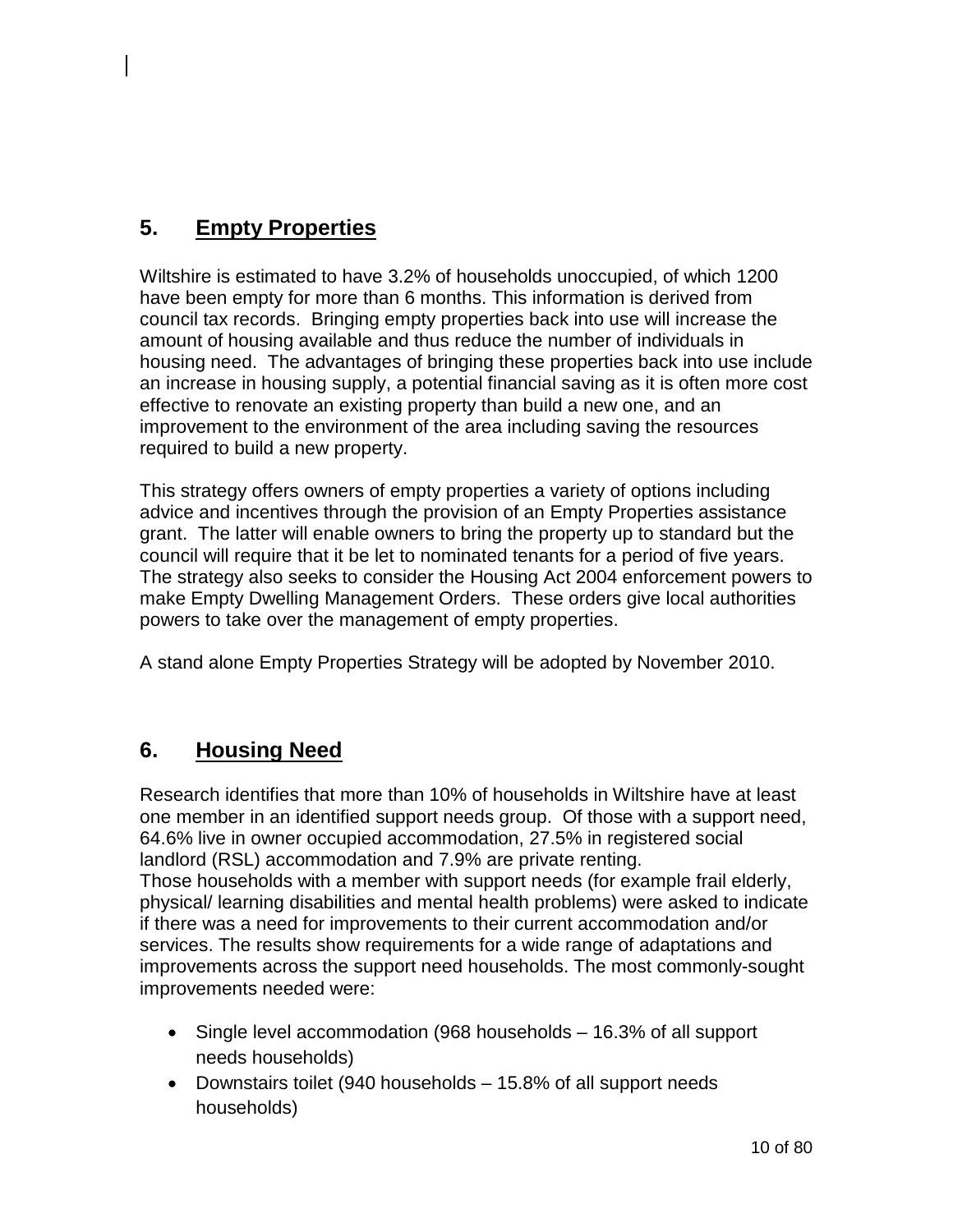- Shower Unit (934 households 15.7% of all support needs households)
- Car parking space near front door (934 households 15.7% of all support needs households)

Other improvements included stairlifts (921 households), handrails (902 households), lever taps (791 households) and wheelchair access (420 households).

Further analysis shows that households with a support need are more likely than other households in the county to have problems with maintaining their homes (15.1% have indicated they have a serious problem).

# **7. Private Sector Housing Stock Profile and Condition**

Following the decision that Wiltshire would become a new unitary authority, the four existing housing authorities, agreed to work toward producing a stock condition survey for the whole of Wiltshire. The existing stock condition surveys were based on information collected between 2001 and 2005 and whilst they provide some useful data it was not possible to unify the research to give meaningful results.

The new stock condition survey when completed will be key to our understanding of our stock. This is a high priority for us in the coming year. It will guide us in targeting resources in future years and help us in bidding for resources with a clear strategy of the outcomes we wish to deliver.

It was agreed that further research should be undertaken and the first step should be to commission the BRE to undertake a Housing Stock Projections for Wiltshire. This piece of research gives a valuable insight into the condition of the stock and provides a basis for optimal sample design for a house condition survey that will provide robust results. It was proposed that the sample design should ensure a high level of statistical relevance for private sector housing conditions throughout the stock and also give increased knowledge about the housing condition of smaller sub-groups such as vulnerable householder and the over 60s. The results of the stock condition survey should be available soon after the new Wiltshire Council comes into effect.

The results of the BRE Stock Projection survey showed housing conditions to be worse than the national average. The main indicator of overall condition, non decent homes, is 4% above the national average. Two of the criteria of the standard stand out as the cause of this, dwellings with a Category 1 Rating System Hazard and Disrepair. The former at 27% is 8% above the national average. Disrepair at 15% is 6% above the national average of 9%. The reasons for the high rate of Category 1 Hazards are almost certainly associated with the Hazard of Excess Cold which is modeled from data on dwellings with a SAP less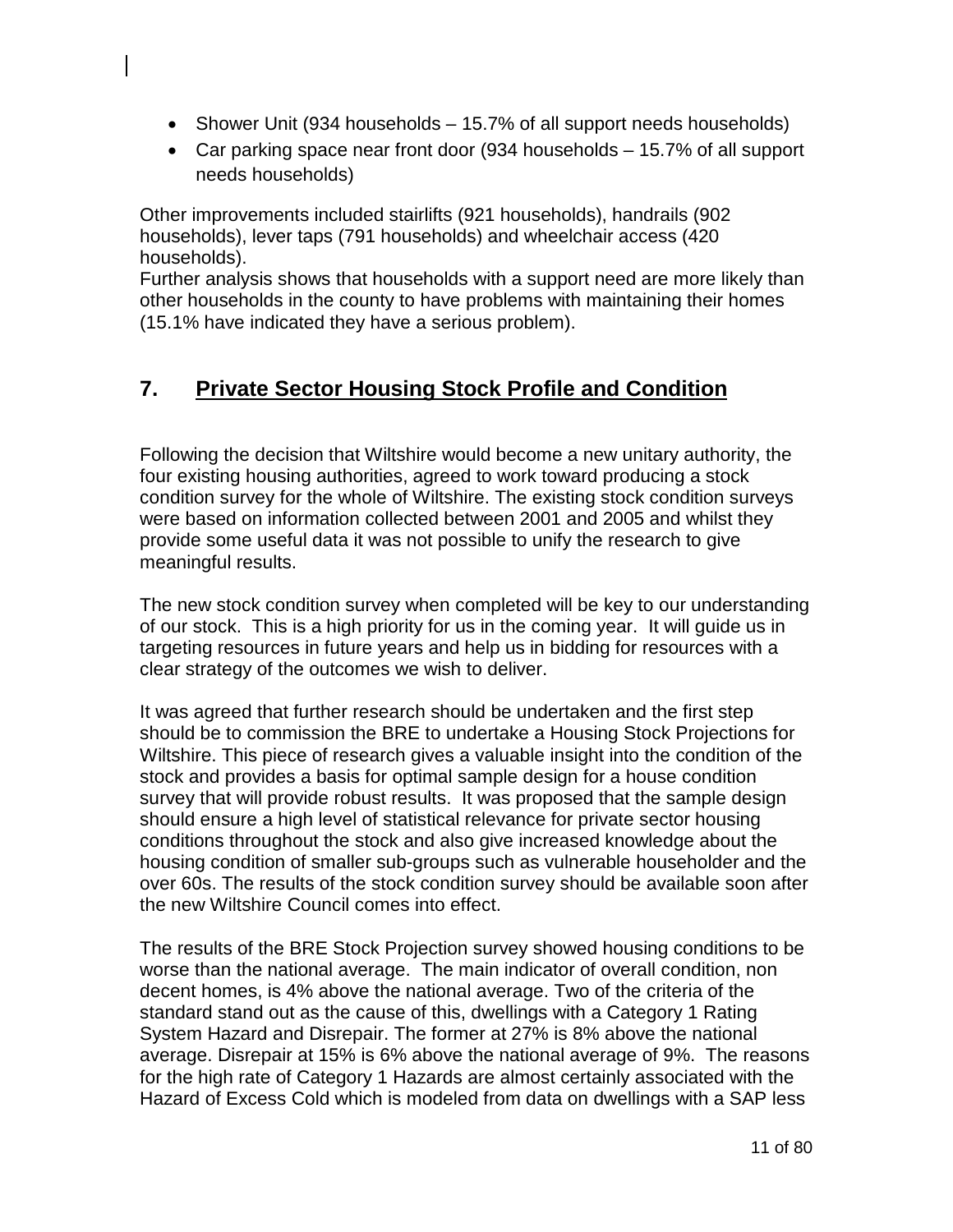than 35, in this case 5% above the national average of 15%.

This is probably due to combination or two factors, that a higher proportion of properties in Wiltshire are off the gas main and that the housing stock is generally older with solid walls.

The survey highlighted that housing conditions in the south and east of the county were worse than the west and north and that conditions in rural wards were worse than the towns. Generally the stock profile in the south and east is older and it is more likely to be off the gas main. This geographic spread suggests that area targeting would be useful in the delivery of assistance, however the priority groups, those defined as vulnerable by decent homes, are spread throughout the county. It would therefore seem more relevant to adopt a client based approach focusing on vulnerable households which are pepperpotted across the county.

Whilst the survey did not distinguish between owner occupied (84% of the stock) and private rented sector (13.1% of the stock), previous stock condition surveys undertaken in Wiltshire suggest that the private rented sector have a higher level of non decent housing and poorer housing condition.

It is important to remember that the outputs are based on 2001 data and will not therefore have taken account of improvements in the stock since that time. One of the key results where attempts have been made to extrapolate forward to a position at the end of 2006 is for the Government target known as PSA 7 , proportion of vulnerable households in decent homes. BRE estimates indicate that there was a 9% improvement nationally from 2001 to 2005 ; an average of 2% per year . If the same rate of improvement continued to the end of 2006 then an 11% improvement on 2001 would be expected. This would result in a 2006 percentage for Wiltshire of 62%, still short of the 2010 PSA target of 70%. Previous surveys indicate that there are no particular areas of significant deprivation and therefore resources will be spread across the county. The table below shows the percentage of vulnerable households living in non decent homes adjusted to 2006.

|                 | Vulnerable households in decent dwellings as<br>percentage of all vulnerable households |
|-----------------|-----------------------------------------------------------------------------------------|
| Kennet          | 57%                                                                                     |
| North Wiltshire | 65%                                                                                     |
| Salisbury       | 58%                                                                                     |
| West Wiltshire  | 66%                                                                                     |
| Wiltshire       | 62%                                                                                     |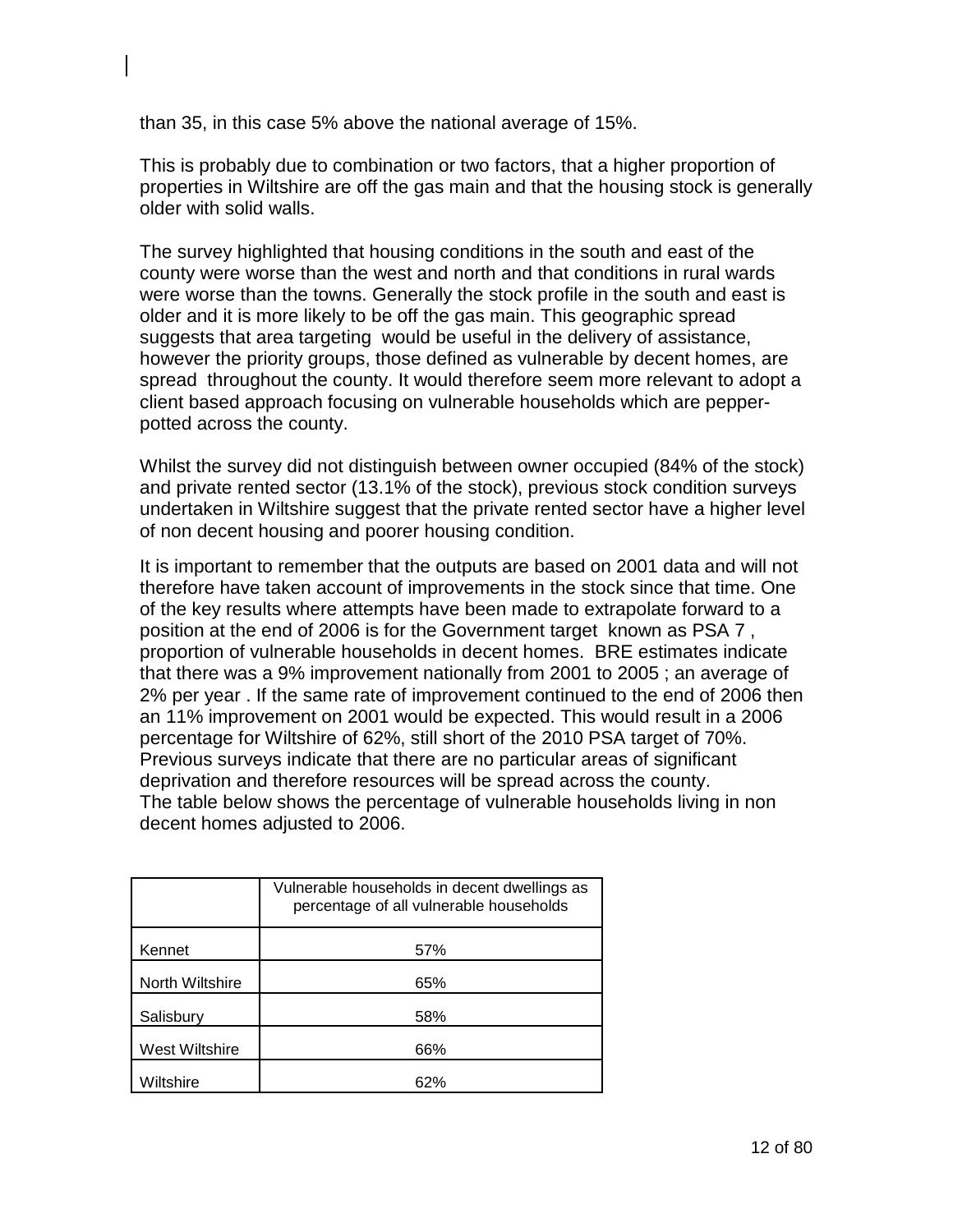Since 2006 there has been a significant change in the way decent homes are measured i.e. the replacement of the Fitness Standard by the Housing Health and Safety rating System (HHSRS) as means of assessing minimum standards.

A key result is the estimate of 42,377 dwellings predicted to have a Category 1 Hazard under the new Housing Health and Safety Rating System. This accounts for 27% of the stock compared to the 4% which would have been expected to fail the Housing Fitness Standard (which the Rating System replaces). The main reason for this is the large number of dwellings expected to fail due to the hazard from excess cold. This increase is similar to the national picture and it is estimated that around 900,000 dwellings failed the fitness standard whereas 4.8 million are expected to contain a Category 1 Hazard under the HHSRS. This is mainly because of the hazard from excess cold which effects a greater proportion of homes than any other hazard and contributes toward 20,000 excess winter deaths per annum.

# **8. The Private Rented Sector**

*.*

Wiltshire Council has two key functions in its relationship with the private rented sector.Firstly a strategic enabling role to help good landlords to provide an essential private rented housing service and, secondly a regulatory role to ensure that the health, safety and welfare of tenants is protected.

The vast majority of private landlords provide a good service but their reputation can be let down by a minority of poor landlords who provide a substandard service.

The authority sees its regulatory role as providing support to good landlords by taking statutory enforcement action against poor landlords to force them to improve or to get out of the market altogether.

Wiltshire Council sees its regulatory and enabling roles as being complementary.

- The council needs a supply of good quality privately rented accommodation adequate for the needs of its citizens. To achieve this aim the authority needs and values its good landlords. Those landlords and Wiltshire Council have a common objective .. *the creation and maintenance of a prosperous private rented sector that provides the right choice of accommodation in the right areas at the right price.*
- The council acknowledges that the role of a private landlord, to operate a profitable business and to have responsibility for the health, safety and welfare of their tenants is a challenging one. It therefore aims to provide its private landlords with as much support as it can to enable the private rented sector to provide this essential housing service.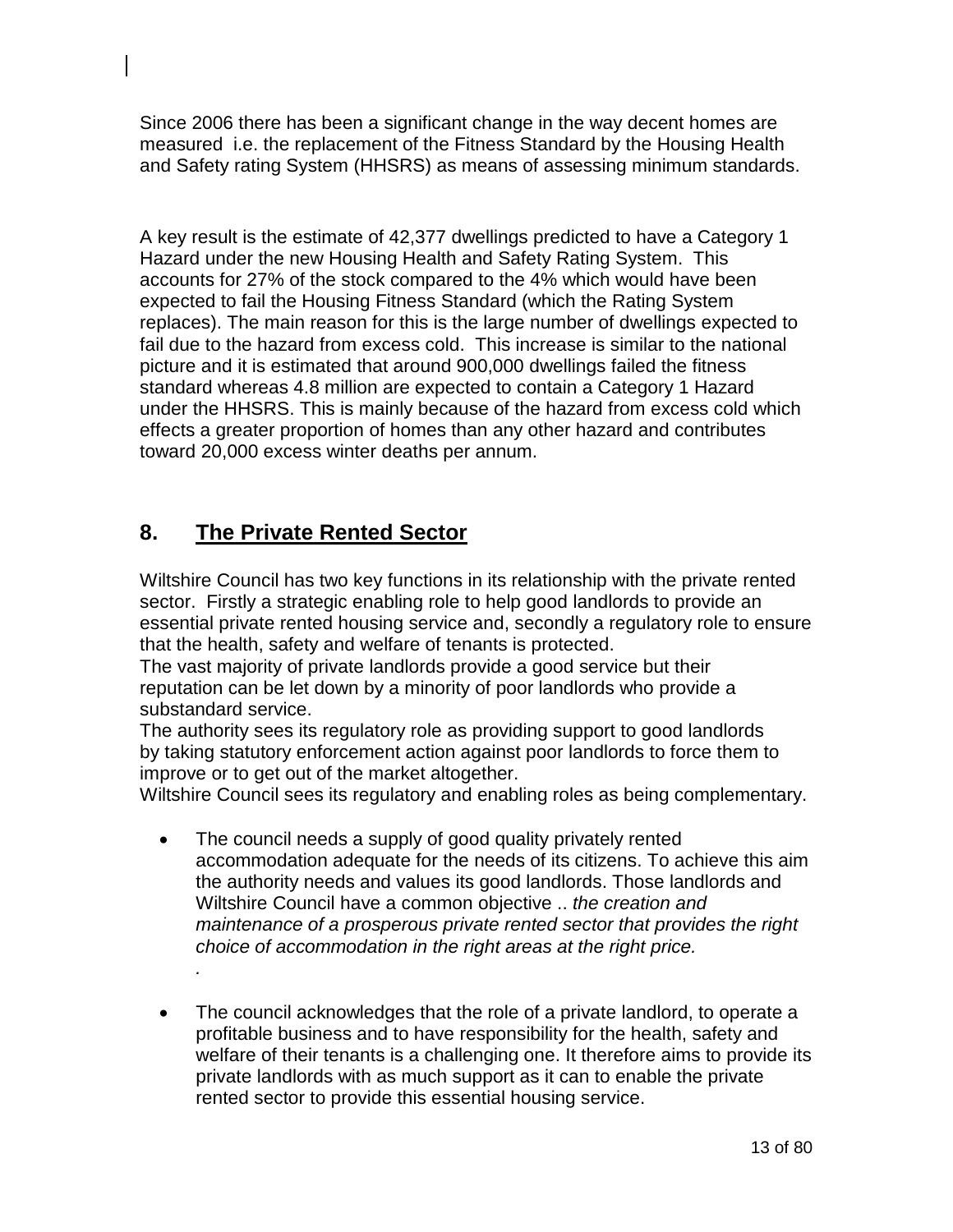- Wiltshire Council will work towards setting up a landlords' accreditation scheme to recognize and reward landlords who manage their properties to a good standard.
- Wiltshire Council will take enforcement action against any landlord found to be operating their business in a substandard manner. The enforcement process will be in compliance with the Government's Enforcement Concordat for good practice and its own enforcement policy as set out in Appendix 2.
- Wiltshire Council is required by law to license certain Houses of Multiple Occupation . The council will operate this requirement in accordance with the Housing Act 2004 and the council's House in Multiple Occupation Licence Policy (Appendix 6) and charge in accordance with the Houses in Multiple Occupation Licence Application Fees (Appendix 7).
- Wiltshire Council will seek the long term improvement of standards of Carvan sites by taking a long term approach to implements the 2008 Model Standards which were issued under section 5 of the Caravan and Development Act 1960 . Appendix 8 provides background information on the process that the council will follow to bring about the improvements of sites.

## Private Rented Stock in Wiltshire

The percentage of homes in the private rented sector (including MOD properties) varies across Wiltshire but is overall higher than the UK average.

| Area               | <b>Number of</b><br>private rented | Percentage | <b>Total</b> |
|--------------------|------------------------------------|------------|--------------|
| <b>North Wilts</b> | 5,236                              | 9.8%       | 53,500       |
| Salisbury          | 6,649                              | 14.08%     | 47,408       |
| <b>West Wilts</b>  | 4,550                              | 9.3%       | 49,407       |
| Kennet             | 3,778                              | 12.7%      | 29,565       |
| <b>Total</b>       | 20,213                             | 11.24%     | 179,880      |

A stock condition survey whilst providing a good indication about the conditions of properties in the area is not sufficiently detailed to provide statistically relevant information for property types and occupancy such as houses of multiple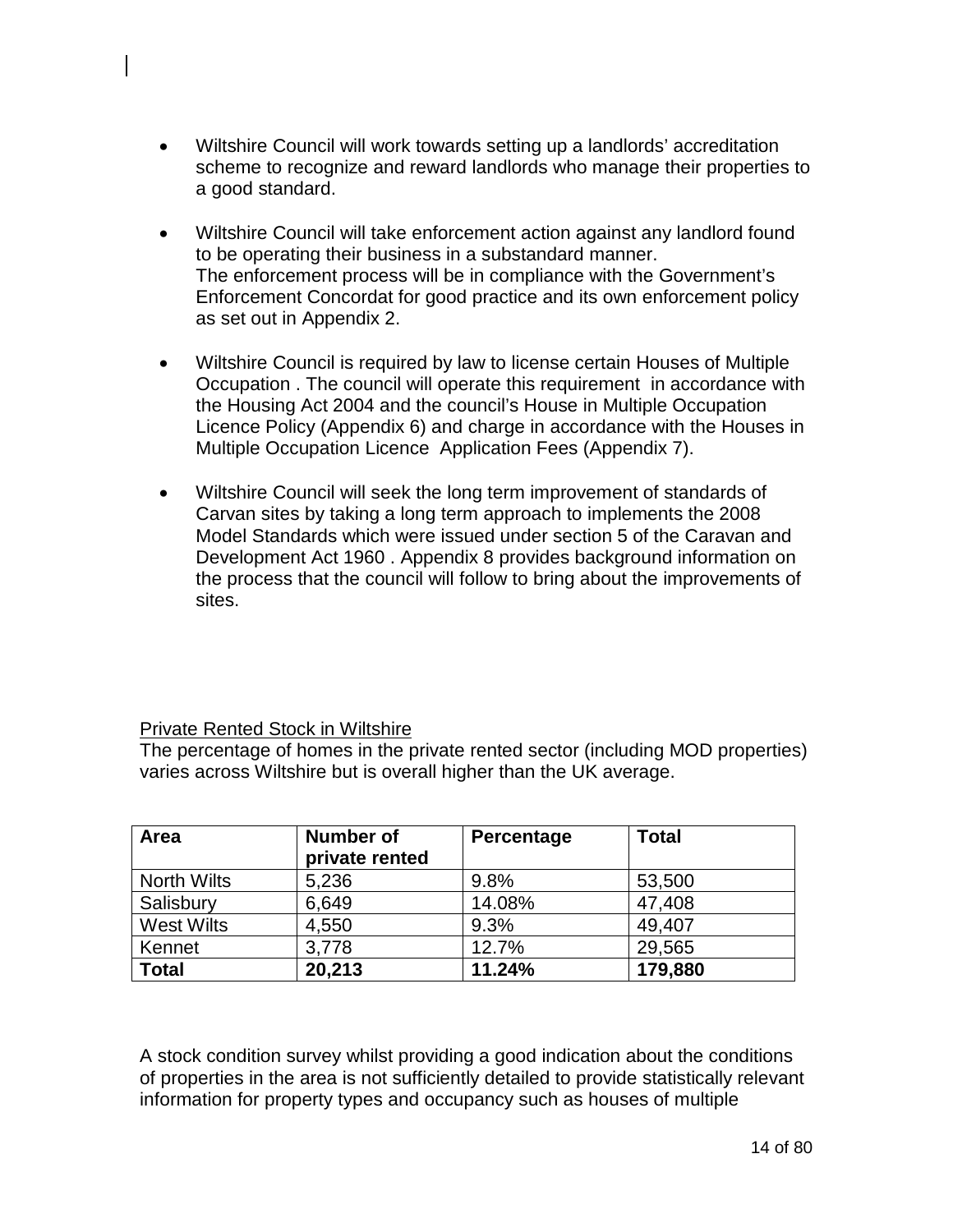occupation and mobile homes which represent a very small percentage of the stock.

Conscious of these limitations an HMO survey was carried out in West Wiltshire in July 2008 and found the following

- 65.8% of premises surveyed were constructed before 1919
- $\div$  The majority of HMOs are found in the Trowbridge area.
- $\div$  41.1% of premises surveyed are terraced by building type followed by detached at 37.0%
- The majority of HMOs surveyed fall within two or three storeys in height
- The majority of HMOs surveyed fall within the private rented sector at 74.0% of the distribution.
- $\div$  1 in 6 of those premises in the survey did not meet the former statutory standard for housing
- $\div$  Over one half (54.8%) of those premises included in the survey did not have fully satisfactory fire precautions
- 32.9% of those premises surveyed (one third) required licensing. In terms of absolute numbers within the list of survey premises this accounts for 24 premises
- Less than 70.0% of premises surveyed were deemed to have satisfactory management.
- 64.4% of those premises surveyed met the decent homes standard; the majority of failures under the decent homes standard are attributable to category 1 hazards related to fire safety and excessive cold
- The overall cost to remedy defects within the HMO stock in West Wiltshire is estimated to stand at £257,700 which equates to a unit cost of circa £3,530 per HMO.

It is estimated that Wiltshire has approximately 300 HMOs, of which 50 require licensing. Wiltshire Council will adopt a targeted approach throughout the rest of the county to identify new HMOs. This will be achieved through council tax records and surveys. These will then be prioritized depending on their condition and dealt with accordingly.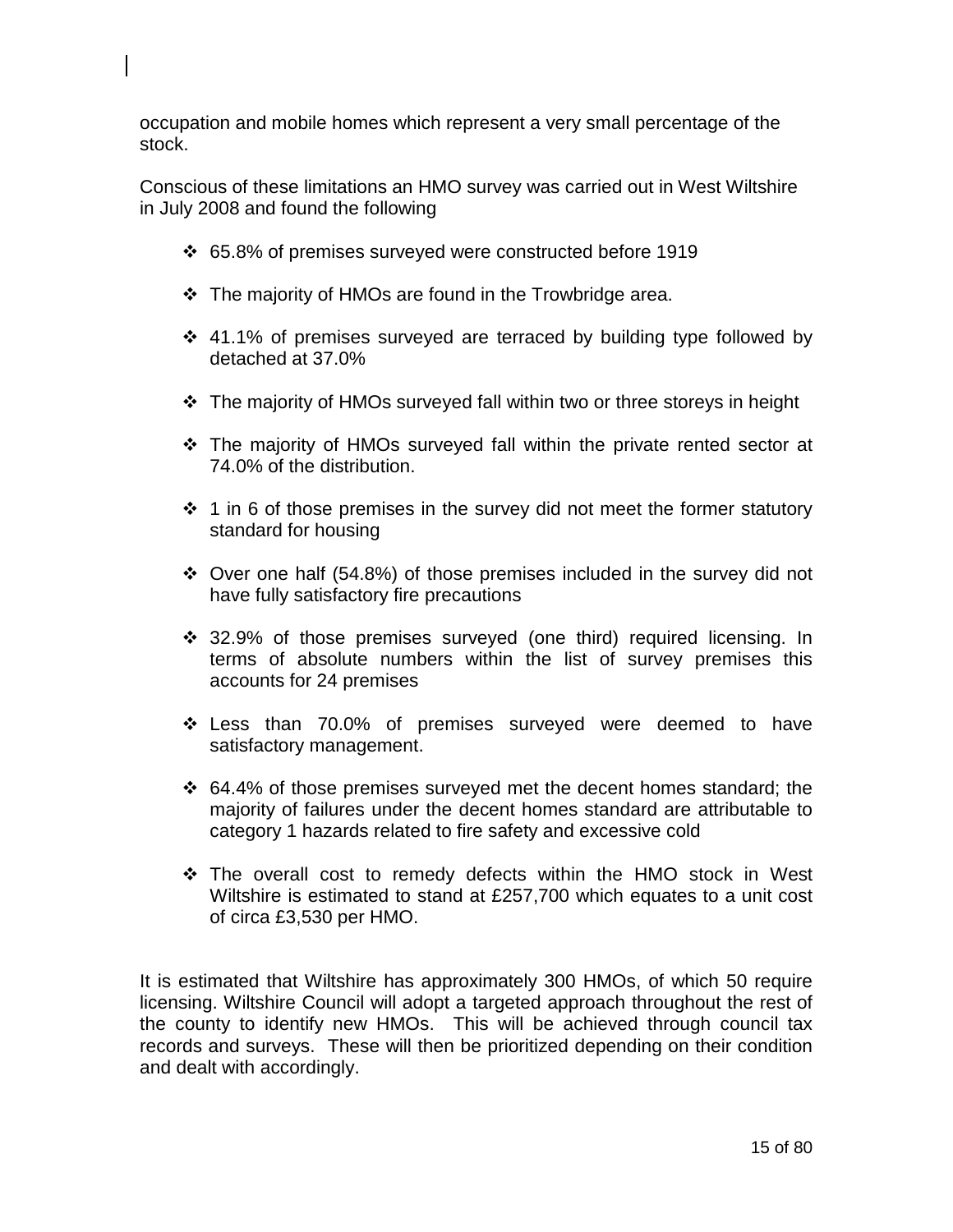## **Black and Ethnic population**

The population of black and ethnic minorities was estimated at 2 % of the population in 2001 (Census 2001), however the Department for Communities and Local Government 2006 Household survey had 5% of returns from a random survey declaring that they were from an ethnic minority. School surveys suggest 3.33% of pupils are non white.

A recent report on migrant workers in West Wiltshire indicated that they now form approximately 2% of the population of West Wiltshire.

It would seem that Wiltshire has undergone a significant increase in its BME population in recent years; particularly with regard to migrant workers. This increase is not uniform, but is centred on Trowbridge although it affects all parts of Wiltshire to some extent.

In terms of private housing this has had a significant effect. The influx of migrant workers has we think been concentrated at the lower end of the market with an estimated increase in the number of HMOs.

There are concerns about increased risks for this section of the population. There is no safety net in terms of benefits help or housing if things go wrong. There are also concerns that because their housing may be more temporary they will accept a lower standard and accompanying health and safety risks.

At the upper end of the market we are seeing an increase in immigration visit requests and requests from landlords for information about HMO standards as the market potential has increased through migrant workers as they are seen as good tenants.

## Park Homes

Park homes are mobile homes used for residential purposes. Park homes vary in size and condition greatly, some park homes resemble bungalows, others are closer in appearance to traditional caravans. Park home sites vary in size and quality. It is estimated that there are in excess of 1000 park homes in Wiltshire. The council also owns three park sites at Corsham, Sutton Benger and Yatton Keynell for 90 mobile homes.

Wiltshire council is committed to ensuring that it has a vibrant park home sector which meets the needs of residents, offers a safe and affordable housing option, and encourages investment and good management by decent owners.

Modern park homes have a relatively long life expectancy, but many mobile homes in the county are aged, not up to today's construction standards, and will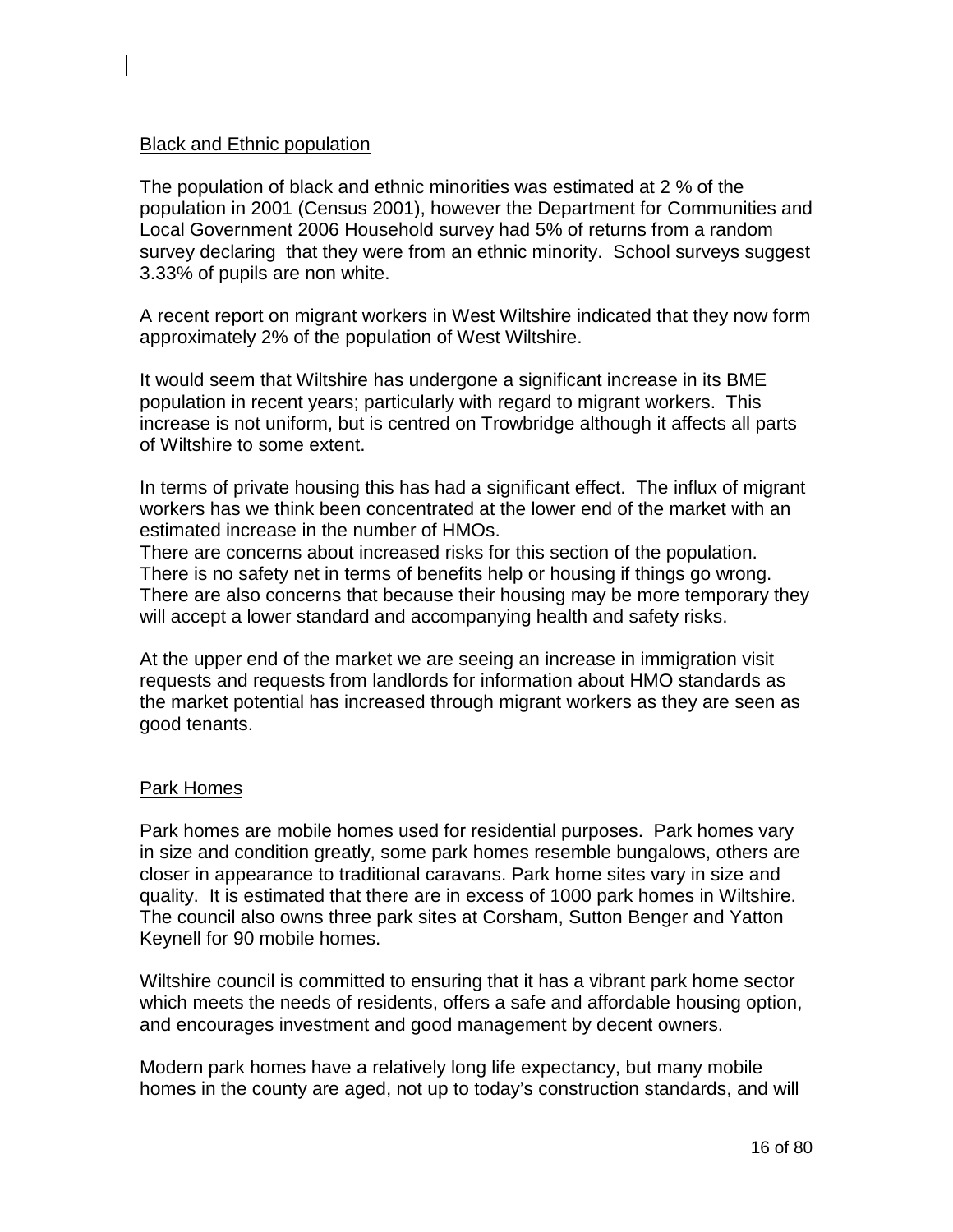fall into disrepair over the coming years - some becoming beyond economic repair and likely to fall outside the legal definition of a mobile home.

Unlike conventional bricks-and-mortar housing, mobile homes are not covered under the Housing Health and Safety Rating System. Under the 'Environmental Protection Act 1990' (EPA 90), a mobile home could be considered a statutory nuisance if it were in such a state or overcrowded as to be prejudicial to health – however, it would have to have some bearing on the health of others besides the occupiers of the home, which is unlikely.

A standard condition is attached to site licences which requires homes to be kept in good repair. This enables the Council to take enforcement action if a mobile home falls into serious disrepair. The *licensee* would be subject to the Council's enforcement however. In some cases, and particularly on retirement or semi retirement parks, residents have invested most or all of their life savings to purchase a mobile home, and do not have access to adequate funds to restore the home or replace it with another.

There is therefore the need for Wiltshire Council to support vulnerable residents who are being pursued for eviction following the Council's indirect enforcement, or by some site owners who use the site licence condition as a tool to rid their parks of older homes, to replace with new park homes and a consequent profit.

The Council therefore seeks to provide advice to vulnerable residents concerning re-housing options, and/or to promote and provide grant if appropriate and subject to grant eligibility criteria.

# **9. Energy Efficiency and Fuel Poverty**

Energy efficiency is becoming increasingly important in terms of proven links between cold homes and poor health, the rising cost of fuel, and the effects on the environment.

There is a Government rating system for the assessment of the energy efficiency of domestic dwellings. This is referred to as the standard assessment procedure or SAP; the result of such an assessment is given as a single figure between 1 and100. The higher the figure, the more energy efficient the dwelling. A modern energy efficient dwelling will have a SAP rating of 80 or more.

Information recently provided by the BRE, based on outputs from the 2001 census, indicates that 20% of private stock in Wiltshire has a SAP rating of less than 35, 5% higher than the national figure. This is likely to be as a result of a higher proportion of properties being off the gas main, and housing stock that is generally older with solid walls.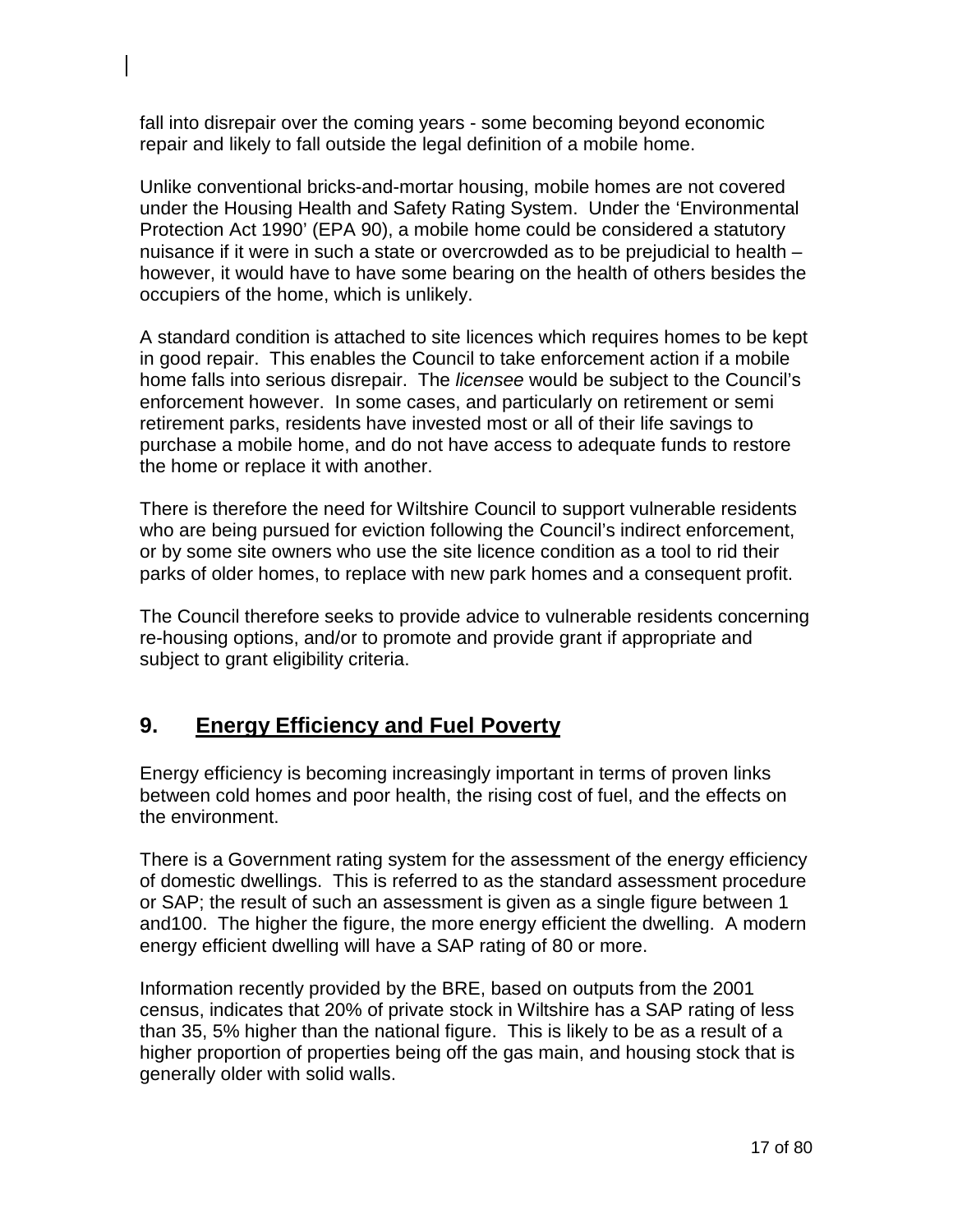Fuel poverty occurs when households are unable to afford sufficient energy to heat their homes to a comfortable and safe level. The results are cold, damp homes, poor health and debt. Fuel poverty is defined as having to spend more than 10% of disposable income on a household's fuel bills.

Work is underway to establish a baseline SAP figure for Wiltshire to enable the authority to measure progress against National Indicator 187 – 'tackling fuel poverty'. This indicator is proposed to be across-tenure measure of the percentage of households on means tested benefits with a SAP rating of less than 35 or more than 65. Data will be collected by means of a postal survey from households on means tested benefits and from Social Registered Landlords.

Wiltshire Council is committed to improving the energy efficiency of housing within the county. Warm, energy efficient homes have been proved to improve health, the living environment and reduce social exclusion. The council will be actively promoting energy efficiency and addressing fuel poverty in partnership with other organisations and through a variety of schemes.

# **10. The Legal Framework**

Various laws govern the Council's role in improving privately owned houses.

There are two main approaches to ensuring that housing conditions in the private sector are satisfactory. These are:

- Advice and information and, where appropriate, financial assistance to home owners
- Advice and information and, where appropriate, enforcing legal requirements

# **Financial assistance**

# The Regulatory Reform (Housing Assistance) (England and Wales) Order 2002

The order gives local authorities the power to provide assistance for housing renewal. Assistance may be provided for repair, improvement and adaptation of housing. It may also be given for demolition of a dwelling and help with rebuilding costs or to provide alternative accommodation in any location where this supports the improvement of living conditions. The provision of alternative accommodation may be made available where the authority proposes to purchase the existing accommodation or where the provision represents a better alternative compared to repairing, improving or adapting the existing property.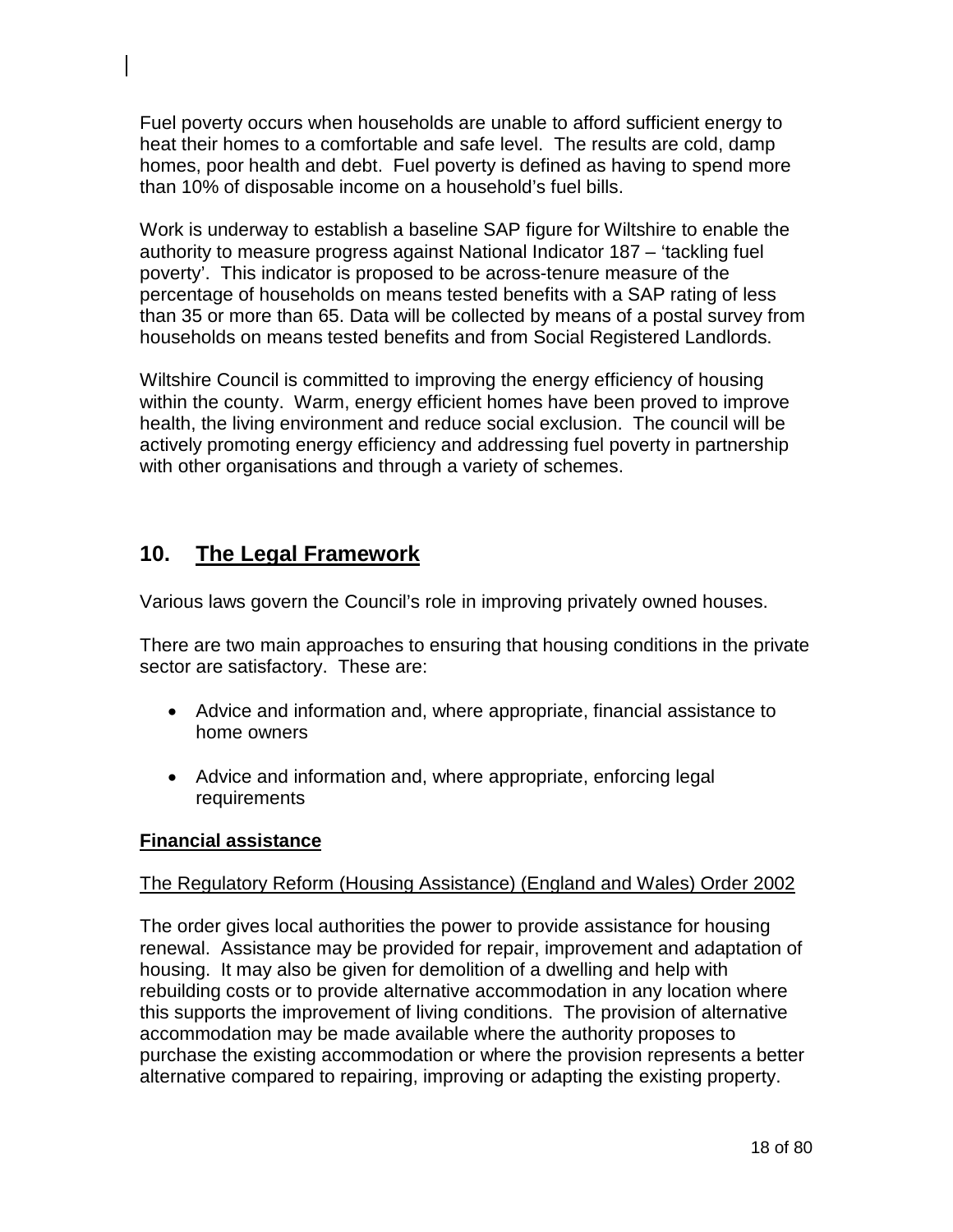Local authorities may provide assistance in the form of grants (linked to means testing), loans or equity release. Authorities may offer loans through a third party e.g. commercial lenders, or support a special purpose vehicle designed to administer 'not for profit' schemes of financial assistance for housing renewal. This strategy sets out Wiltshire Council's policy and how it intends to use the powers invested in it by Government in the Regulatory Reform (Housing Assistance) (England and Wales) Order 2002.

Before using these powers Wiltshire Council must publish a policy on how it intends to use them. The Policy is incorporated by way of appendices and an action plan within this strategy document.

In summary the council proposes that it will provide the following financial help:

- Disabled Facilities Grants
- Discretionary Disabled Facilities Grant Top Up
- Discretionary Disabled Facilities Grant Move on Assistance
- Houses of Multiple Occupation Assistance
- Minor Repairs Assistance
- Major Repairs Assistance
- Empty Home Grant
- Empty Homes Repair and Manage Assistance
- Landlords Minor Repairs Assistance
- Landlords Major Repairs Assistance
- Loans and Equity Release to fund essential repairs, improvements and adaptations. \*
- SAP 35: Hard to Treat Properties \*
- Private Rented Sector Initiative\*

\* The funding for these schemes was made following a bidding process to the Government Office South West . See Appendix 5.

## The Housing Grants, Construction and Regeneration Act 1996

Since the introduction of The Housing Grants, Construction and Regeneration Act 1996 local authorities have a statutory duty to provide grant aid to disabled people to adapt their homes in order to meet their needs.

Our main priorities for giving financial help are:

• Ensuring disabled people can adapt their homes so that they can live more independently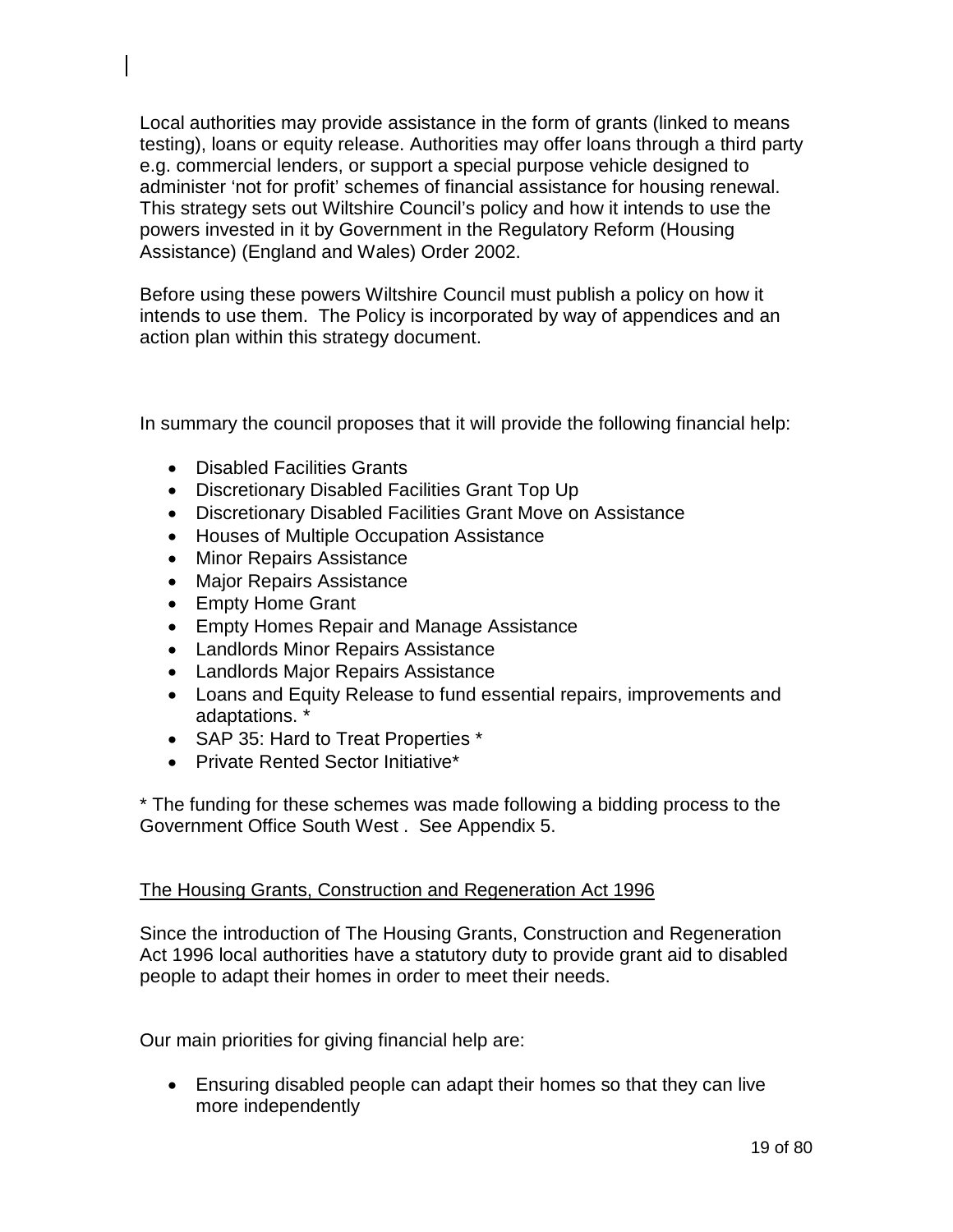- Increasing the number of decent homes occupied by vulnerable people
- To help meet the housing need by bringing empty properties back into use
- Reducing fuel poverty
- Assisting landlords to ensure that rented properties meet the required standards

Appendix 1 gives full details of the assistance offered and how this may be accessed.

# **Enforcement**

### Housing Act 2004

This major piece of legislation and one of the significant provisions within it is the new prescribed method local housing authorities must use to assess housing conditions. The aim of the Act is to create a fairer housing market for all those who own, rent or let residential property, while protecting the most vulnerable households in the community.

The main provisions of the Act are:

• Housing Health & Safety Rating System (HHSRS)

This Act replaces the existing Housing Fitness Standard with the Housing Health and Safety Rating System. The Housing Fitness Standard is based on criteria first introduced 80 years ago. Its replacement by the new Housing Health & Safety Rating System represents an important shift in thinking from a system that primarily dealt with a limited criteria for assessing the condition of dwellings, to one which is concerned with the risk posed to an occupant's health and safety by the condition of the property. Up to 29 areas can be assessed for risk covering far more repair and design issues that could adversely affect health. On the 6 April 2006 this change came into force.

• Licensing of Houses in Multiple Occupation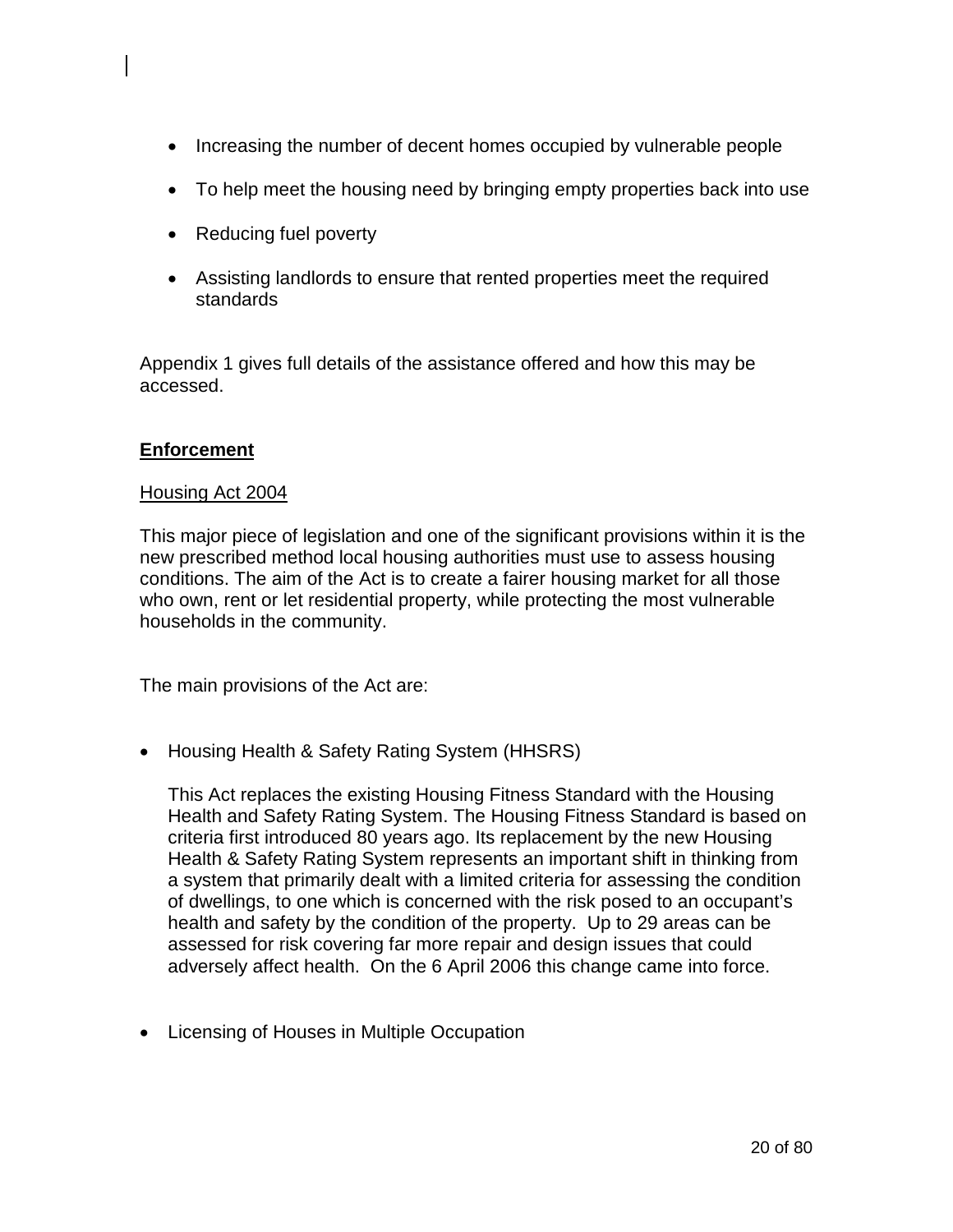The Housing Act introduces a mandatory scheme to license all properties of 3 storeys and above that are rented to more than one household and contain at least 5 occupants.

• Interim & Final Empty Dwelling Management Order

These orders enable the Local Authority to take over the management of empty properties as determined by Residential Property Tribunals. An interim order can only be used with the consent of the owner, while a final order can be made without the consent of the homeowner.

Our approach to enforcement is set out in Appendix 2 – Enforcement Policy

# **11. Key priorities**

- Completing stock condition survey
- Delivery of Disabled facilities grant programme
- Deliver Discretionary Assistance programme
- Work with landlords to improve private rented properties
- Reducing fuel poverty through grant assistance, advice and working in partnership with other bodies

# **12. Finance**

## **Capital Resources for Private Sector Housing**

## **Private Sector Housing Renewal 2009/10**

Capital funding for Private Sector Housing Renewal in Wiltshire is met entirely from an annual allocation from the Government Office South West . The allocation for each Local Authority from the Regional Housing Pot was made on a basis of 70% formulae and 30% competitive bids. Wiltshire Council's allocation for 2009/10 is £1,804,000. This is an uplift of £716,000 from the combined capital grant for the 4 Wiltshire District Councils in 2008/9.

The criteria for the bidding element is judged on general innovation and good practice. Wiltshire made a capital bid which requested funds for a Loan and Equity release scheme, a scheme aimed at addressing fuel poverty and improving energy efficiency (SAP 35) and a Private Rented Sector Initiative. The bid is outlined in Appendix 5. Wiltshire was successful in to the bid and was allocated £360,000 for the Loan and Equity release scheme and a total of £362,500 for the SAP35 and Private Rented Initiative . The bid stated that the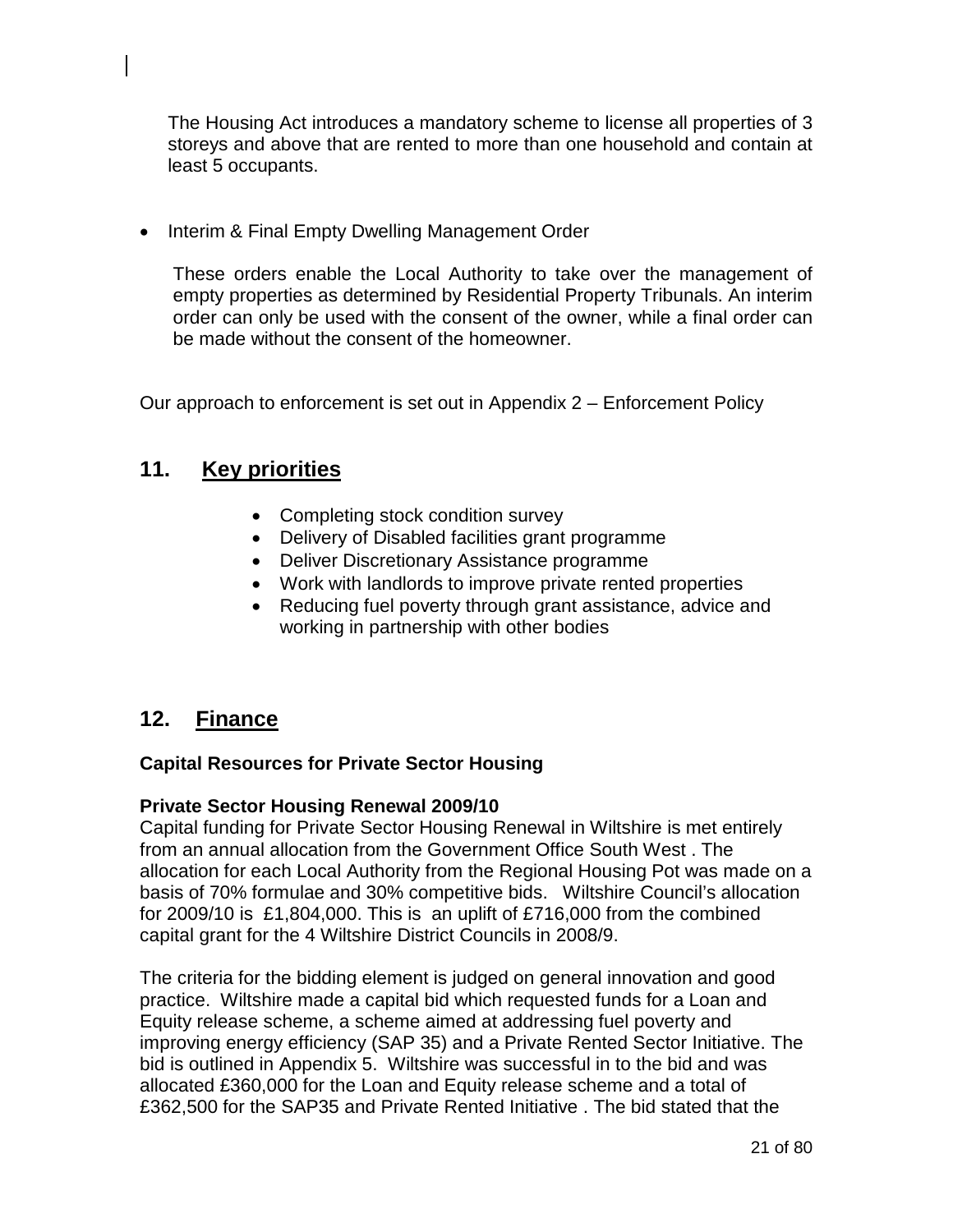council would allocate an additional £375,000 for the Loan and Equity Release Scheme and £175,000 for the SAP35 bid. The funds for this contribution to come from the capital received from the formulae allocation.

The financial implications for this funding are shown below.

| Capital It Soul Ces Tol T Tivate Sector Housing Kenewal |               |                                    |                                                                  |
|---------------------------------------------------------|---------------|------------------------------------|------------------------------------------------------------------|
| <b>Assistance Type</b>                                  | <b>Budget</b> | Maximum Assistance<br>Per Property | <b>Estimated Number of</b><br>Cases                              |
| Loans and Equity<br>Release                             | £735,000      | To be decided                      | Initial year will be<br>used to set up and<br>develop the scheme |
| <b>SAP 35</b>                                           | £287,500      | £15,000                            | 26                                                               |
| <b>Private Rents Sector</b><br>Initiative               | £250,000      | £30,000                            | 25                                                               |
| <b>Other Housing</b><br><b>Renewal Assistance</b>       | £531,500      | £30,000                            | 150                                                              |
| Total                                                   | £1,804,0000   |                                    |                                                                  |

# **Capital resources for Private Sector Housing Renewal**

Unallocated balance under each heading may be reallocated in consultation with the portfolio holder depending on the demand for each form of assistance.

## **Mandatory Disabled Facilities Grants**

The Council's Capital budget provides for funding of £2,352,000 for Disabled Facilities Grants during 2009/2010. Of this £897,000 comes from the Government and £1,455,000 from Wiltshire. The table below details funding and budgets from 2008 to 2012.

Wiltshire faces an ageing demographic profile, and very strong demand for mandatory Disabled Facilities Grants. These are required once an assessment of need has been made, and the high levels of relatively poor quality owner occupied housing and strong demand from tenants of Registered Social Landlords in the county, mean that demand on the Disabled Facilities Budget is likely to remain high. It will therefore be a challenge to reduce the budget whilst still providing a good quality of service. This Strategy and Policy introduces two initiatives which may produce small savings: local land charges for certain grants over £6,000 and 'move on assistance. The new Wiltshire Council will review the service to investigate whether efficiencies and cost savings can be made to reduce expenditure.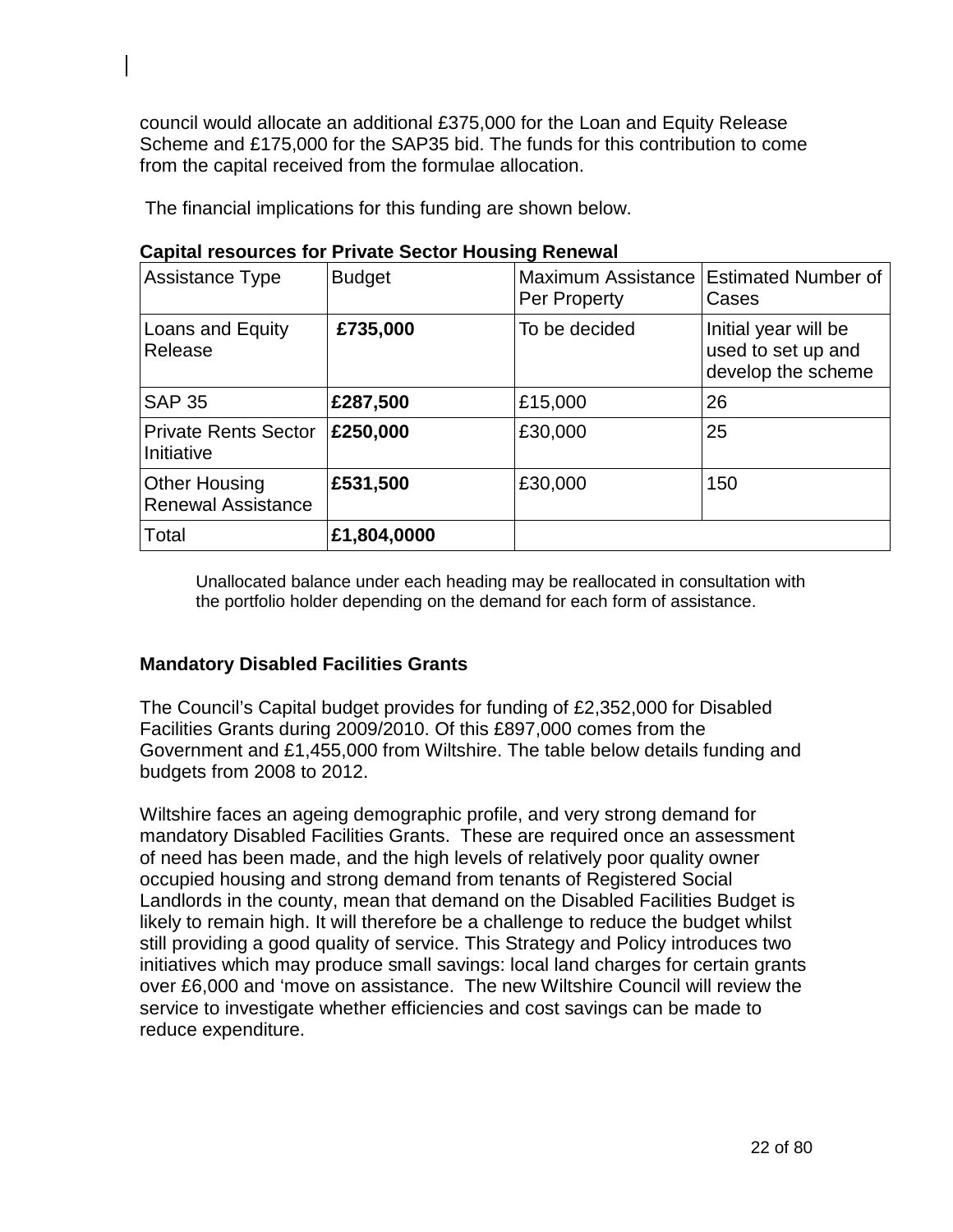| 2008/2009     | 2009/2010     | 2010/2011 | 2011/2012 |
|---------------|---------------|-----------|-----------|
| <b>Budget</b> | <b>Budget</b> | Planned   | Planned   |
|               | £2,352,000    | £897,000  | E897,000  |

# **Mandatory Disabled Facilities Grant Funding 2008 to 2012**

# **Action Plan**

The housing renewal policy will continue to be developed in line with national best practice and local need. We will seek to be innovative and develop where possible partnerships in both private and public sector. The strategy will therefore seek to build confidence and raise awareness of the help that is available. Appendix 3 details our action and outcomes for the next three years.

One of the council's aims is to achieve continuous improvement. As part of this process we will continually review private sector housing activities and compare our services to ensure we adopt 'best practice'. Where appropriate we will invest in research to identify and better understand housing market conditions.

# **12. Procedure for Determining Appeals**

Appeals will be determined using the procedure given in Appendix 4

# **13. Consultation**

Formal consultation on this policy has taken place in line with the consultation concordat.

Organisations formally consulted about this policy include:

Wiltshire PCT Social Services/DACS Children's and Families' Services Anchor Staying Put (Salisbury) Ridgeway Care and Repair Hospital Discharge Team Age Concern Salisbury District Age Concern Wiltshire Citizens Advice Bureau Departments of Wiltshire County Council Supporting People Wiltshire National Landlord's Association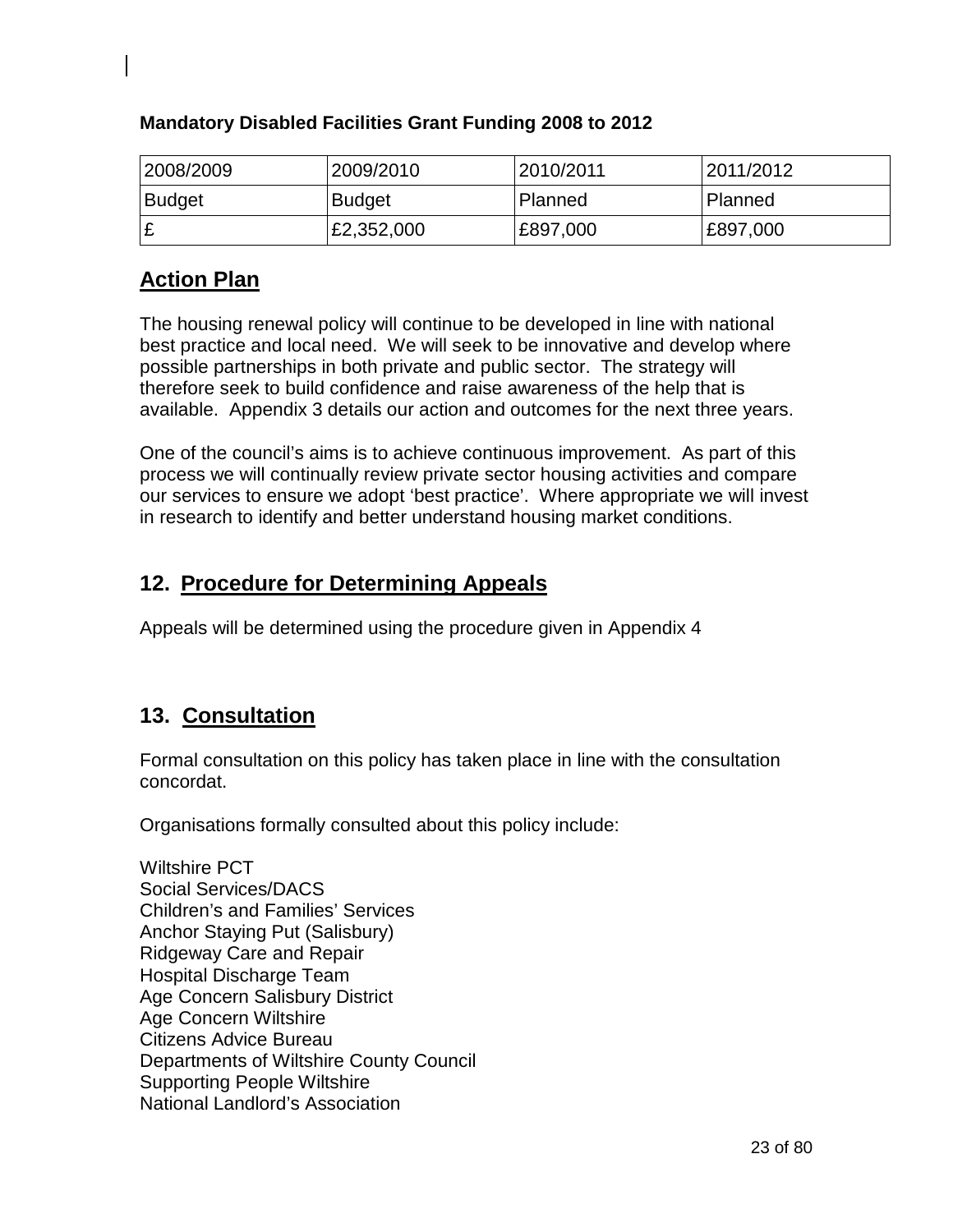# **Mandatory Disabled Facilities Grants**

#### **Purpose**

The Disabled Facilities Grant is a mandatory grant under the Housing Grants, Construction and Regeneration Act 1996. Its purpose is to modify disabling environments in order to restore or enable independent living, privacy, confidence and dignity for individuals and their families.

#### **Eligibility**

To be eligible for a Disabled Facilities Grant the works must be both "necessary and appropriate" and "reasonable and practical". Part of this evaluation requires that the disabled person needs are assessed by a Local Authority Occupational Therapist. Applications for Disabled Facilities Grants are subject to a means test. The grant limit for relevant works is £30,000.

#### **Eligible Works**

Mandatory Disabled Facilities Grant may be provided for the following purposes:

- a) facilitating access by the disabled occupant to and from the dwelling or the building in which the dwelling is situated;
- b) making the dwelling or building safe for the disabled occupant and other persons residing with him/her;
- c) facilitating access by the disabled occupant to a room used or usable as the principal family room;
- d) facilitating access by the disabled occupant to, or providing for the disabled occupant, a room used or usable for sleeping;
- e) facilitating access by the disabled occupant to, or providing for the disabled occupant, a room in which there is a lavatory, or facilitating the use by the disabled occupant of such a facility;
- f) facilitating access by the disabled occupant to, or providing for the disabled occupant, a room where there is a bath or shower (or both), or facilitating the use by the disabled occupant of such a facility;
- g) facilitating access by the disabled occupant to, or providing for the disabled occupant, a room where there is a wash hand basin or facilitating the use by a disabled occupant of such a facility;
- h) facilitating the preparation and cooking of food by the disabled occupant;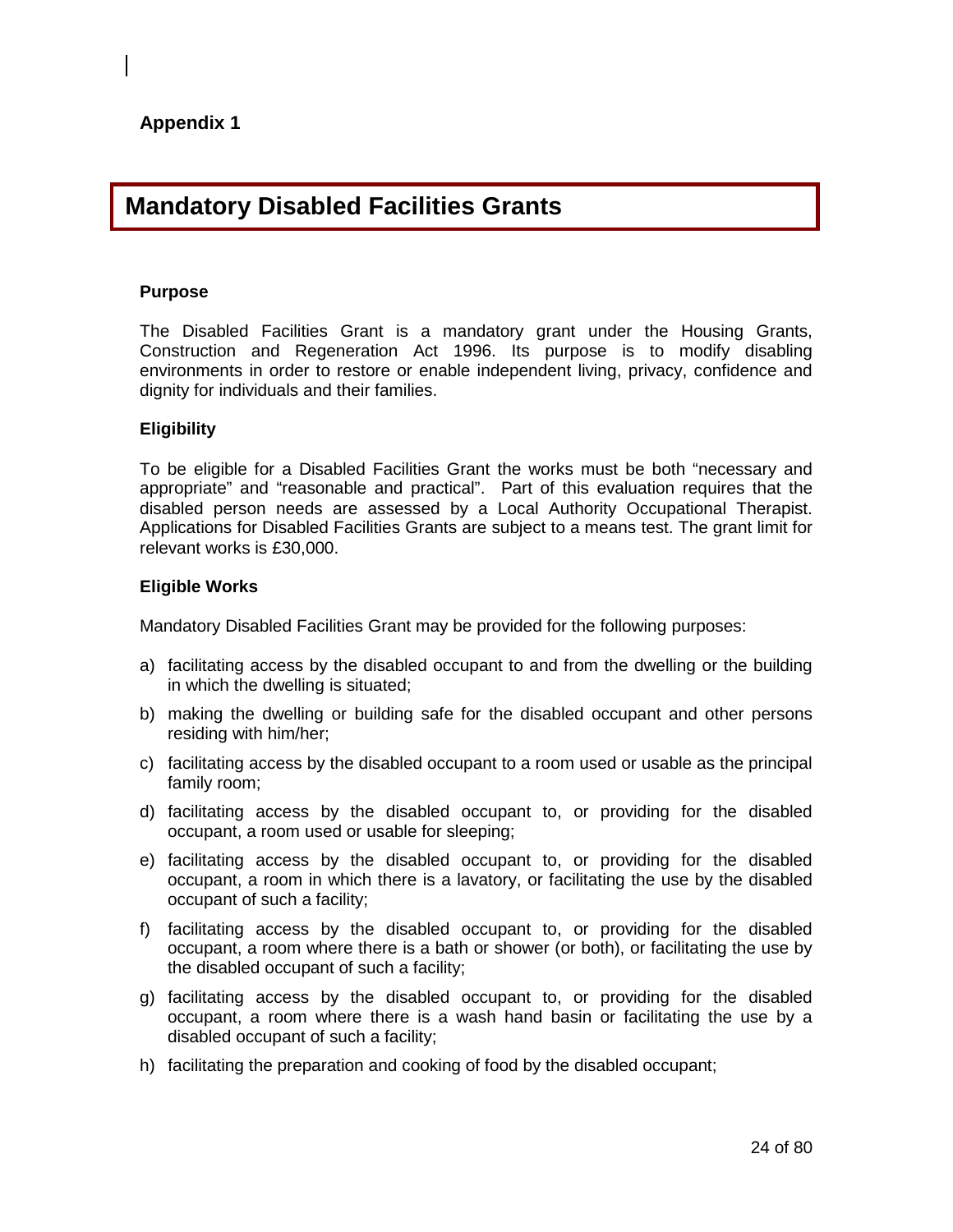- i) improving any heating system in the dwelling to meet the needs of the disabled occupant or, if there is no existing heating system in the dwelling or any such system is unsuitable for use by the disabled occupant, providing a heating system suitable to meet his/her needs;
- j) facilitating the use by the disabled occupant of a source of power, light or heat by altering the position of one or more means of access to or control of that source or by providing additional means of control;
- k) facilitating access and movement by the disabled occupant around the dwelling in order to enable him to care for a person who is normally resident in the dwelling and is in need of care;
- l) facilitating access to and from a garden by a disabled occupant; or making access to a garden safe for a disabled occupant.

## **Land Charge Conditions**

It is a condition of the grant that a local land charge will be made in the case of owner occupied application where the grant exceed £6,000. This allows the recovery of funds in the event of a property subsequently being sold or otherwise disposed of. The land charge will be made for the amount that exceeds £5,000, for examples in the case of a grant for £6,000 a £1,000 land charge will be taken up to the maximum allowed (at this point £10,000)

## **Land Charges Exceptional circumstances**

The Head of Private Sector Housing will consider each case and should exceptional circumstances arise having regard to an individual circumstance the Service Director in consultation with the Portfolio Holder will reach a decision as to whether to make such a demand or to demand a lesser amount.

When a property is disposed of repayment of the land charge will normally be exempt in the following circumstances:

- If a client moves to another property within the ten year period that does not require adaptations to be carried out; the new property is more appropriate to their needs (as confirmed by an Occupational Therapist) repayment will be waived.
- If the client is moving into an enhanced or extra care accommodation.
- If the client's death results in a child inheriting the whole of the property who's financial position is such that they could not raise a mortgage or a loan to repay the charge. This is intended to be a safeguard for children who have a mental impairment or who have acted as a carer for their parent.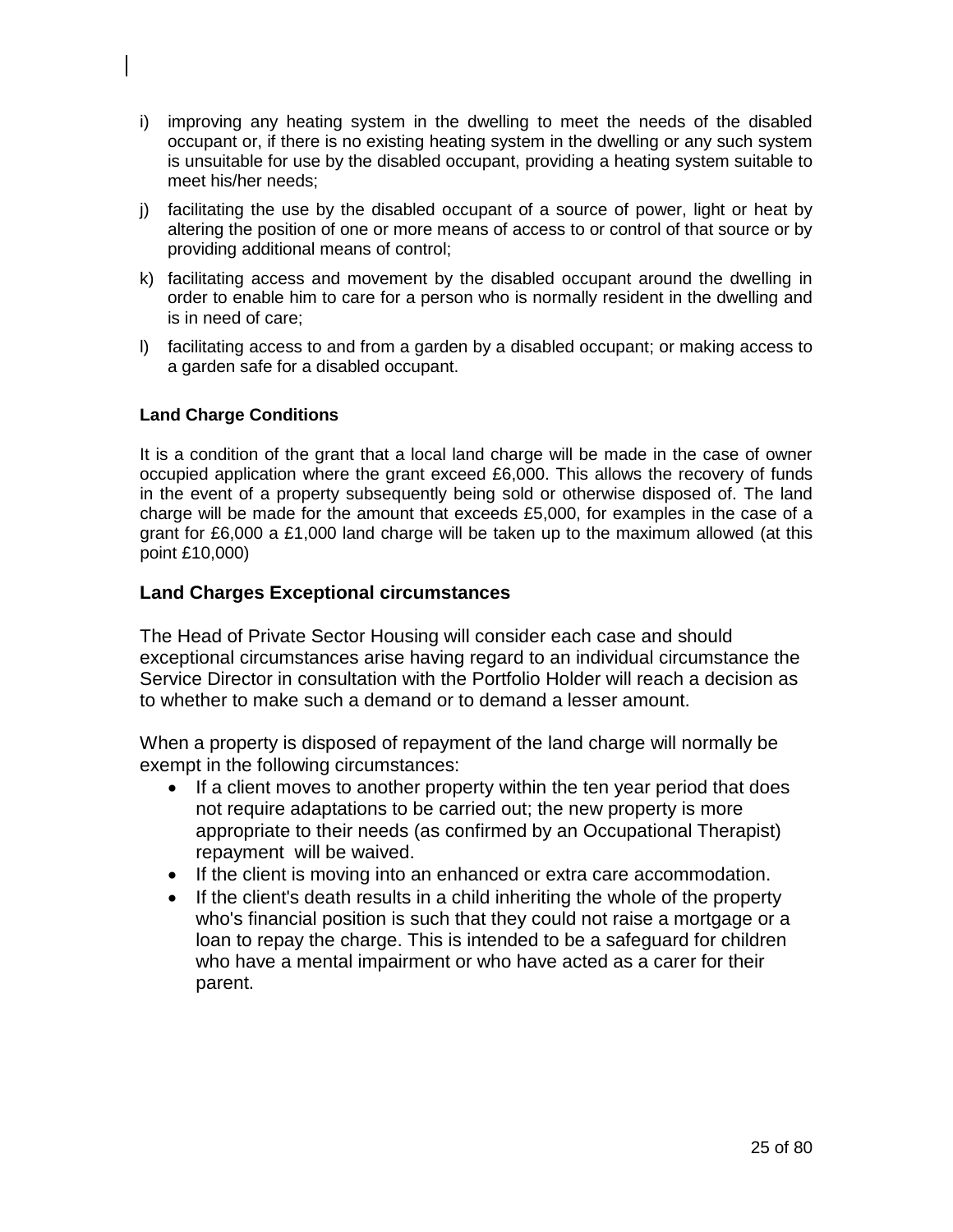# **Discretionary Disabled Facilities Assistance**

#### **Purpose**

To provide the disabled person with additional options in addition to the statutory Disabled Facilities Grant.

## **1. Disabled Facilities Grant Top Up**

### **Purpose**

A top up to the Disabled Facilities Grant where the cost of essential works exceeds the maximum grant. The maximum level of Disabled Facilities Grant Top Up is £10,000.

### **Applicant Eligibility**

Where a Disabled Facilities Grant has been approved and the cost of the relevant works exceeds the maximum grant level then the council will use the following method to assess eligibility.

This type of funding will not be considered where an alternative is deemed to be more cost effective. The council, prior to awarding discretionary funding, will take the following into account:

- An applicant's ability to afford the excess over the availability of mandatory funding assessed through the statutory test of resources. The Disabled Facilities Grant means test used prior to December 2006 will be adopted to assess the contribution from parents in the case of adaptations for children.
- The availability of other sources of funding for the scheme (which will include the applicant's ability to access equity release funding and loans schemes or social services funding or loans).
- Tenants of Housing Association will need to show that the funding cannot be provided by their landlord.
- A cost benefit analysis of the options available including moving to an alternative more suitable property.
- Provided that an application fulfils the above criteria then an application can be put forward to a case conference where the Portfolio holder for Housing and Director of Housing will consider the merits of providing the assistance and decide whether to make a financial award.

### **Eligible Works**

Works that have received approval for Disabled Facilities Grant and that exceed the maximum grant.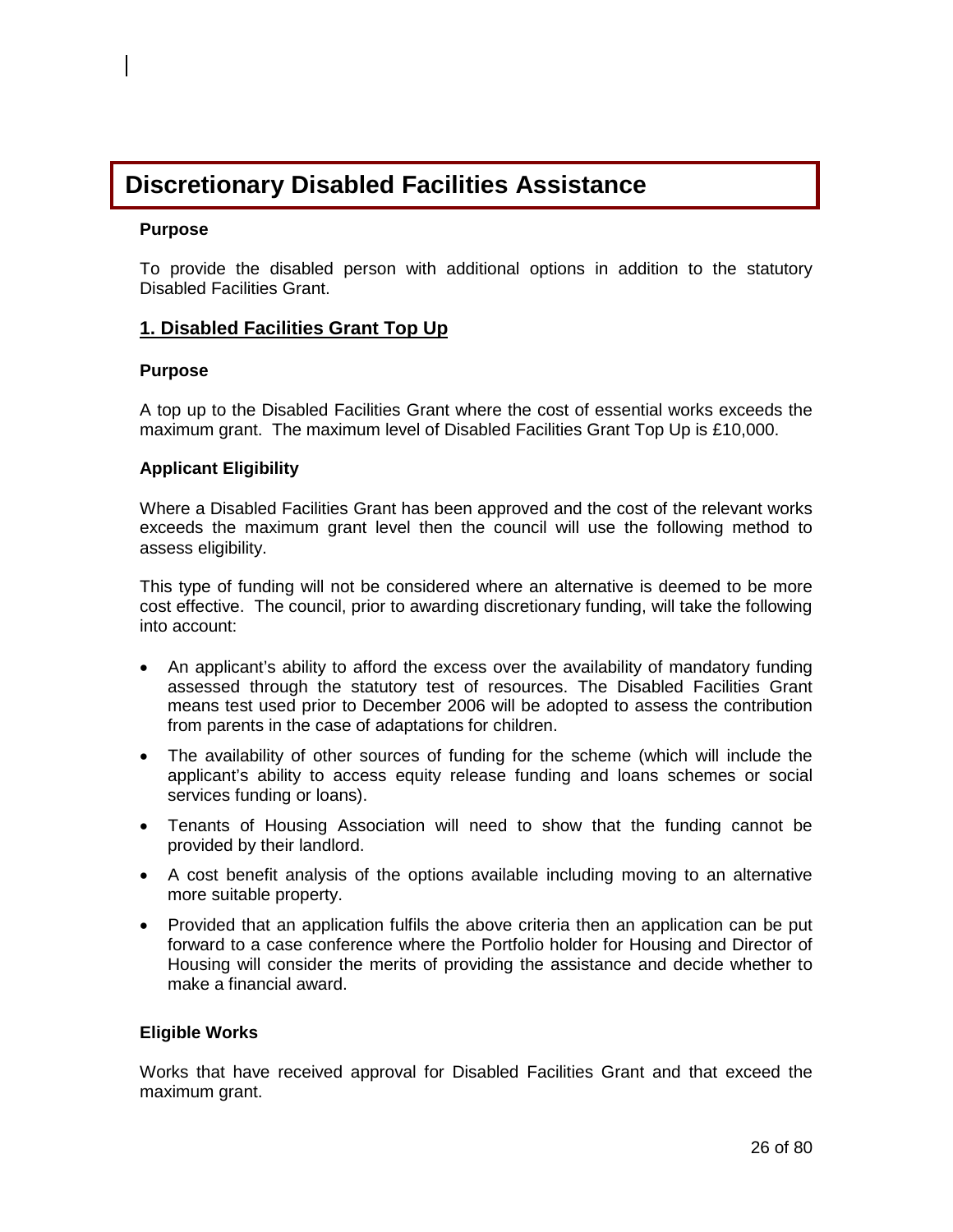### **Conditions**

Should the applicant be an owner occupier then a legal charge for 15 years will be made on the property.

## **2. Move on Assistance**

#### **Purpose**

To provide disabled people financial help to move to more suitable housing.

### **Applicant Eligibility**

A disabled person who would be eligible for a Disabled Facilities Grant.

Where the disabled person is assessed financially to be entitled to a Disabled Facilities Grant then the council may fund up to that level of that grant entitlement.

### **Eligible Works**

- Necessary additional cost of acquiring housing suitable for the applicant or disabled occupiers needs. (Difference between the purchase price of the new home and the sale price of the applicants existing home).
- Legal fees incurred by applicant in connection with the sale and purchase of their home.
- Stamp duty on cost of replacement home.
- Necessary and appropriate Estate Agents and survey fees.
- Fees of appropriate agent or other professional advisor (normally a Home Improvement Agency).
- Removal costs.
- Floor Coverings up to maximum of £1000 (where none present or where replacement is deemed necessary upon inspection by a Council Private Sector Housing Officer).
- Adaptation costs to make the house suitable for the disabled person and their family
- In the case of housing built by a registered Social Landlord the extra cost of developing a property that meets the needs of the disabled occupier and their family.

Costs NOT eligible for Assistance:

- Proportion of purchase price deemed to constitute "betterment" beyond meeting to reasonable needs of the applicant and/or their dependants.
- Redecoration costs.
- Other costs associated with fixtures or appliances.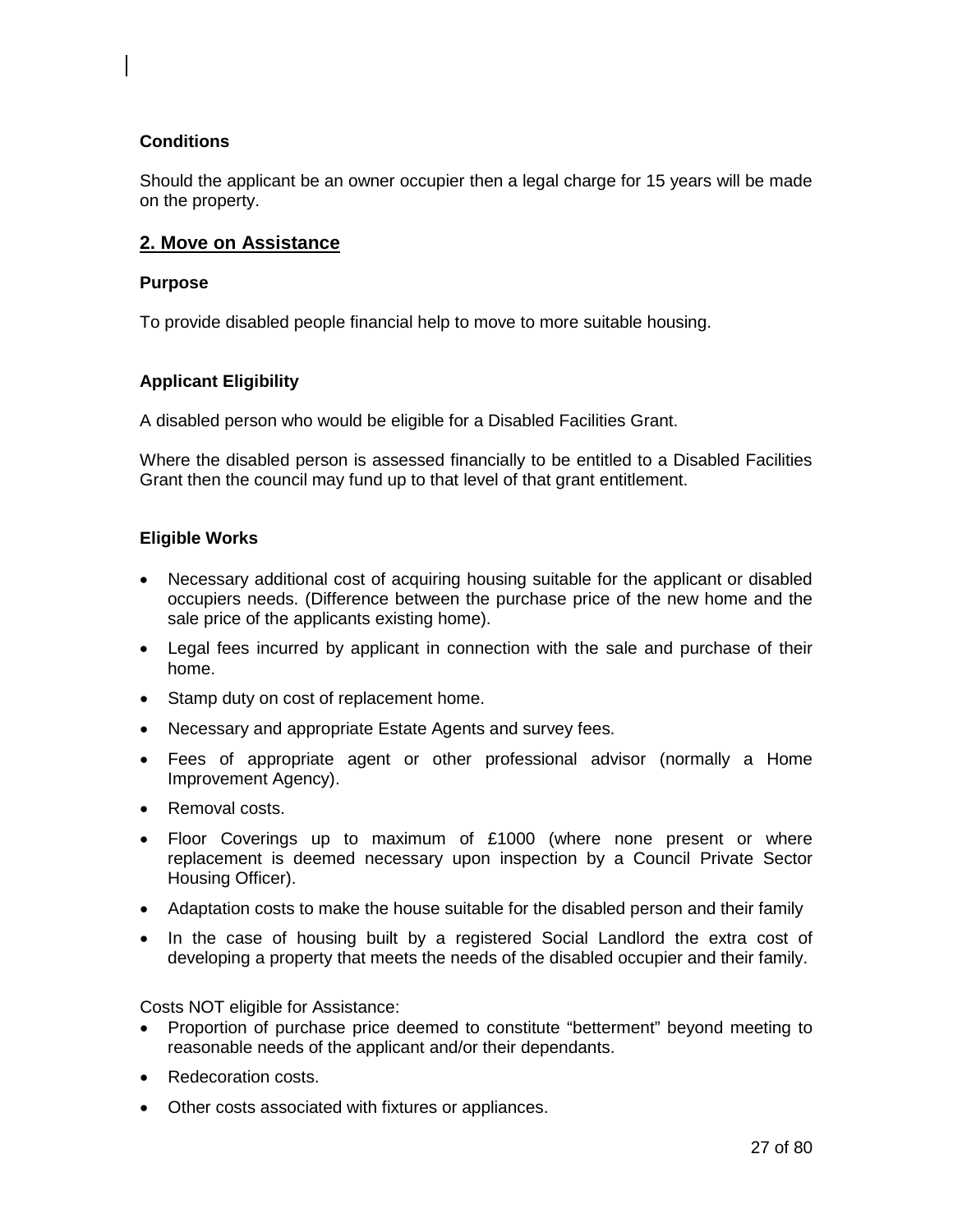Pre-requisites to Assistance being given:

- Re-housing must be deemed to be most suitable and cost-effective option.
- The move must fully meet the needs of the disabled person and their family.
- Where appropriate valuations of both existing and replacement homes will be required.

# **Conditions**

In the case of owner occupiers a legal charge will be taken on the property for 15 years equivalent to the financial assistance provided.

Payment will be made on completion.

That the move on housing must be within Wiltshire.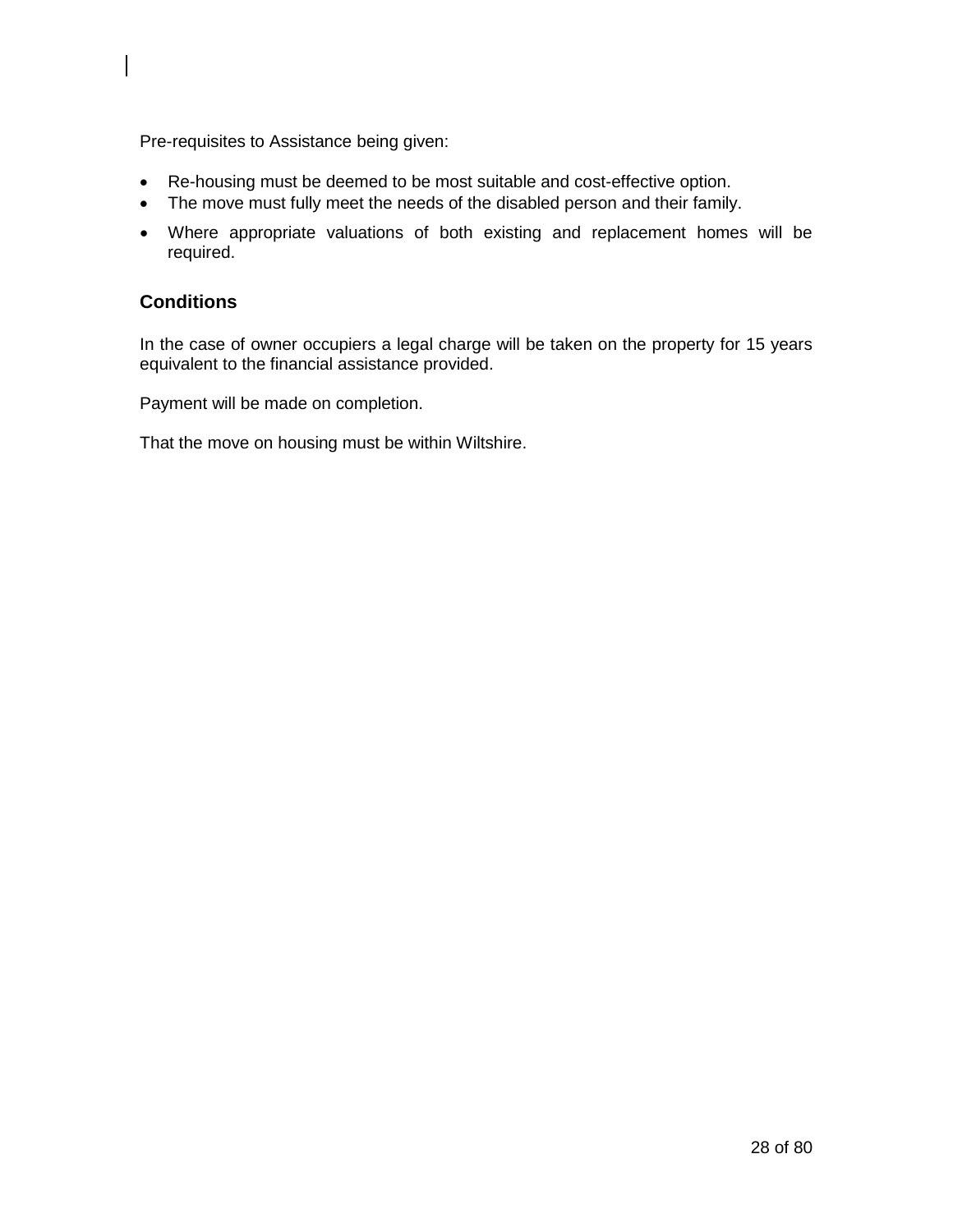# **Assistance for Houses in Multiple Occupation**

#### **Purpose**

To encourage owners of Houses in Multiple Occupation to voluntarily undertake works to improve their property to the minimum Houses in Multiple Occupation standards. It is a condition that the property is occupied or available for residential occupation at the completion of the works. That the occupier should have not family connection to the landlord.

### **Applicant eligibility**

To be eligible for a grant:

- The applicant must have an owner's interest in the premises, which must be an Houses in Multiple Occupation as defined in the Housing Act 2004. Where the owner's interest is leasehold, the lease must have at least five years remaining at approval.
- At completion of works, the property will comply with the standard detailed in Part 1 of the Housing Act 2004.
- Where the premises are liable for licensing under Part 2 or Part 3 of the Housing Act 2004, the premises must be licensed before grant can be paid.
- The landlord must provide a certificate of future occupation, at the grant approval stage, stating that throughout the five year grant condition period the house will be residentially occupied, or available for residential occupation, under tenancies or licenses by persons who, for the time being, are not related to the owner of the house.
- The council must have nomination rights for the five year period
- At completion of the works the landlord may be required to belong to the Wiltshire Landlord Accreditation Scheme.

#### **Applicant Eligibility if a Charity working with Homeless**

• That the conditions will be decided on a case by case basis at the discretion of the Portfolio Holder in consultation with the Director of Housing.

### **Eligible Works**

- The work must improve the property to the minimum Houses in Multiple Occupation Standard.
- Work required following a preliminary notice making the property suitable for people to live in.
- Work needed to meet the conditions of a license following an application by the landlord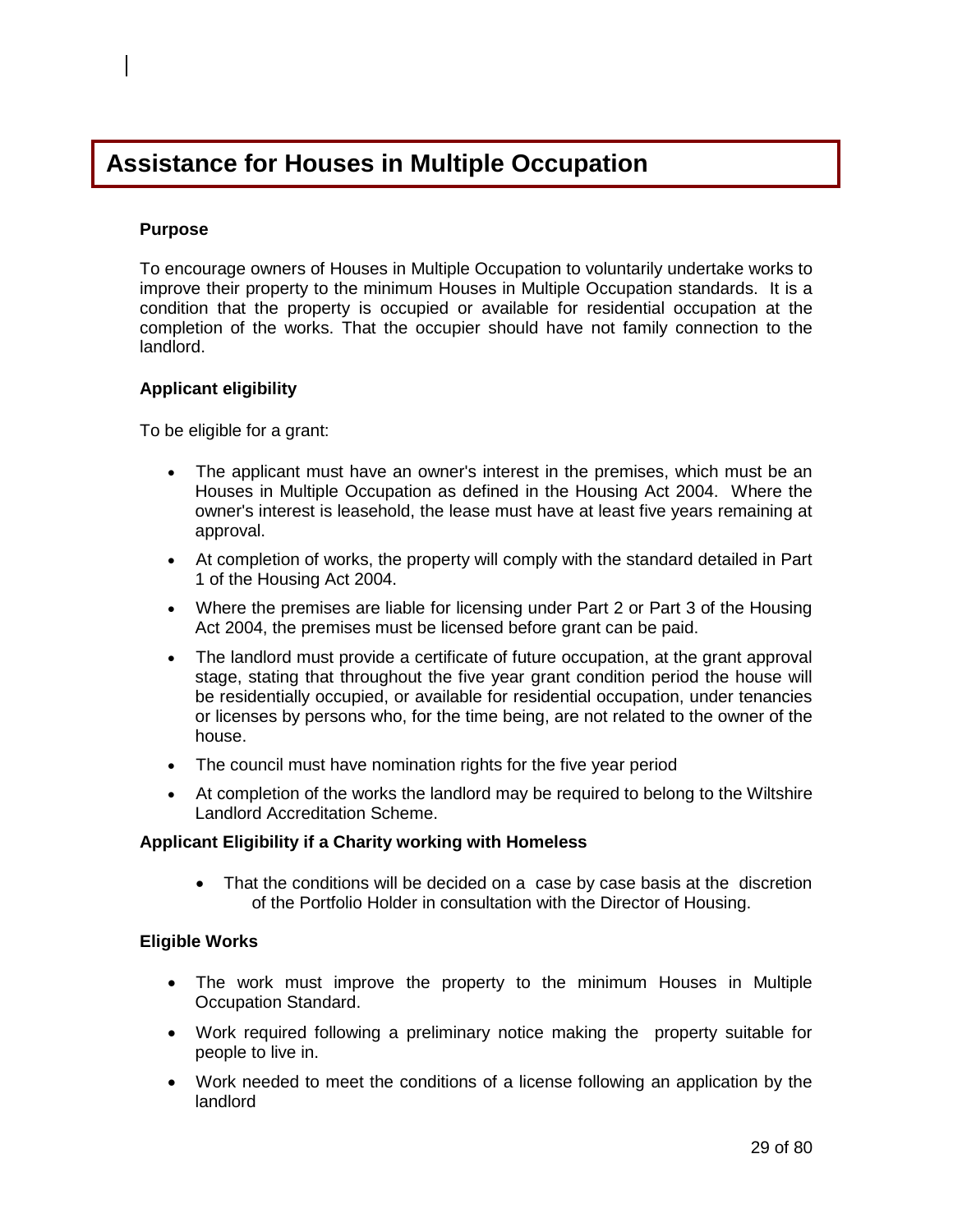• Improvements to the energy performance of the property

Grants are limited to works for the provision of:

- Fire precaution and safety measures for occupant safety to meet minimum Houses in Multiple Occupation Standards
- New fixed amenities such as kitchens and bathrooms (but not repair or replacement of existing amenities) to meet the minimum Houses in Multiple Occupation Standards
- Work to improve the energy efficiency of the property

No grant assistance will be available where formal enforcement action under the Housing Acts has been commenced, which requires work to be undertaken.

The maximum eligible expense is £5,000 per letting up to £30,000 per property. If a property is to be let at Local Housing Allowance level the grant is for 100% of eligible works otherwise for 50% of the works.

There can be no further grant of this type awarded for a property within five years of completion of works. A landlord or their tenants may apply for assistance from other schemes within this policy.

#### **Grant Conditions**

It is a condition of the empty homes grant that the property owner lets the property at or below the local reference rent for a period of 5 years for grants of £5,000 and under and 10 years for larger grants.

Discretionary Financial Assistance will be made available subject to funds being available and the following conditions:

- 1.1 The applicant is over 18 years of age and applies for assistance on the forms prescribed by the Wiltshire Council.
- 1.2 The applicant holds either a relevant interest in the property as the Owner, leaseholder or under a trust with repairing obligations. That a leaseholder must have a repairing obligation and have at least five years remaining on the lease.
- 1.3 In the case of a grant of £5,000 or less, that the applicant must make a declaration to let the property for the following 5 years at either the local reference rent or below the local reference rent and agree that if higher rents are received then the assistance provided by the council is repaid.
- 1.4 In the case of a grant of over £5,000 that the applicant must make a declaration to let the property for the following 10 years at either the local reference rent or below the local reference rent and agree that if higher rents are received then the assistance provided by the council is repaid
- 1.5 That the property is suitably insured throughout the grant condition period.
- 1.6 That there are no unreasonably long periods where the property is left vacant.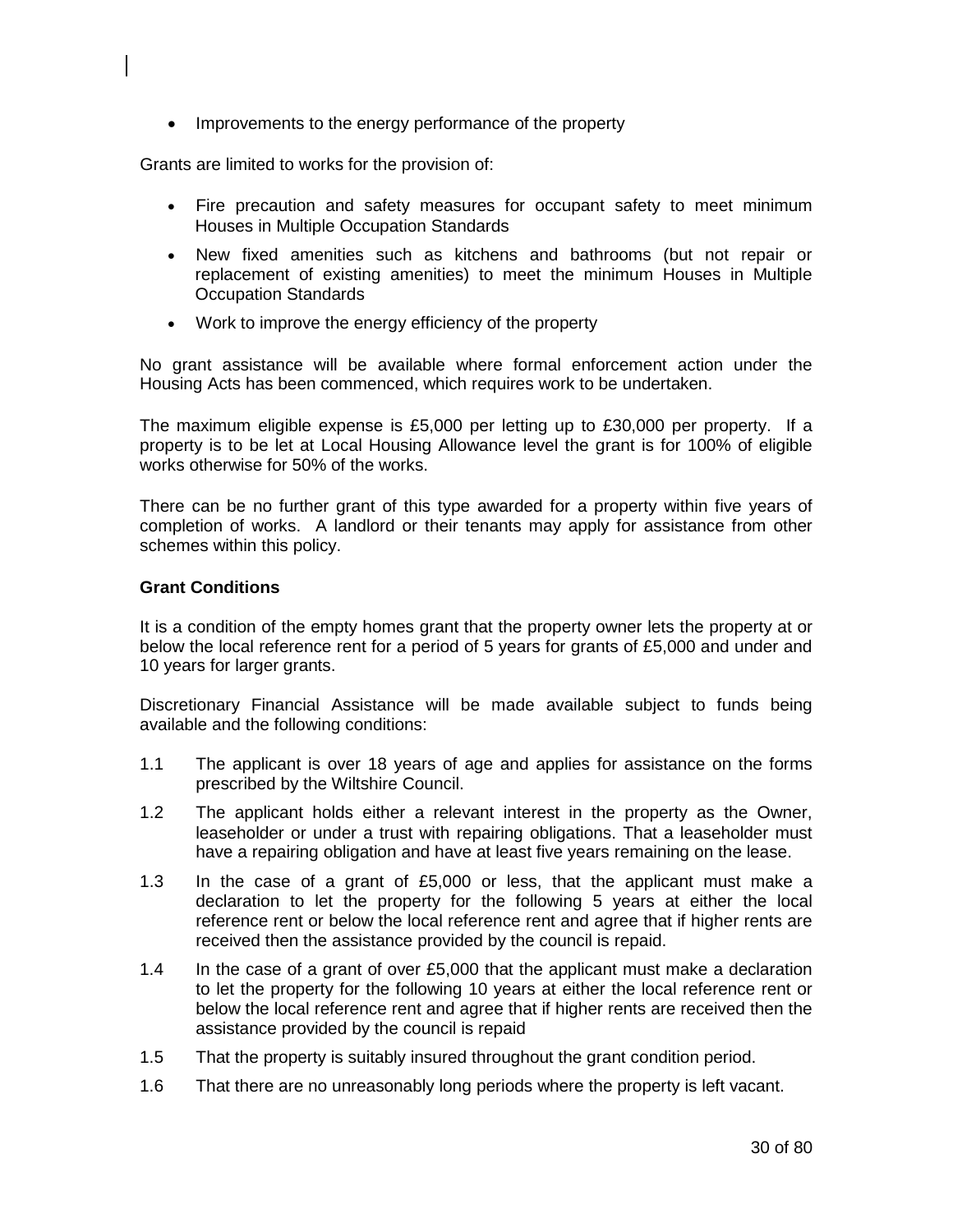- 1.7 In the case of a property held jointly then all those listed with the land registry must be included in the application.
- 1.8 That grants can be made for improvements and repairs to flats, houses and bungalows. Grants will not be offered for other temporary structures, caravans or mobile homes unless they have remaining planning consent of at least 10 years.
- 1.9 An reasonable element of the grant or loan can be used to cover the costs of agency fees, planning and building regulation charges, architectural services, specialists surveys, land registry charges and legal costs unless clients choose to pay these costs themselves.
- 1.10 No works to commence before approval.
- 1.11 Only work assessed by the council as reasonable, practicable, necessary and appropriate will be eligible for assistance.
- 1.12 That the life expectancy of any structural items repaired or replaced should be 20 years or more (except in the case of mechanical items where it may be a shorter period).
- 1.13 That eligible work must be carried out within 12 months of the date of approval.
- 1.14 For work up to £10,000 2 quotes are required. For work above £10,000 three quotes are required.
- 1.15 That the work is completed by the contractor whose estimate accompany the application unless expressly agreed and then the council will reimburse the cheapest price.
- 1.16 The payment of Housing Assistance is conditional upon the authority being provided with an acceptable invoice and the work being completed in a professional and satisfactory manner. The payment will be made directly to the contractor on behalf of the landlord.
- 1.17 It is a condition of Landlords Assistance that an energy efficiency survey of the property is undertaken and that such works that the Authority considers practical, cost effective and that will improve the energy efficiency of the property are carried out.
- 1.18 That the landlord advises the council forthwith of any changes of tenancy.
- 1.19 At completion of the works the landlord may be required to belong to the Wiltshire Landlord Accreditation Scheme
- 1.20 Maximum Grant £30,000.
- 1.21 Grants in excess of £5,000 are repayable if the property is sold within 10 years of completion of the works and will be secured as a charge on the property. Such assistance is only available owners with leasehold or freehold interests in the property where there is sufficient equity in the property to repay the advance at the time of the works being approved by the council. The applicant may choose to fund works in excess of £5,000 themselves.
- 1.22 Successive applications for each property are permitted subject to the maximum grant not being exceeded in any 5 year period.
- 1.23 That the property is let for 5 years. The grant is repayable if the property is left empty or sold.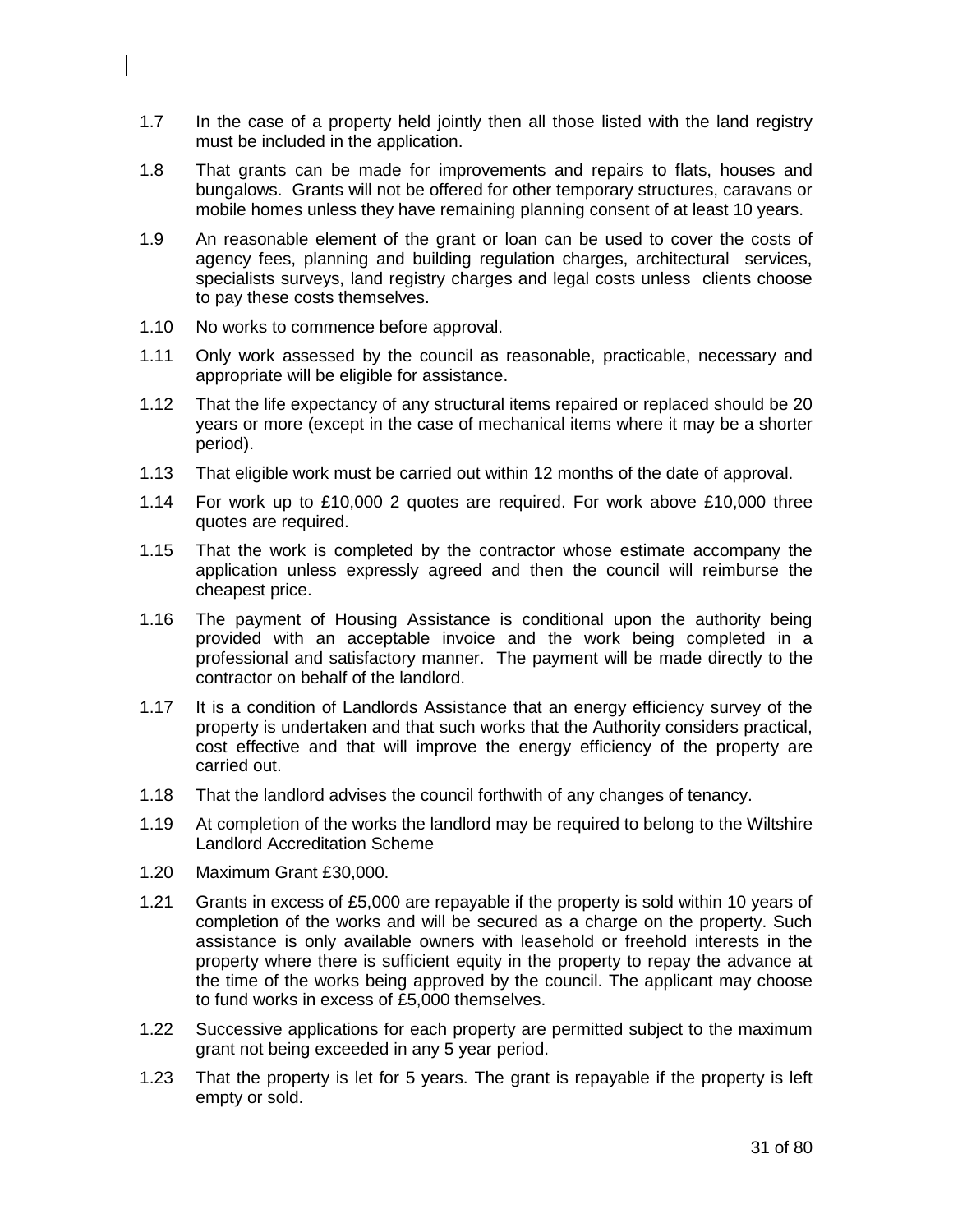- 1.24 If successive application are made and the sum of the application in any 5 years exceeds £5000 then assistance will only be provided with a legal charge for the full amount advanced unless the applicant chooses to fund the excess over £5,000 themselves.
- 1.25 That it is a condition of the grant that the scheme of work must result in the property being brought up to the decent home standard including all category 1 HHSRS Hazards being addressed. The council in some cases will require category 2 hazards to also be addresses.
- 1.26 Works that would not be eligible include:
	- a. Work to non habitable or temporary structures such as conservatories, garages, porches unless they present a category 1 HHSRS hazard. In such circumstances a financial case would need to be made to repair rather than demolish.
	- b. Remedial work following damage, neglect or DIY disasters unless they present a category 1 HHSRS hazard.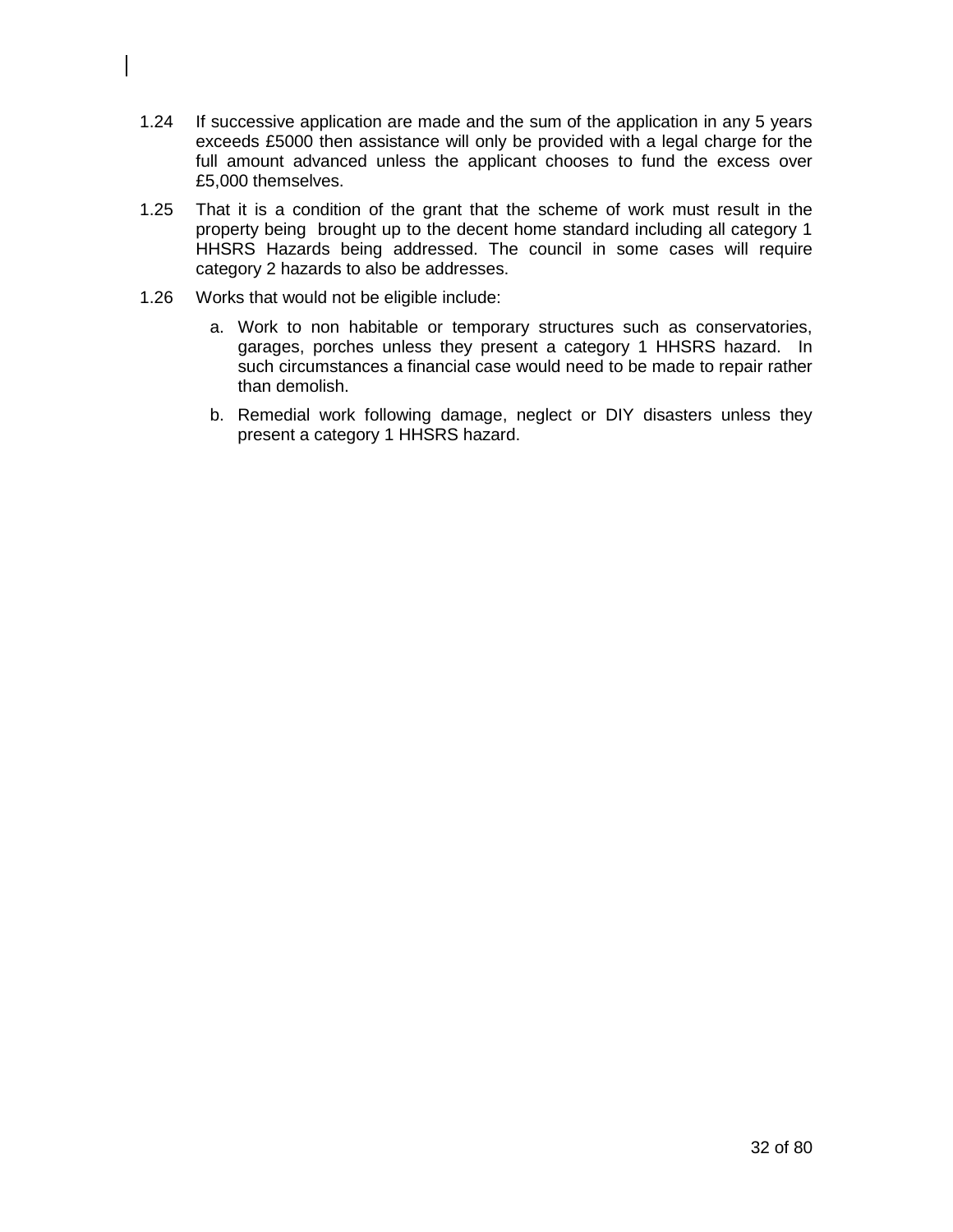# **Repairs Assistance**

#### **Purpose**

To help vulnerable householders maintain their homes. The priority for the Council is to offer assistance to vulnerable households to remove category 1 Housing Health and Safety Rating Hazards. Where appropriate, assistance will also be given to bring the property up to the decent homes standard set by the Government. A decent home is one which is wind and weather tight, warm and has modern facilities. Where no category 1 Hazards exist and the property meets the decent home standard then assistance may be provided for items of major disrepair.

Wiltshire Council is able to offer the following assistance options:

#### **1. Minor Repairs Assistance up to £5,000**

This assistance is not repayable.

If the works exceed £5,000 then the applicant may opt to provide their own funds in addition to the assistance to cover the full cost of the works. Alternatively they may opt to apply for a major repairs assistance (see below)

#### **2. Major Repairs Assistance up to £12,000**

A legal charge will be placed against a property for 10 years where the assistance exceeds £5,000 in 5 years.

If the works exceed £12,000 then the applicant may opt to provide their own funds to top up the assistance to cover the full cost of the works; this may not however compromise the charge that the council has taken on the property.

#### **Applicant Eligibility**

- All owner-occupiers and tenants, licensees and occupiers who have an owner's interest or a lease agreement or trust agreement specifying responsibility for the works required.
- Protected tenants (where assistance is not for works that the landlord is obliged to undertake either contractually or under the terms of the Landlord and Tenant Act 1985).

Provided that the applicant receives any of the following benefits:

 Housing Benefit (Must be in receipt of a disability benefit, have school age children or be over 60 years old)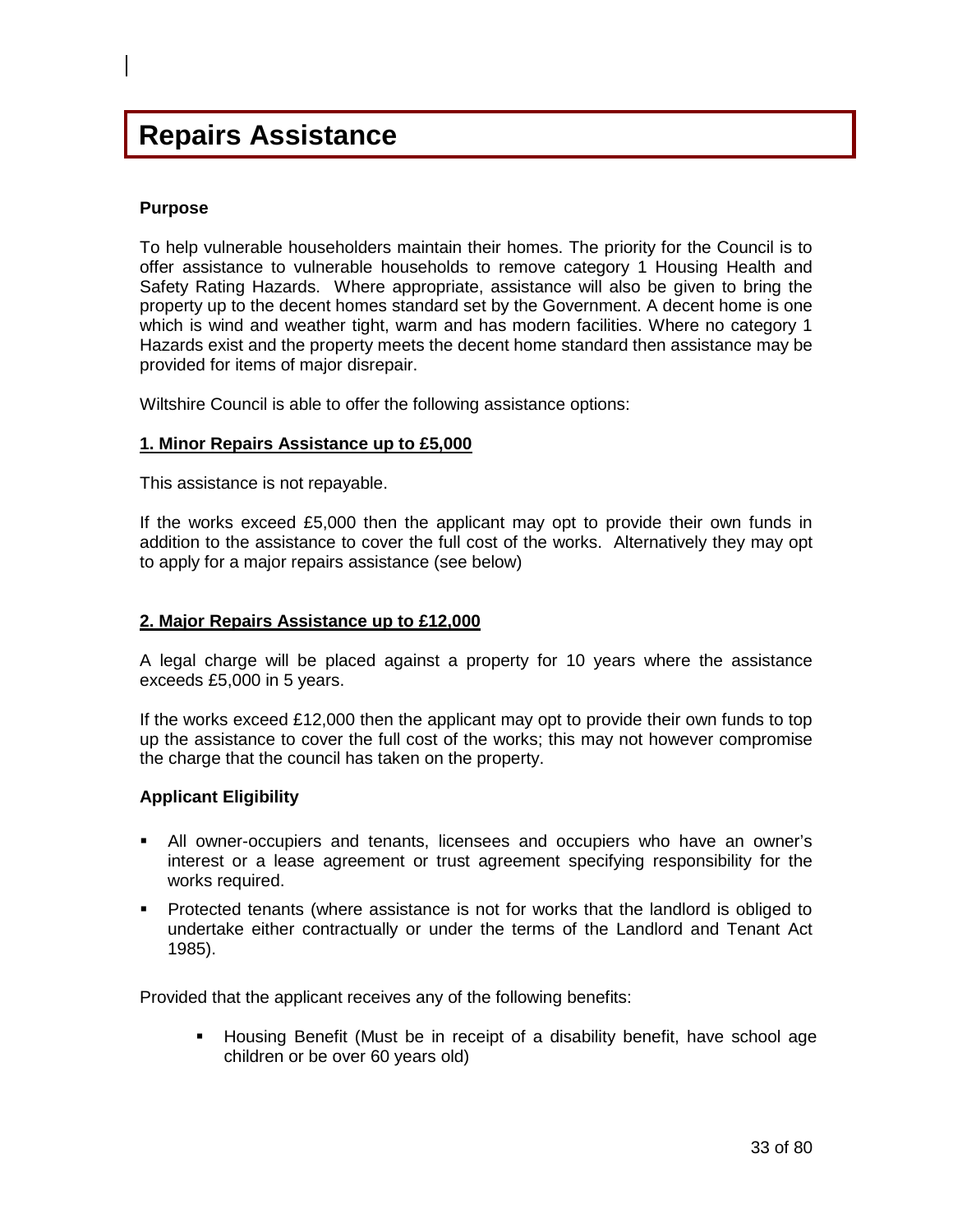- Council Tax Benefit (Must be in receipt of a disability benefit, have school age children, be over 60 years old or suffer from sever mental health problems that make work impossible )
- Income Support (Must be in receipt of a disability benefit, have school age children or suffer from sever mental health problems that make work impossible)
- **Income-based Job Seekers Allowance (Must be in receipt of a disability** benefit or have school age children)
- Working Tax Credit which includes a disability element where the entitled person has a relevant annual income of less than £15,050
- Child Tax Credit where the entitled person has a relevant annual income of less than £15,050
- **Pension Credit**
- Either Disabled Living Allowance or Attendance or War Disablement or Industrial Injuries Benefit, learning difficulties, or suffer from sever mental health problems that make work impossible and their contribution using the Disabled Facilities Grant means test would be zero

#### **Eligible Works**

- Work to resolve a Category 1 Housing Health and Safety Rating Hazard. It is a condition of the grant that on completion of the scheme of work that all category 1 Housing Health and Safety Rating System Hazards are resolved.
- Items of serious disrepair including structural failures or repairs that are urgent or need to be carried out because they affect the occupation of the dwelling.
- Work that reduces the presence of hazards due to risk from falls, fire and contamination.
- Minor repairs including wind or weatherproofing a dwelling. Works tackling defective or sub-standard drainage.
- Electrical and gas safety work
- Works to facilitate the renewal of a central heating boiler in the case of breakdown where the boiler proves obsolete and a Warm Front Grant would not ensure the work is undertaken in a timely fashion.
- Work to improve the property to decent home standards.
- To top up a Warm Front Grant
- Where the property fails or part fails the decent homes standard by virtue of not having reasonably modern facilities, the minimum improvement to meet the standard will be considered for assistance.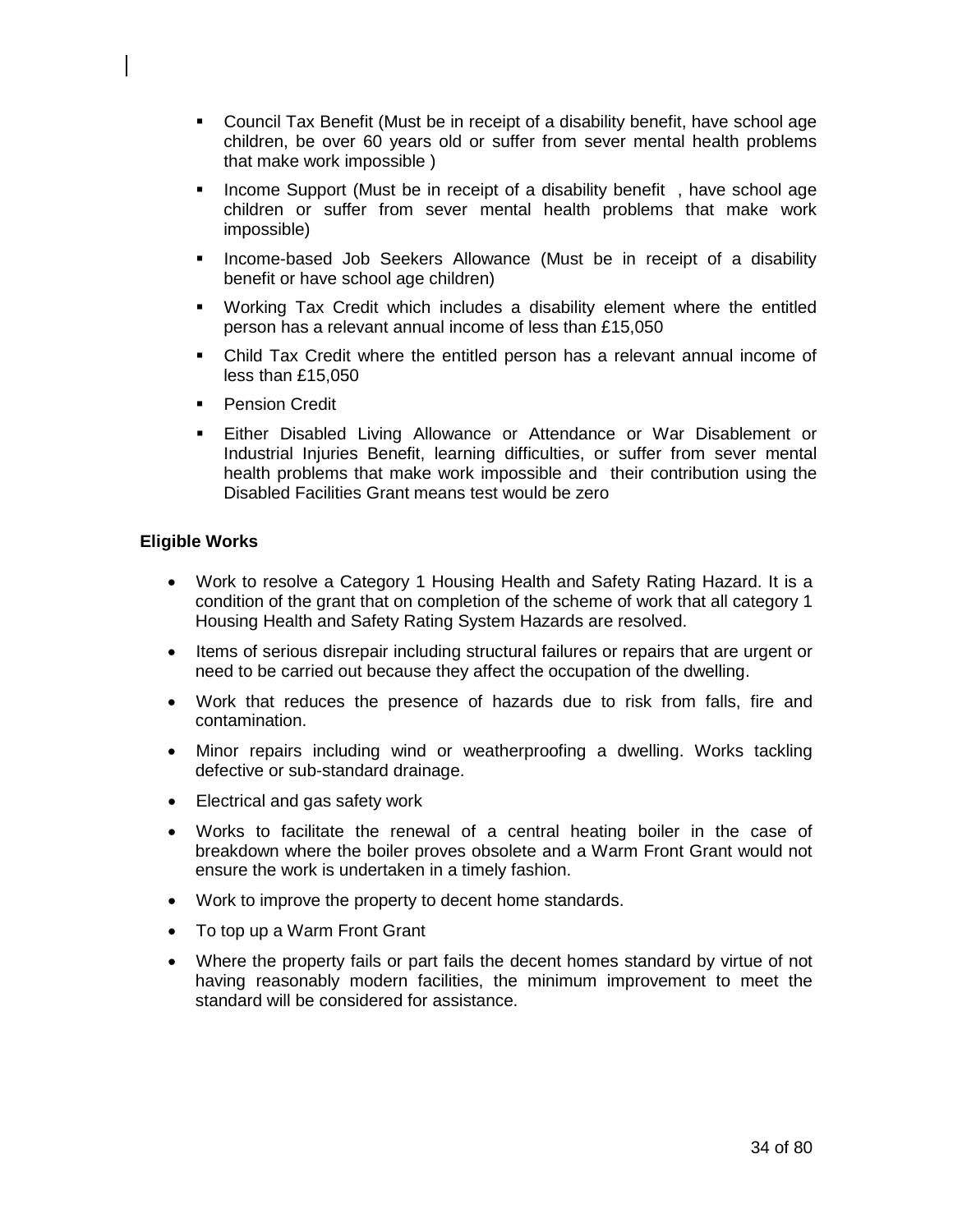### **Conditions of Assistance**

Discretionary Financial Assistance will be made available subject to funds being available and the following conditions:

- 1.1 The applicant is over 18 years of age and applies for assistance on the forms prescribed by the Wiltshire Council;
- 1.2 The applicant holds either a relevant interest in the property as the Owner, leaseholder or under a trust with repairing obligations, has done so for the previous 5 years and has made a disclosure and provided supporting evidence of this or is a protected tenant and the work proposed will make the property decent but not attend to wants that are the responsibility of the landlord. That a leaseholder must have a repairing obligation and have at least three years remaining on the lease. In each case the occupier must make a declaration of intention to remain the property for the foreseeable future.
- 1.3 That the relevant person is regarded as the owner or leaseholder. In the case of a property held jointly then all those listed as the owner or leaseholder including a spouse or partner should fulfill the financial eligibility criteria outlined.
- 1.4 That grants can be made for improvements and repairs to flats, houses, bungalows and Mobile Homes. Grants will not be offered for other temporary structures, caravans or mobile homes unless they have planning consent form a minimum period of 10 years.
- 1.5 An element of the grant or loan can be used to cover the costs of agency fees, planning and building regulation charges, architectural services, specialists surveys, land registry charges and legal costs unless clients choose to pay these costs themselves.
- 1.6 No works to commence before approval, except in the case of an emergency and then only with an inspection of the property by the Authority prior to the commencement of the works.
- 1.7 Only work assessed as reasonable, practicable, necessary and appropriate will be eligible for assistance.
- 1.8 That the life expectancy of any structural items repaired or replaced should be 20 years or more (except in the case of mechanical items where it may be a shorter period).
- 1.9 That eligible work must be carried out within 12 months of the date of approval.
- 1.10 For work up to £10,000 2 quotes are required. For work above £10,000 three quotes are required.
- 1.11 That the work is completed by the contractor whose estimate accompanied the application unless expressly agreed and then the council will reimburse the cheapest price.
- 1.12 The payment of Housing Assistance is conditional upon the authority being provided with an acceptable invoice and the work being completed in a professional and satisfactory manner. The payment will be made directly to the contractor on behalf of the householder.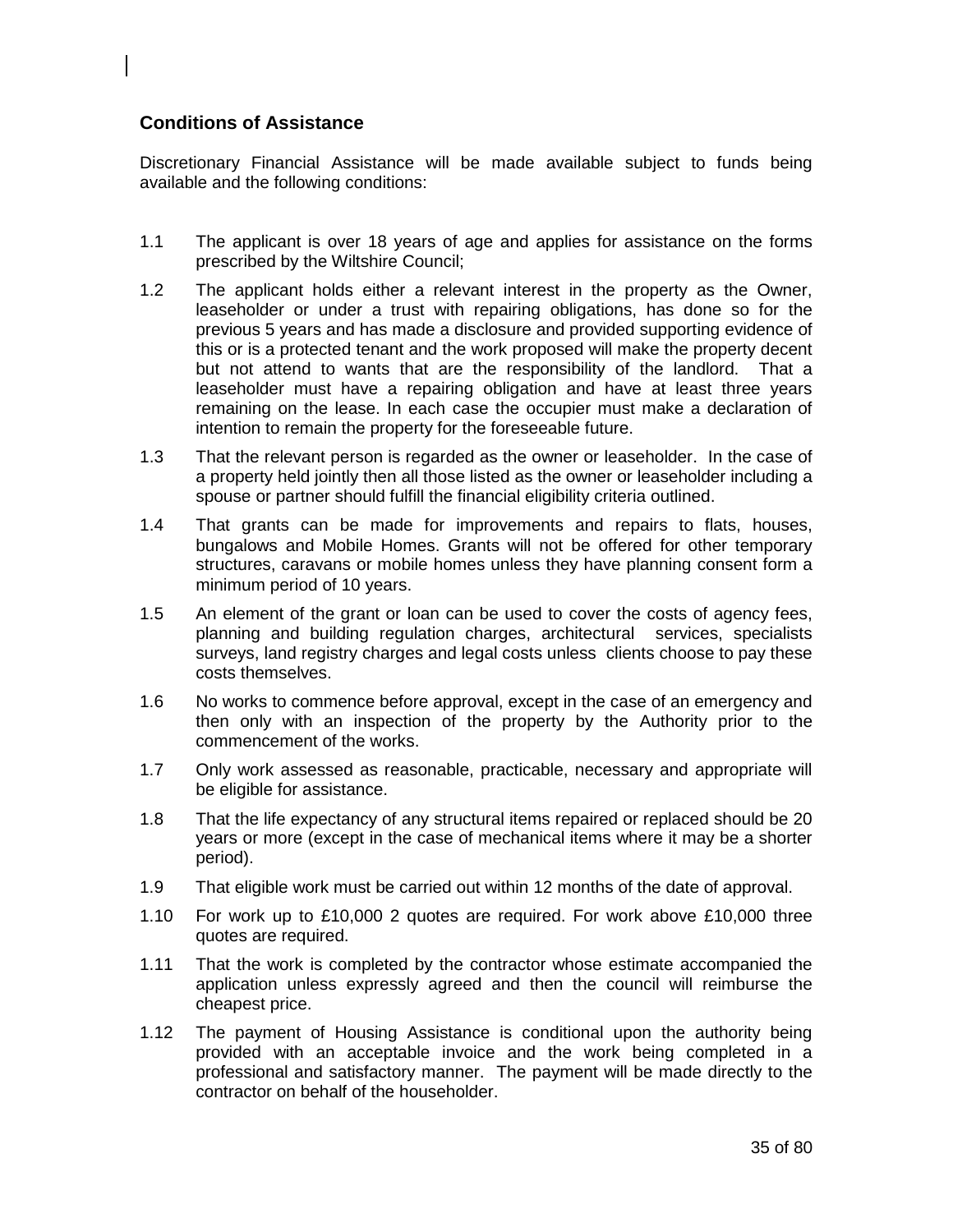- 1.13 It is a condition of Housing Assistance that an energy efficiency survey of the property is undertaken and that such works that the Authority considers practical, cost effective and that will improve the energy efficiency of the property are carried out.
- 1.14 Maximum Grant £12,000.
- 1.15 Grants in excess of £5,000 are repayable if the property is sold or the occupiers vacates within 15 years of completion of the works and will be secured as a charge on the property. Such assistance is only available occupiers with leasehold or freehold interests in the home where there is sufficient equity in the property to repay the advance at the time of the works being approved by the council. The applicant may choose to fund works in excess of £5,000 themselves.
- 1.16 Successive applications are permitted subject to the maximum grant not being exceeded in any 5 year period.
- 1.17 If successive applications are made and the sum of the application in any 5 years exceeds £5000 then assistance will only be provided with a legal charge for the combined full amount, unless the applicant chooses to fund the excess over £5,000 themselves.
- 1.18 Works that would not be eligiable include:
	- a. Work to non habitable or temporary structures such as conservatories, garages, porches unless they present a category 1 HHSRS hazard. In such circumstances a financial case would need to be made to repair rather than demolish.
	- b. Remedial work following damage, neglect or DIY disasters by the occupier unless they present a category 1 HHSRS hazard.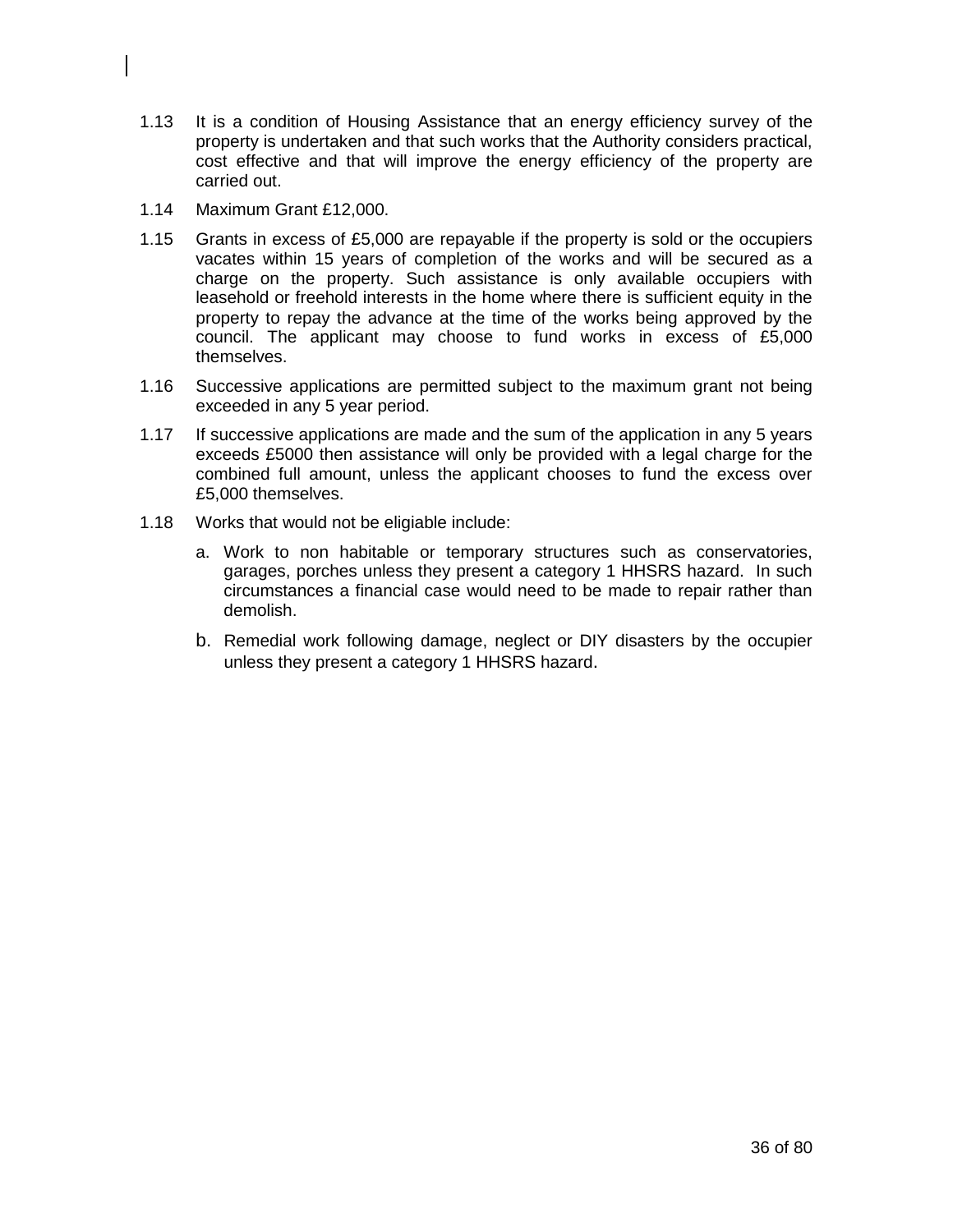## **Empty Homes Assistance**

#### **Purpose**

To provide financial encouragement to owners of empty properties to voluntarily bring them back into use.

#### **Applicant Eligibility**

The freeholder of leaseholder of an empty property that has been empty for 6 months or longer. Decisions will be made on a case by case basis and the council would need to undertake a cost benefit analysis to consider whether assistance can be provided.

#### **Eligible Works**

Works required will be to bring the property up to both the decent homes standard and to reach a good standard for letting.

#### **Empty Home Grant**

100% allowance for eligible works up to £20,000 if the property is let at the Local Housing Allowance level.

50% allowance for eligible works up to £10,000 if let at above the Local Housing Allowance level.

#### **Grant Conditions**

It is a condition of the empty homes grant that the property owner lets the property for a period of 5 years for grants of £5,000 and under and 10 years for larger grants.

Discretionary Financial Assistance will be made available subject to funds being available and the following conditions:

- 1.1 The applicant is over 18 years of age and applies for assistance on the forms prescribed by the Wiltshire Council.
- 1.2 The applicant holds either a relevant interest in the property as the Owner, leaseholder or under a trust with repairing obligations. That a leaseholder must have a repairing obligation and have at least five years remaining on the lease.
- 1.3 In the case of a grant of £5,000 or less, that the applicant must make a declaration to let the property for the following 5 years at either the local reference rent or below the local reference rent and agree that if higher rents are received then the assistance provided by the council is repaid.
- 1.4 In the case of a grant of over £5,000 that the applicant must make a declaration to let the property for the following 10 years at either the local reference rent or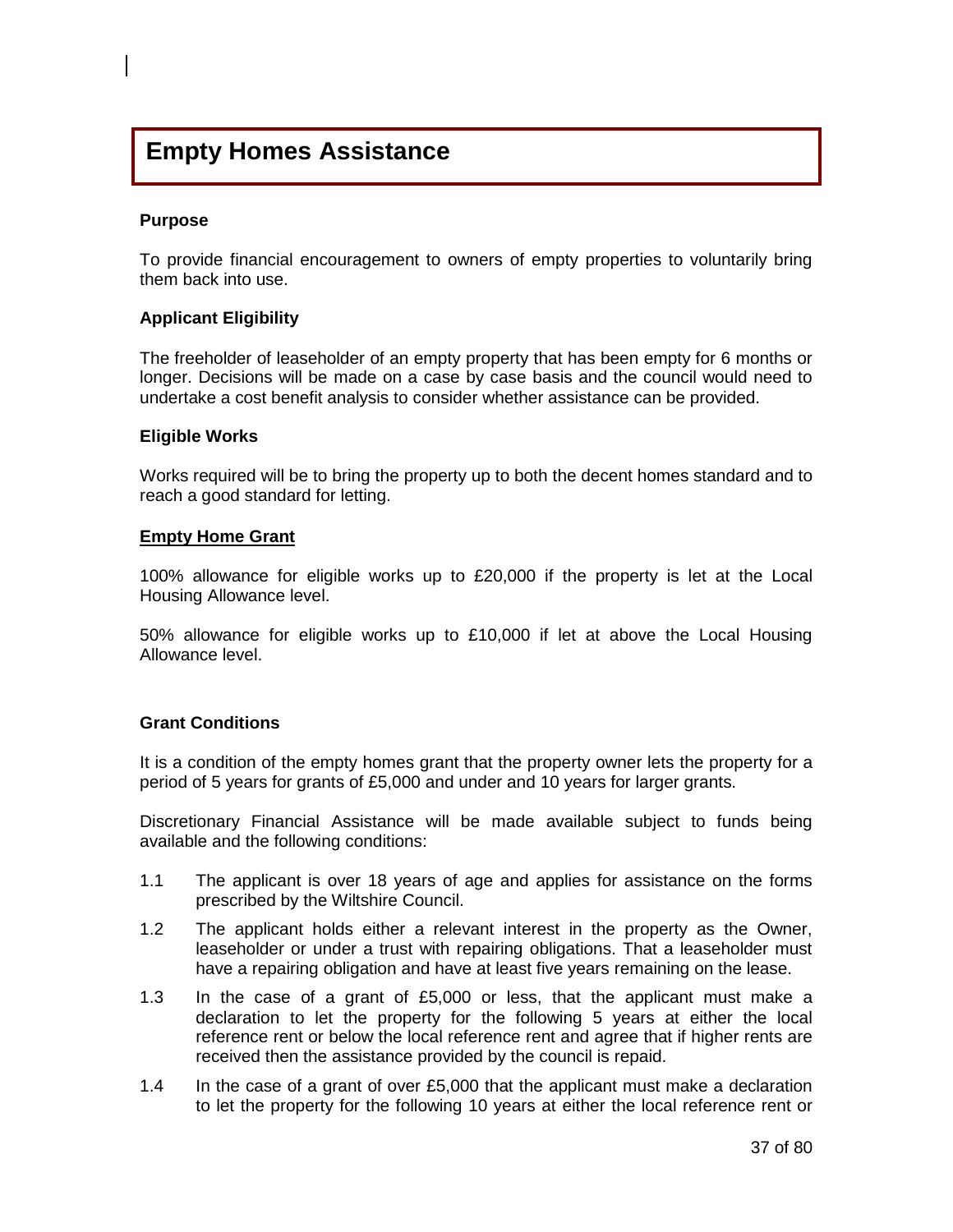below the local reference rent and agree that if higher rents are received then the assistance provided by the council is repaid

- 1.5 That the property is not let to a member of the landlord's family.
- 1.6 That the council have nomination rights for a five year period.
- 1.7 That the property is suitably insured throughout the grant condition period.
- 1.8 That there are no unreasonably long periods where the property is left vacant.
- 1.9 In the case of a property held jointly then all those listed with the land registry must be included in the application.
- 1.10 That grants can be made for improvements and repairs to flats, houses and bungalows. Grants will not be offered for other temporary structures, caravans or mobile homes unless they have remaining planning consent of at least 10 years.
- 1.11 A reasonable element of the grant or loan can be used to cover the costs of agency fees, planning and building regulation charges, architectural services, specialists surveys, land registry charges and legal costs unless clients choose to pay these costs themselves.
- 1.12 No works to commence before approval.
- 1.13 Only work assessed by the council as reasonable, practicable, necessary and appropriate will be eligible for assistance.
- 1.14 That the life expectancy of any structural items repaired or replaced should be 20 years or more (except in the case of mechanical items where it may be a shorter period).
- 1.15 That eligible work must be carried out within 12 months of the date of approval.
- 1.16 For work up to £10,000 2 quotes are required. For work above £10,000 three quotes are required.
- 1.17 That the work is completed by the contractor whose estimate accompany the application unless expressly agreed and then the council will reimburse the cheapest price.
- 1.18 The payment of Housing Assistance is conditional upon the authority being provided with an acceptable invoice and the work being completed in a professional and satisfactory manner. The payment will be made directly to the contractor on behalf of the landlord.
- 1.19 It is a condition of Landlords Assistance that an energy efficiency survey of the property is undertaken and that such works that the Authority considers practical, cost effective and that will improve the energy efficiency of the property are carried out.
- 1.20 That the landlord advises the council forthwith of any changes of tenancy.
- 1.21 At completion of the works the landlord may be required to belong to the Wiltshire Landlord Accreditation Scheme
- 1.22 Maximum Grant £20,000.
- 1.23 Grants in excess of £5,000 are repayable if the property is sold within 10 years of completion of the works and will be secured as a charge on the property. Such assistance is only available owners with leasehold or freehold interests in the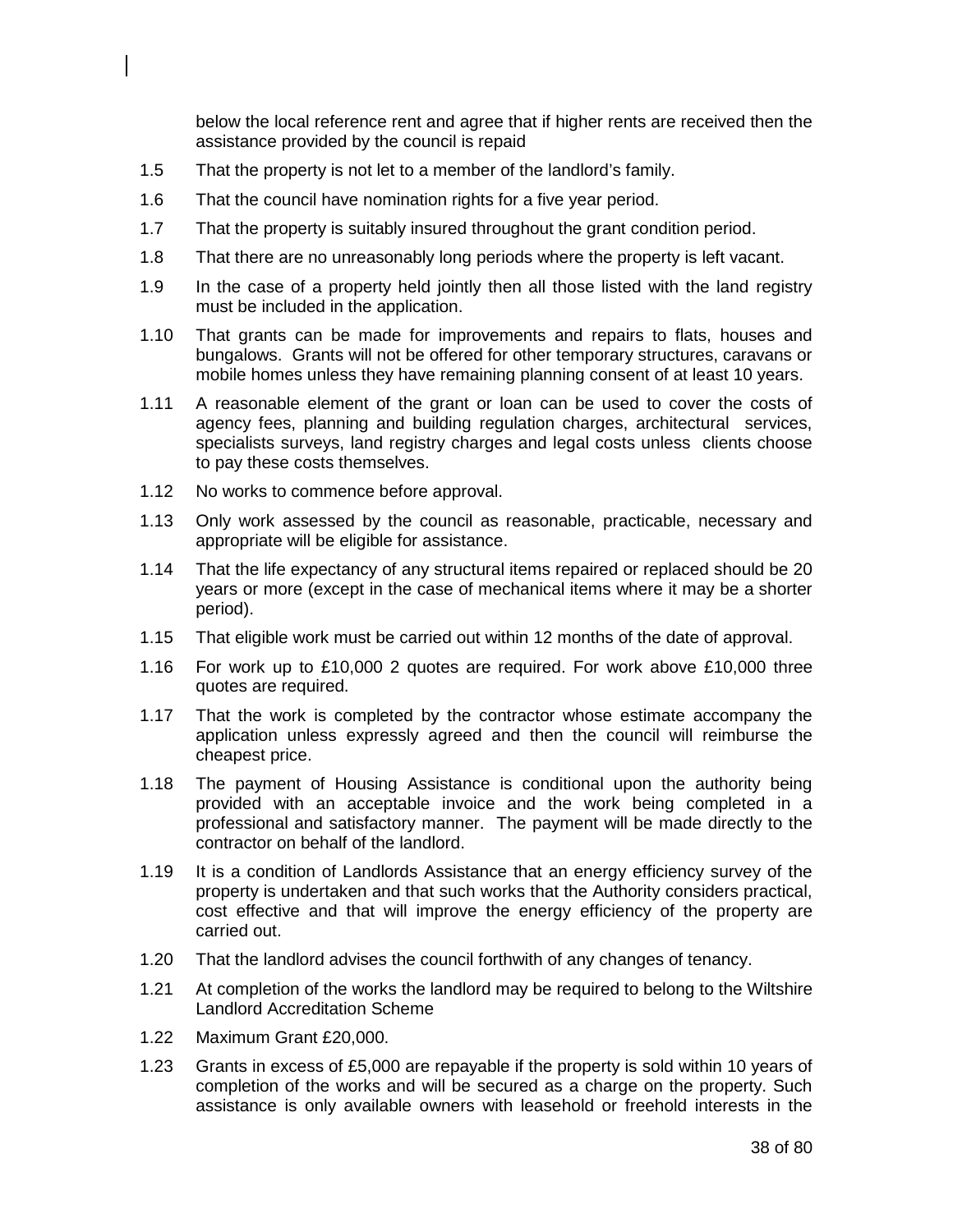property where there is sufficient equity in the property to repay the advance at the time of the works being approved by the council. The applicant may choose to fund works in excess of £5,000 themselves.

- 1.24 Successive applications for each property are permitted subject to the maximum grant not being exceeded in any 5 year period.
- 1.25 That the property is let for 5 years.
- 1.26 If successive application are made and the sum of the application in any 5 years exceeds £5000 then assistance will only be provided with a legal charge for the full amount advanced unless the applicant chooses to fund the excess over £5,000 themselves.
- 1.27 That it is a condition of the grant that the scheme of work must result in the property being brought up to the decent home standard including all category 1 HHSRS Hazards being addressed. The council in some cases will require category 2 hazards to also be addresses.
- 1.28 Works that would not be eligible include:
	- a. Work to non habitable or temporary structures such as conservatories, garages, porches unless they present a category 1 HHSRS hazard. In such circumstances a financial case would need to be made to repair rather than demolish.
	- b. Remedial work following damage, neglect or DIY disasters unless they present a category 1 HHSRS hazard.

#### **Empty Homes Repair and Manage Assistance**

Provides an option for owners to lease their property to the council or an agent nominated by the council and have it repaired and improve to a standard suitable for letting. The council or a named agent would manage the property for a set period of time using the rent to pay for the repairs and letting costs throughout the period of lease. Each offer of assistance would be negotiated on a case by case basis. A running account would be maintained by the council of named agent. Any surpluses returned to the owner. The property would at the end of the lease period be returned to the landlord in the improved condition ready to sale or let.

The cost of refurbishment should not exceed £20,000. The property would be let at the local reference rent.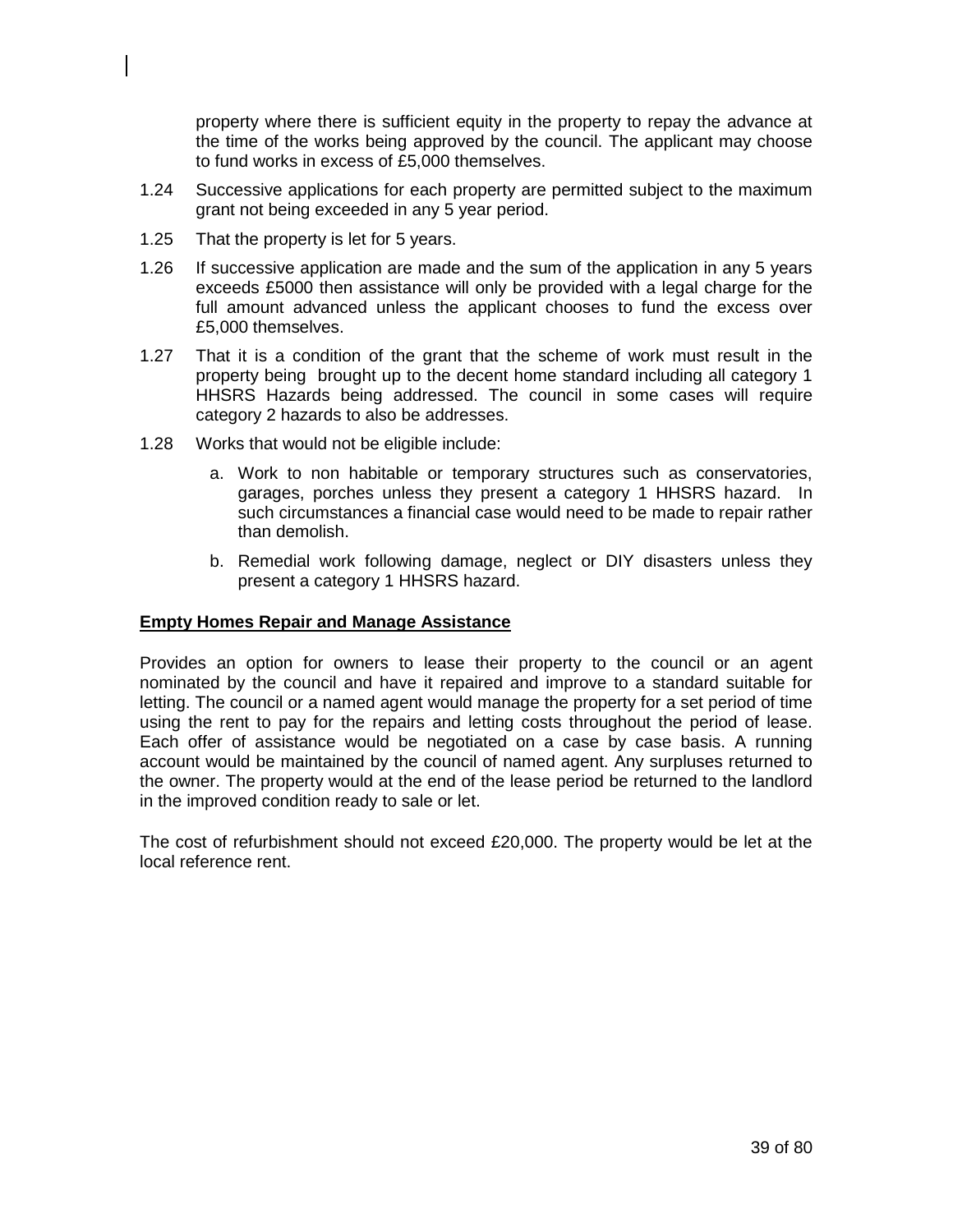# **Landlords' Repairs Assistance**

#### **Purpose**

The purpose of this type of assistance is to help landlords improve homes occupied by vulnerable tenants. Following the assistance the property will need to meet the decent homes standard set by the Government. A decent home is one which is wind and weather tight, warm, has modern facilities and is free from hazards.

Wiltshire Council is able to offer the following assistance options:

#### **1. Landlords Minor Repairs Assistance from £1,000 to £5,000**

This assistance is not repayable.

If the works exceed £5,000 then the applicant may opt to provide their own funds in addition to the assistance to cover the full cost of the works. Alternatively they may opt to apply for major repairs assistance (see below)

#### **2. Landlords Major Repairs Assistance up to £12,000**

A legal charge will be placed against a property for 15 years where the assistance exceeds £5,000 in 5 years.

If the works exceed £12,000 then the applicant may opt to provide their own funds to top up the assistance to cover the full cost of the works; this may not however compromise the charge that the council has taken on the property.

#### **Applicant Eligibility**

• An owner of a property let to a vulnerable tenant(s).

Households in receipt of the following benefits currently fall within the scope of 'vulnerable':

- **-** Housing Benefit
- **Council Tax Benefit**
- **Income Support**
- **Income-based Job Seekers Allowance**
- **Attendance Allowance**<br>**•** Disability Living Allowa
- Disability Living Allowance
- **Industrial Injuries Disablement Benefit**
- **War Disablement Pension**
- Working Tax Credit which includes a disability element where the entitled person has a relevant annual income of less than £15,050
- Child Tax Credit where the entitled person has a relevant annual income of less than £15,050
- **Pension Credit**

For the purpose of this assistance the definition will also include the over 60s.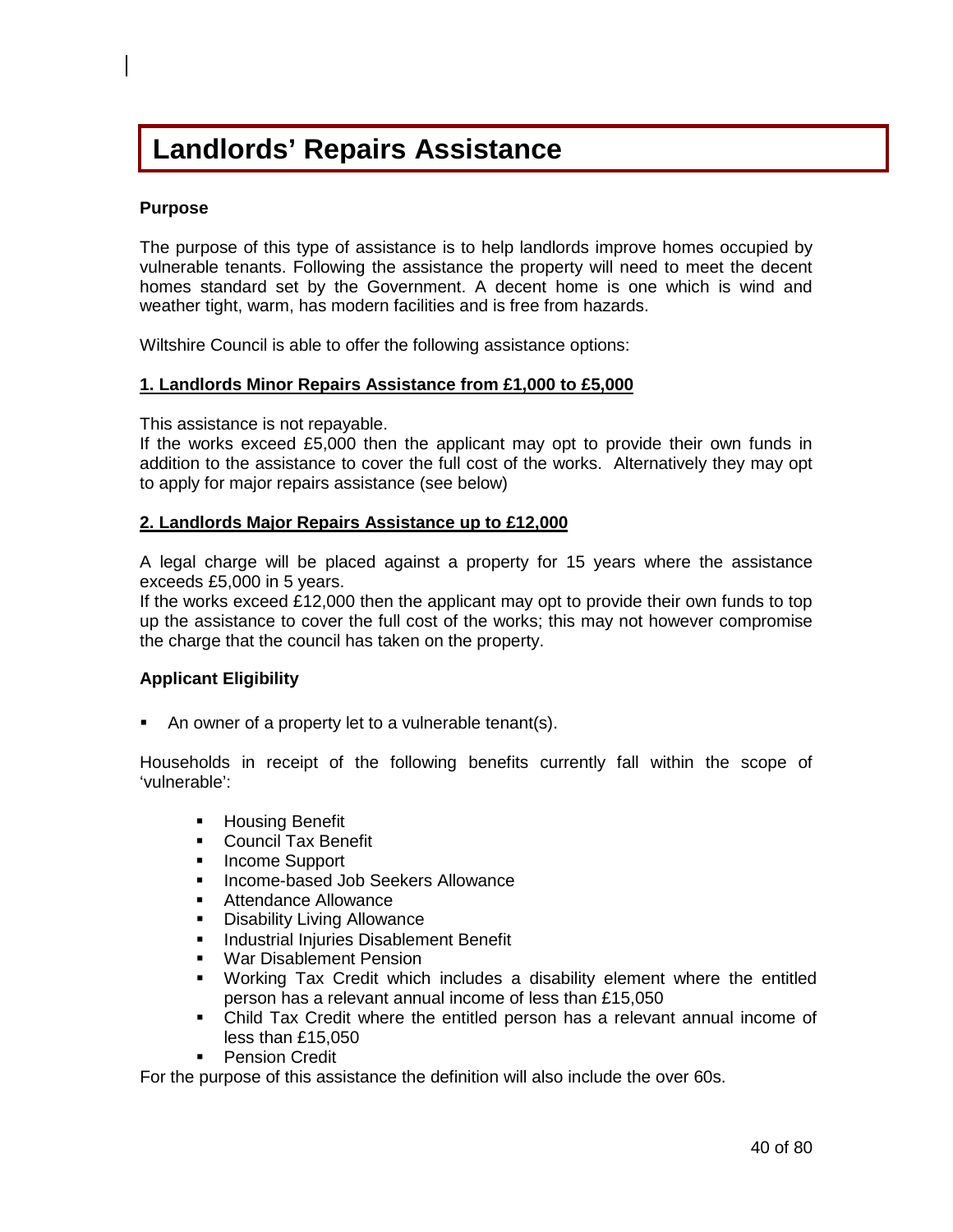#### **Eligible Works**

• Work to improve the property to decent home standards. Note: Where the property fails or part fails the decent homes standard by virtue of the not having reasonably modern facilities that the minimum improvement to meet the standard will be considered for assistance

Work to resolve a Category 1 Housing Health and Safety Rating Hazards.

#### **Grant Conditions**

It is a condition of Repairs Assistance and Major Repairs Assistance that the property owner lets the property at or below the local reference rent for a period of 5 years. In the case of Major Repairs the landlord is require to let the property for the following 10 years.

Discretionary Financial Assistance will be made available subject to funds being available and the following conditions:

- 1.1 The applicant is over 18 years of age and applies for assistance on the forms prescribed by the Wiltshire Council.
- 1.2 The applicant holds either a relevant interest in the property as the Owner, leaseholder or under a trust with repairing obligations. That a leaseholder must have a repairing obligation and have at least five years remaining on the lease.
- 1.3 The applicant must make a declaration of intention to make the property available to the current tenant for 5 years subject to the tenant fulfilling the duties of their tenancy. The tenant would have the option to give notice in this period.
- 1.4 In the case of minor repairs assistance that the applicant must make a declaration to let the property for the following 5 years at either the local reference rent or below the local reference rent and agree that if higher rents are received then the assistance provided by the council is repaid.
- 1.5 In the case of major repairs assistance that the applicant must make a declaration to let the property for the following 10 years at either the local reference rent or below the local reference rent and agree that if higher rents are received then the assistance provided by the council is repaid
- 1.6 That the property is not let to a member of the landlord's family.
- 1.7 That the council have nomination rights for a five year period.
- 1.8 That the property is suitably insured throughout the grant condition period.
- 1.9 That there are no unreasonably long periods where the property is left vacant.
- 1.10 In the case of a property held jointly then all those listed with the land registry must be included in the application.
- 1.11 That grants can be made for improvements and repairs to flats, houses and bungalows. Grants will not be offered for other temporary structures, caravans or mobile homes unless they have remaining planning consent of at least 10 years.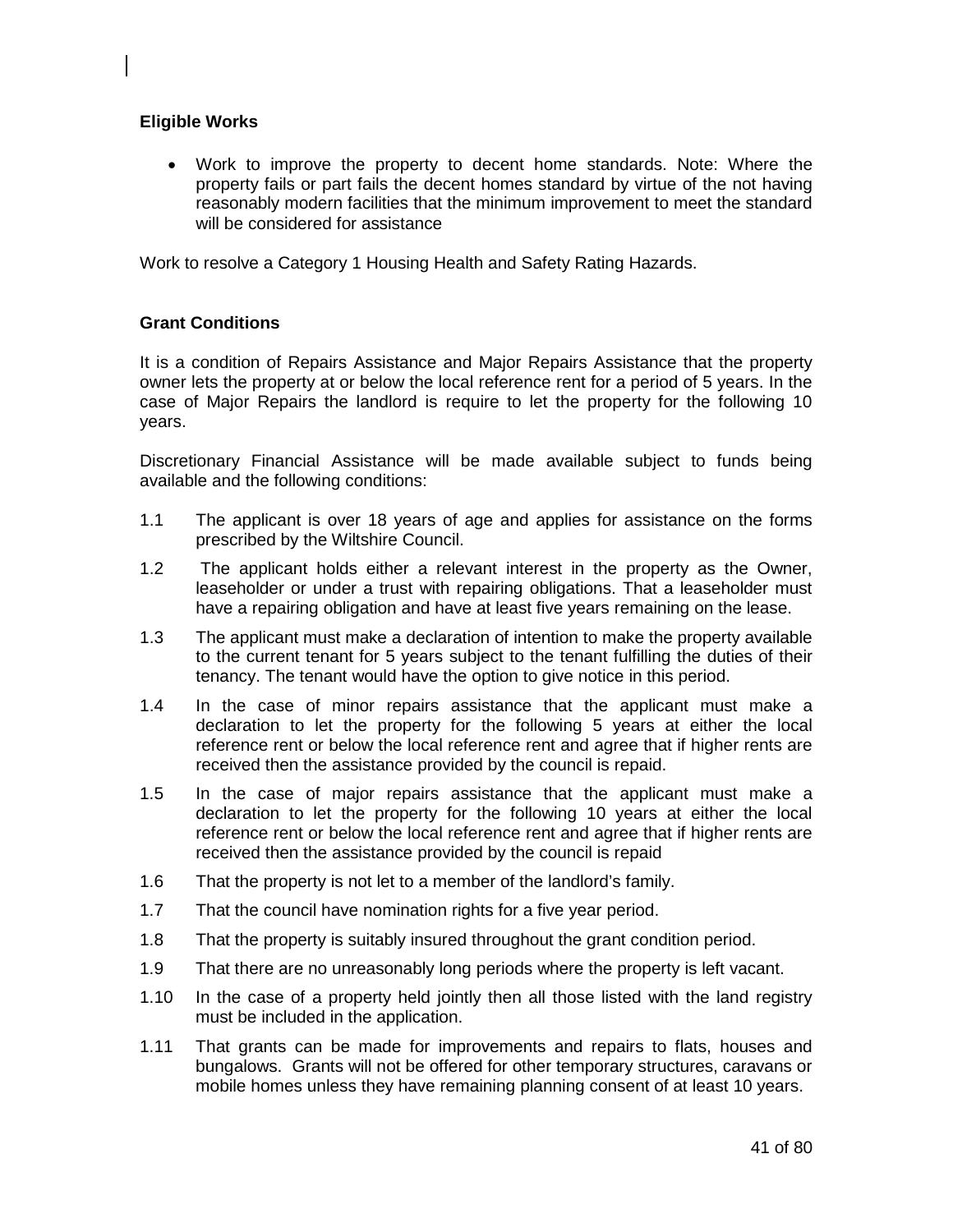- 1.12 An reasonable element of the grant or loan can be used to cover the costs of agency fees, planning and building regulation charges, architectural services, specialists surveys, land registry charges and legal costs unless clients choose to pay these costs themselves.
- 1.13 No works to commence before approval.
- 1.14 Only work assessed by the council as reasonable, practicable, necessary and appropriate will be eligible for assistance.
- 1.15 That the life expectancy of any structural items repaired or replaced should be 20 years or more (except in the case of mechanical items where it may be a shorter period).
- 1.16 That eligible work must be carried out within 12 months of the date of approval.
- 1.17 For work up to £10,000 2 quotes are required. For work above £10,000 three quotes are required.
- 1.18 That the work is completed by the contractor whose estimate accompanies the application unless expressly agreed and then the council will reimburse the cheapest price.
- 1.19 The payment of Housing Assistance is conditional upon the authority being provided with an acceptable invoice and the work being completed in a professional and satisfactory manner. The payment will be made directly to the contractor on behalf of the landlord.
- 1.20 It is a condition of Landlords Repairs Assistance that an energy efficiency survey of the property is undertaken and that such works that the Authority considers practical, cost effective and that will improve the energy efficiency of the property are carried out.
- 1.21 That the landlord advises the council forthwith of any changes of tenancy.
- 1.22 At completion of the works the landlord may be required to belong to the Wiltshire Landlord Accreditation Scheme
- 1.23 Maximum Grant £12,000.
- 1.24 Grants in excess of £5,000 are repayable if the property is sold within 10 years of completion of the works and will be secured as a charge on the property. Such assistance is only available owners with leasehold or freehold interests in the property where there is sufficient equity in the property to repay the advance at the time of the works being approved by the council. The applicant may choose to fund works in excess of £5,000 themselves.
- 1.25 Successive applications for each property are permitted subject to the maximum grant not being exceeded in any 5 year period.
- 1.26 That the property is let for 5 years.
- 1.27 If successive application are made and the sum of the application in any 5 years exceeds £5000 then assistance will only be provided with a legal charge for the full amount advanced unless the applicant chooses to fund the excess over £5,000 themselves.
- 1.28 That it is a condition of the grant that the scheme of work must result in the property being brought up to the decent home standard including all category 1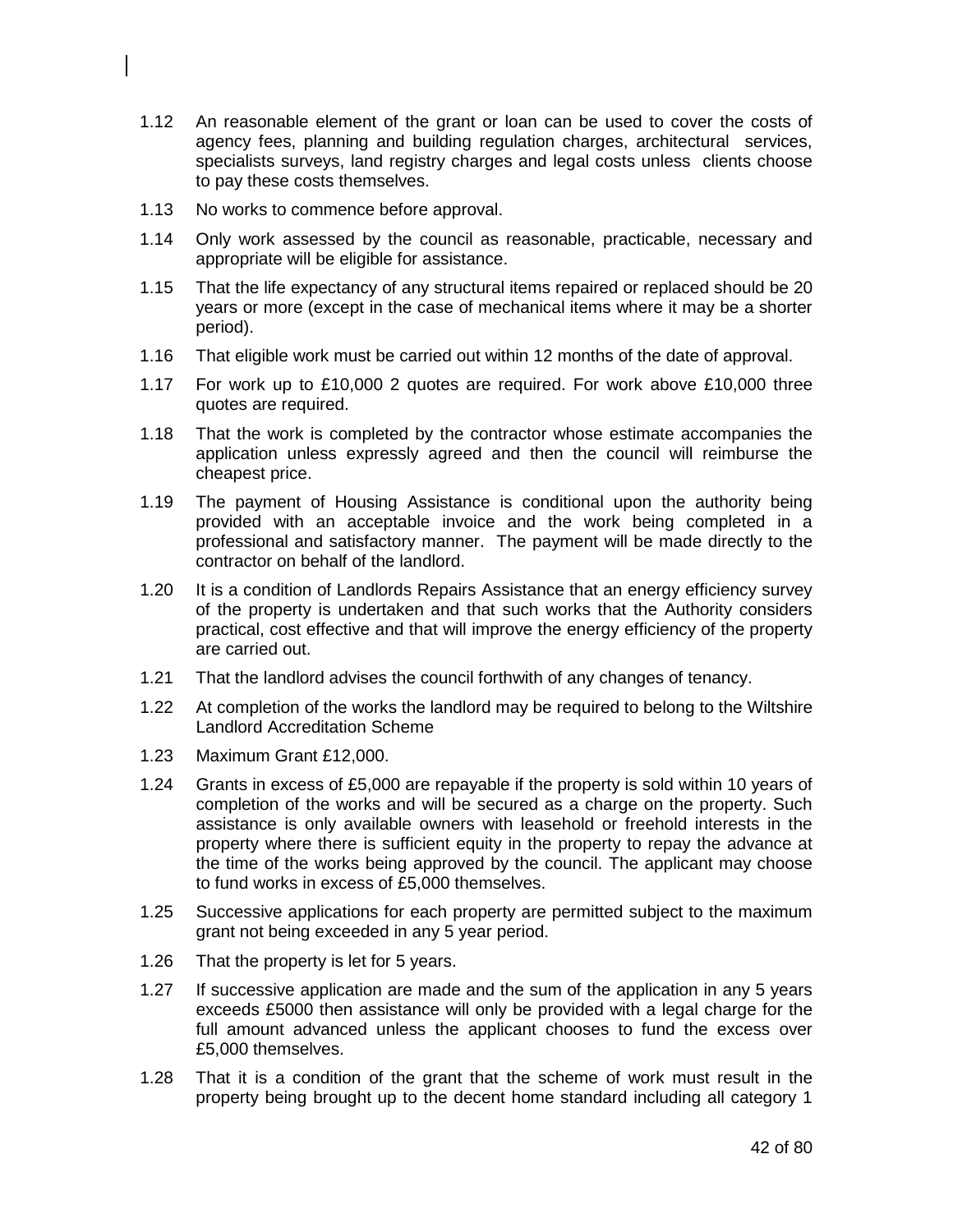HHSRS Hazards being addressed. The council in some cases will require category 2 hazards to also be addresses.

#### 1.29 Works that would not be eligible include:

a. Work to non habitable or temporary structures such as conservatories, garages, porches unless they present a category 1 HHSRS hazard. In such circumstances a financial case would need to be made to repair rather than demolish.

b. Remedial work following damage, neglect or DIY disasters unless they present a category 1 HHSRS hazard.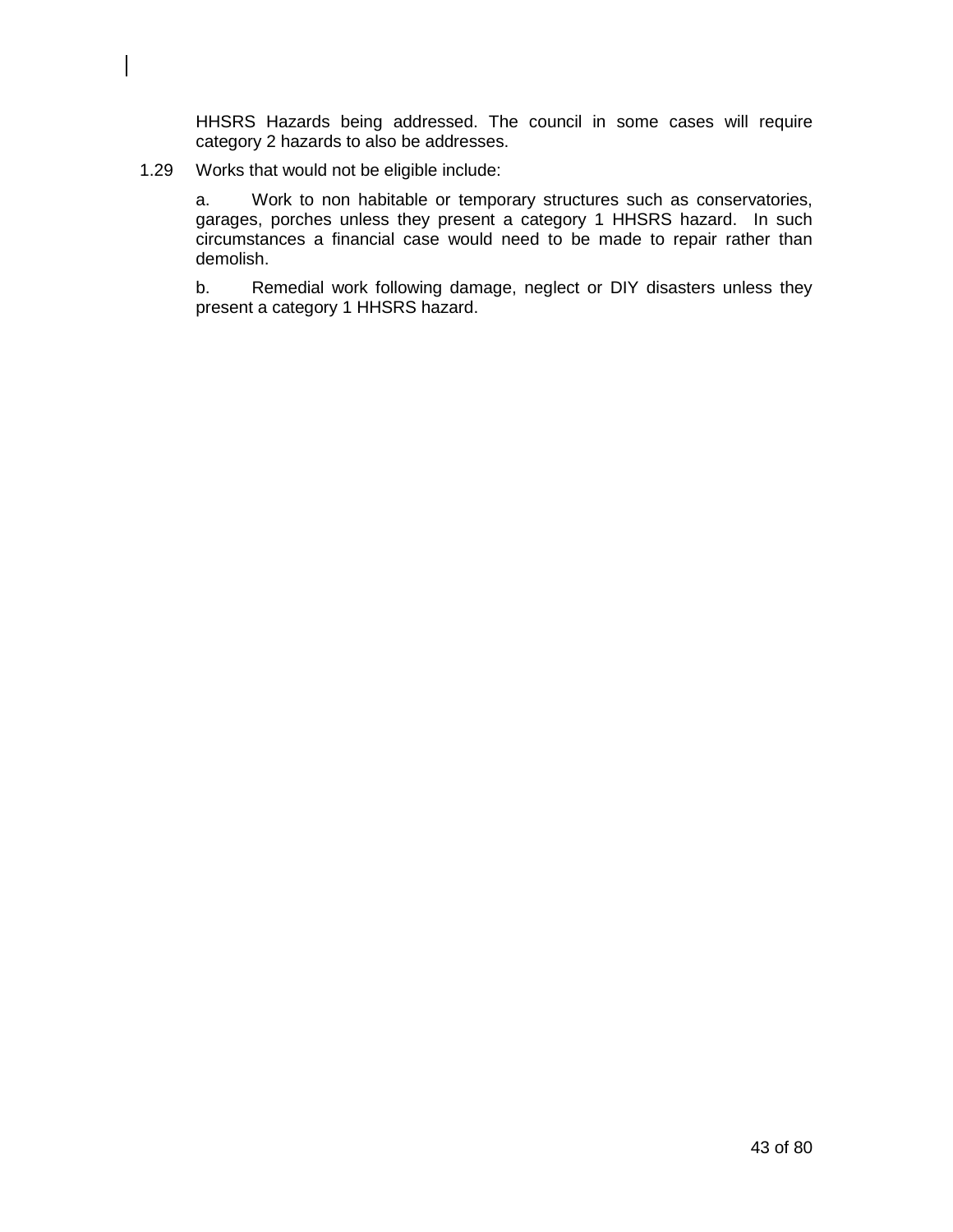# **Purpose SAP 35 Assistance**

#### **Purpose**

To improve the energy efficiency of poor performing homes occupied by vulnerable and elderly households.

#### **Applicant Eligibility**

- All owner-occupiers and tenants, licensees and occupiers who have an owner's interest or a lease agreement or trust agreement specifying responsibility for the works required.
- **Landlord of the property**

#### **Eligibility**

Provided that the applicant receives any of the following benefits:

- Housing Benefit (Must be in receipt of a disability benefit, have school age children or be over 60 years old)
- Council Tax Benefit (Must be in receipt of a disability benefit, have school age children, be over 60 years old or suffer from sever mental health problems that make work impossible )
- **Income Support (Must be in receipt of a disability benefit**, have school age children or suffer from sever mental health problems that make work impossible)
- **Income-based Job Seekers Allowance (Must be in receipt of a disability** benefit or have school age children)
- Working Tax Credit which includes a disability element where the entitled person has a relevant annual income of less than £15,050
- Child Tax Credit where the entitled person has a relevant annual income of less than £15,050
- **Pension Credit**
- Either Disabled Living Allowance or Attendance or War Disablement or Industrial Injuries Benefit or learning difficulties, or suffer from sever mental health problems that make work impossible, of over 60 where it is shown that over 10% of their income is spent on fuel.

#### **Eligible Works**

Properties with a SAP rating below 35 would be treated to give a post work rating increased by at least 10 (over SAP 65 if achievable). External funding and a combination of treatment would be fully utilized in an innovative way.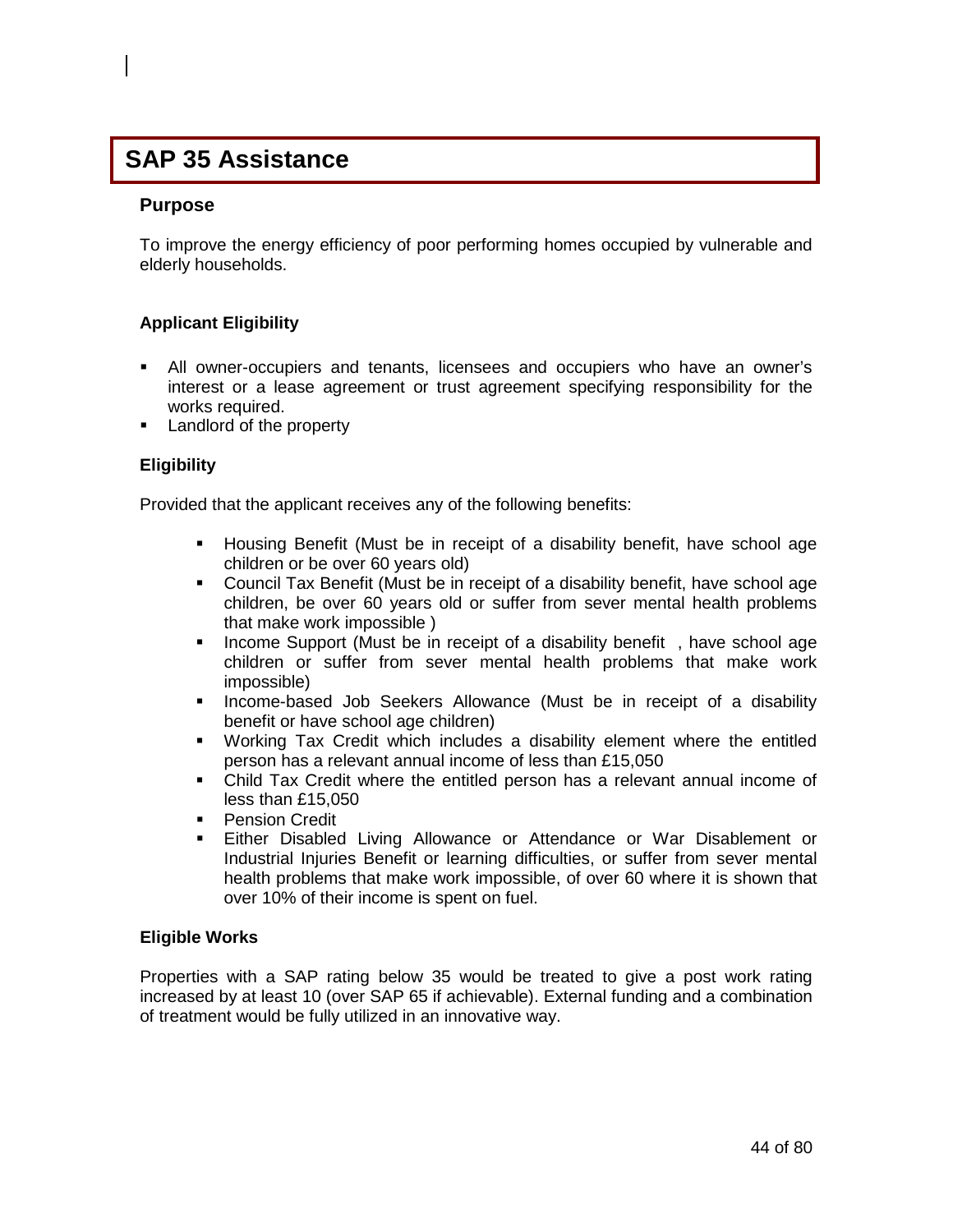## **Conditions of Assistance**

Discretionary Financial Assistance will be made available subject to funds being available and the following conditions:

1.1 In the case of a landlords application the condition in Landlords Repairs Assistance Apply.

1.2 The applicant is over 18 years of age and applies for assistance on the forms prescribed by Wiltshire Council;

1.3 The applicant holds either a relevant interest in the property as the Owner, leaseholder or under a trust with repairing obligations, and has made a disclosure and provided supporting evidence In each case the occupier must make a declaration of intention to remain the property for the foreseeable future.

1.4 That the relevant person is regarded as the owner or leaseholder. In the case of a property held jointly then all those listed as the owner or leaseholder including a spouse or partner should fulfill the financial eligibility criteria outlined.

1.5 That grants can be made for improvements and repairs to flats, houses, bungalows and Mobile Homes. Grants will not be offered for other temporary structures, caravans or mobile homes unless they have planning consent form a minimum period of 10 years. Note at present there is no satisfactory method of calculating SAP for mobile homes.

1.6 That a robust method of calculating SAP is used.

1.7 An element of the grant or loan can be used to cover the costs of agency fees, planning and building regulation charges, architectural services, specialists surveys, land registry charges and legal costs unless clients choose to pay these costs themselves.

1.8 No works to commence before approval, except in the case of an emergency and then only with an inspection of the property by the Authority prior to the commencement of the works.

1.9 Only work assessed as reasonable, practicable, necessary and appropriate will be eligible for assistance.

1.10 That the life expectancy of any structural items repaired or replaced should be 20 years or more (except in the case of mechanical items where it may be a shorter period).

1.11 That eligible work must be carried out within 12 months of the date of approval.

1.12 For work up to £10,000 2 quotes are required. For work above £10,000 three quotes are required.

1.13 That the work is completed by the contractor whose estimate accompanied the application unless expressly agreed and then the council will reimburse the cheapest price.

1.14 The payment of Housing Assistance is conditional upon the authority being provided with an acceptable invoice and the work being completed in a professional and satisfactory manner. The payment will be made directly to the contractor on behalf of the householder.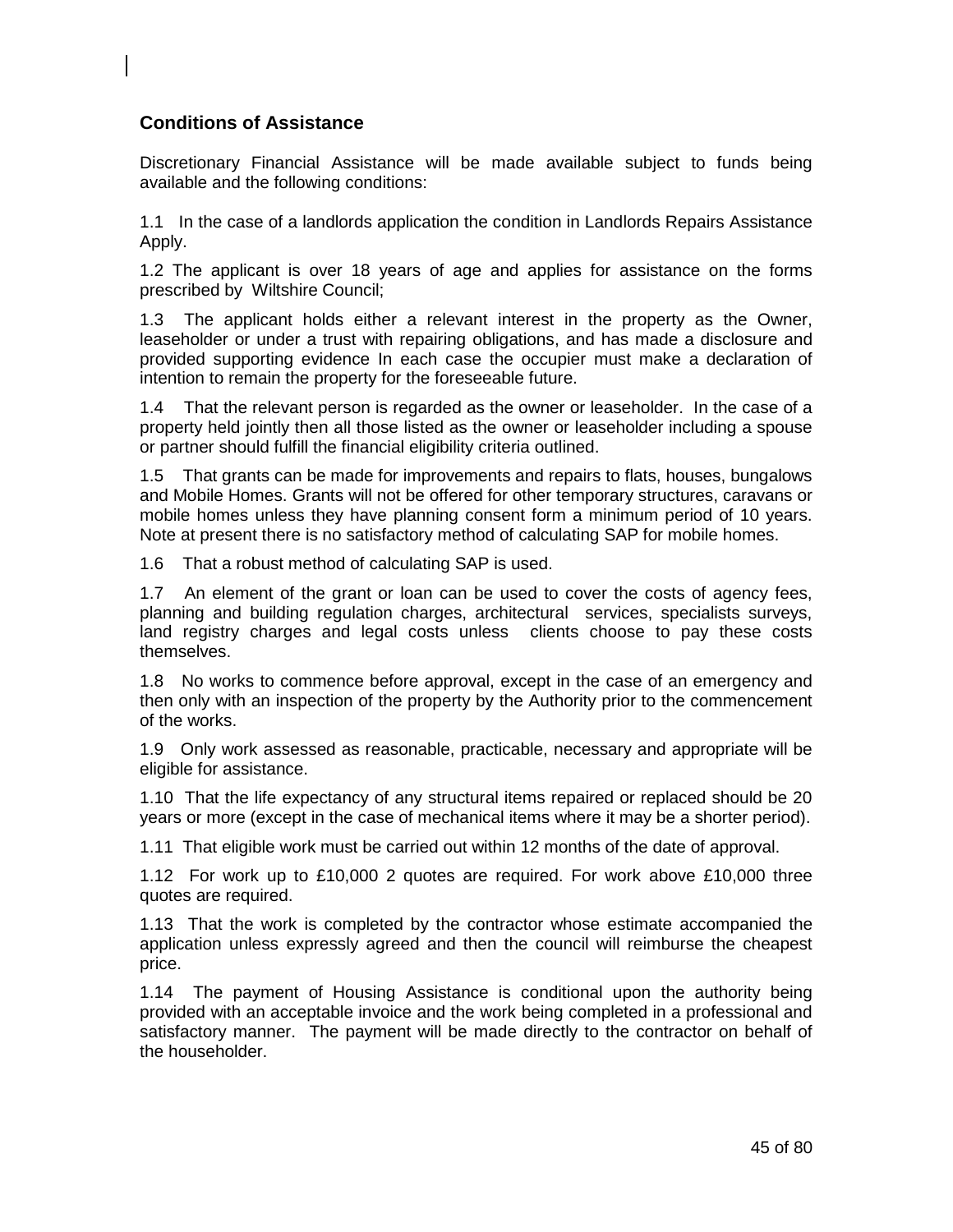1.15 It is a condition of Housing Assistance that an energy efficiency survey of the property is undertaken and that such works that the Authority considers practical, cost effective and that will improve the energy efficiency of the property are carried out.

1.16 Maximum Grant £15,000.

1.17 If the grant exceeds £10,000 then half of the cost will be repayable if the property is sold or the occupiers vacates within 15 years of completion of the works. This will be secured as legal charge on the property. Such assistance is only available to occupiers with leasehold or freehold interests in the home where there is sufficient equity in the property to repay the advance at the time of the works being approved by the council. The applicant may choose to fund works in excess of £10,000 themselves.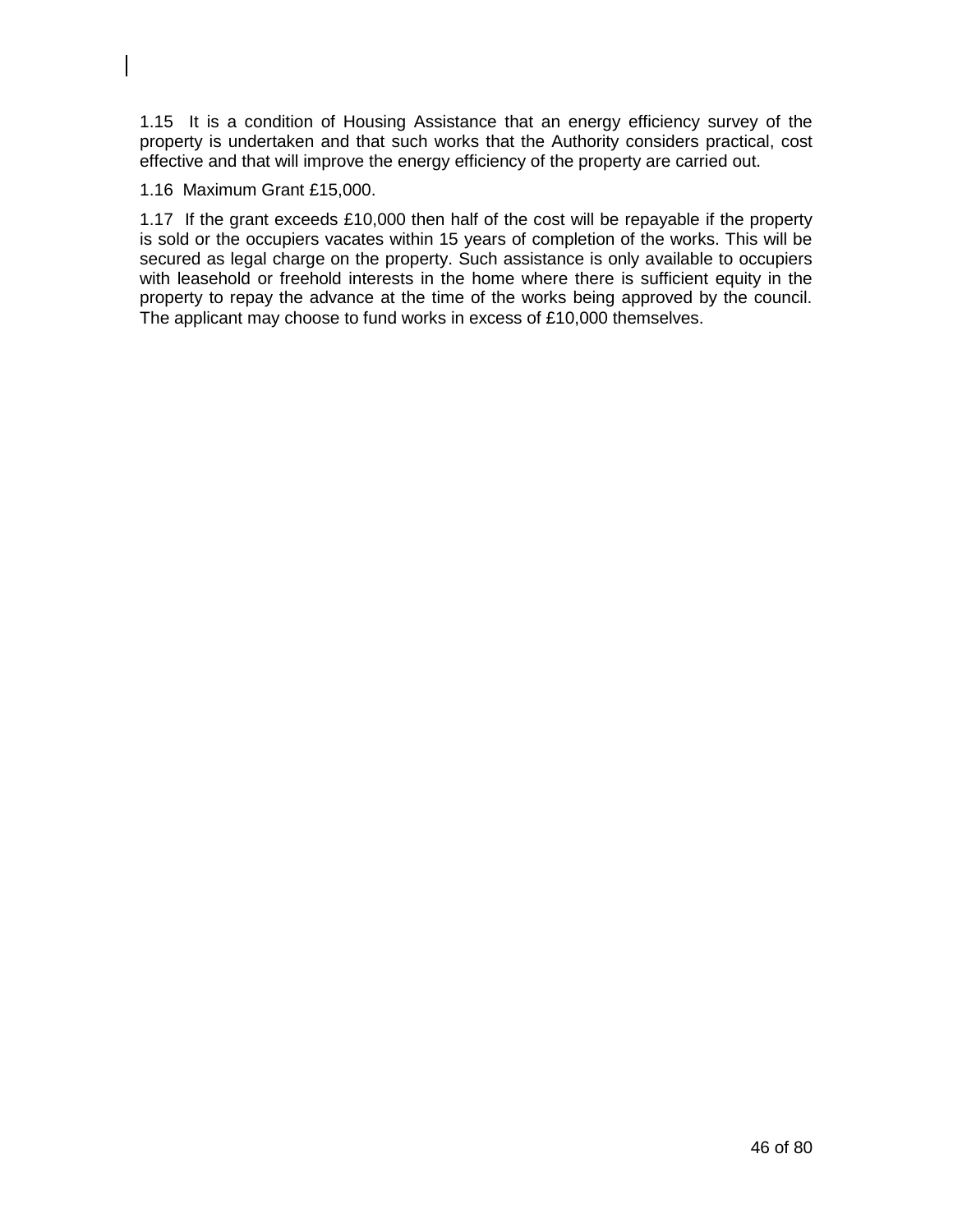## **Loans and Equity Release**

#### **Purpose**

To provide an alternative to grant funding to provide householders a council backed Loan and Equity Release product to fund essential repairs, improvements and adaptations to their homes.

It is proposed that delegate authority is given to the portfolio holder for housing and the Director of Housing to decide the eligible works, eligibility of applicants and conditions.

#### **Examples of the nature and such schemes are as follows;**

- 1. Loans to the over 60's and vulnerable householders to carry out essential repairs to their homes.
- 2. Loans to the over 60's to install central heating , renew central heating boiler and address non decency and category 1 Housing Health and Safety Rating System.
- 3. Loans to landlords to carry out essential repair to their home in return for guarantee to let the property in certain ways.
- 4. Extension to home toe overcome overcrowding
- 5. Loans where the cost of a Disabled Facilities Grant exceeds the maximum allowance or where the applicant has a contribution towards the cost.
- 6. Loans for the installation of energy efficiency measures
- 7. Loans for level access showers.
- 8. Empty properties loans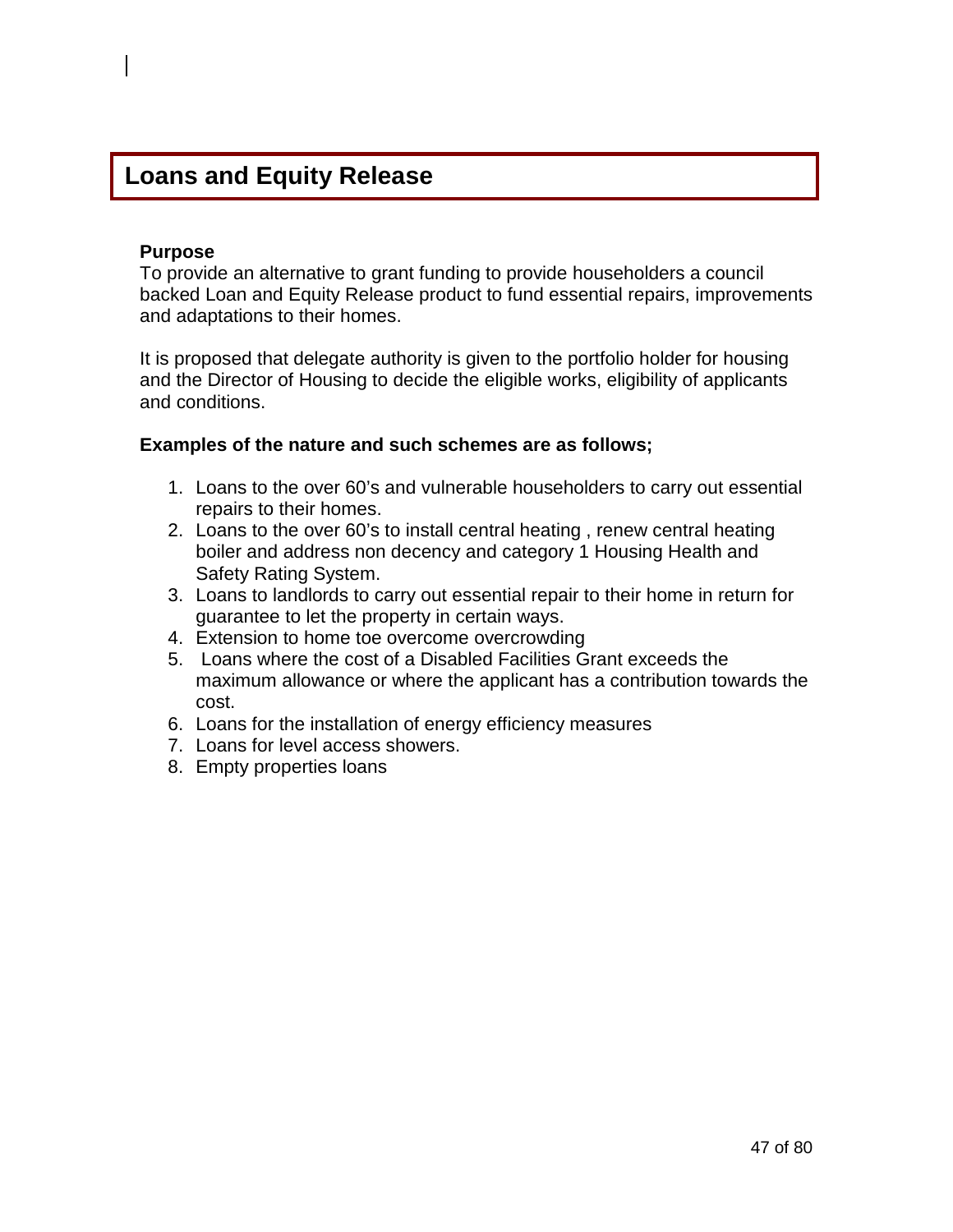## **Private Sector Housing Enforcement Policy Wiltshire Council**

### Contents:

- 1. Introduction
- 2. Legislation
- 3. Enforcement Procedure
- 4. Priorities
- 5. Required Level of Remedial Works
- 6. Local Large Charge
- 7. Charging for Notices
- 8. Appeals
- 9. Offences
- 10. Formal Cautions
- 11. Prosecution
- 12. Works in Default
- 13. Action by Agreement
- 14. Exercise of Power of Entry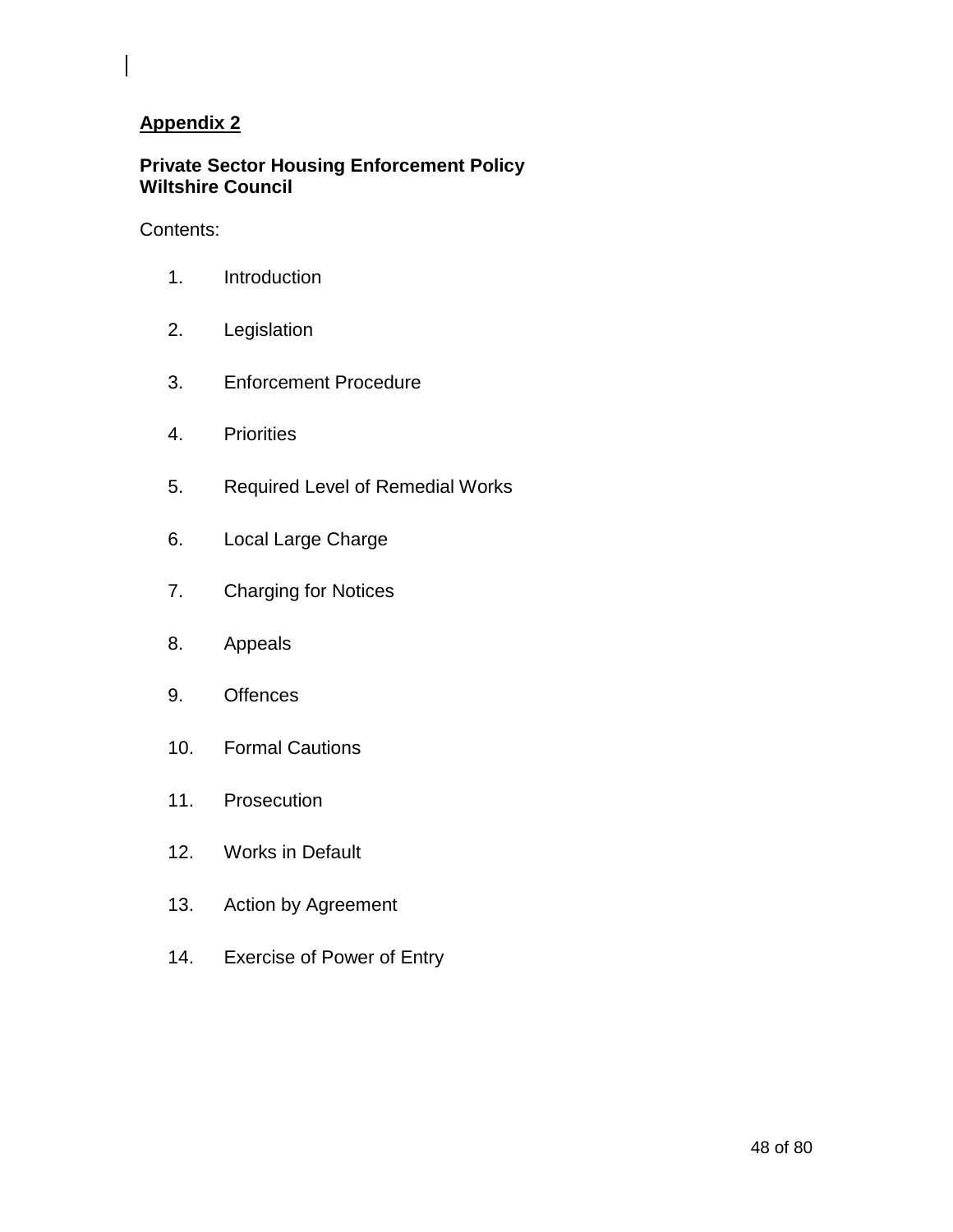## **1.0 Introduction**

- 1.1 There are a number of challenges that face the Private Sector Housing team as a result of the profile of the district and obligations placed upon it by Central Government. The main challenge is the number of properties that fall within the private sector that are considered to be in poor repair, non-decent and have serious hazards. It is the responsibility of the Private Sector Housing team to respond to these issues and facilitate improvements in the sector by use of education, enforcement and where possible, financial assistance.
- 1.2 The following details give an indication of the magnitude of the task of improving the quality of housing in the area.

• **There are 157,374 dwellings in the private sector**. These include owner-occupied and rented accommodation.

• **Over 20,000 of these properties are in the private rented sector.**  These constitute some of the poorest housing conditions in the district.

• **36,963 properties in the whole of the private sector have at least one serious hazard**. Intervention by the PSH team may be necessary.

• **There are approximately 300 houses in multiple occupation (HMOs) in the district. It is estimated that 50 will need a mandatory licence.** 

• **56,129 properties are considered to fail the decent home standard**. The Government has introduced a target requiring that 70% of homes occupied by identified vulnerable groups, in the private sector, must be decent by the year 2010.

[2008 BRE statistical modelling]

## **2.0 Legislation**

2.1 1 The principle piece of legislation used by the Private Sector Housing team is the **Housing Act 2004** (referred to as "the Act"). However, there are circumstances where other pieces of legislation may be more appropriate in dealing with the identified problem. Officers are expected to use professional judgement to determine the most appropriate piece of legislation to use. In some cases it may be appropriate to use a range of enforcement tools.

**Housing Act 2004 & The Housing Health and Safety Rating System (England) Regulations 2005** 

2.2 Where the Private Sector Housing team has reason to enter a property we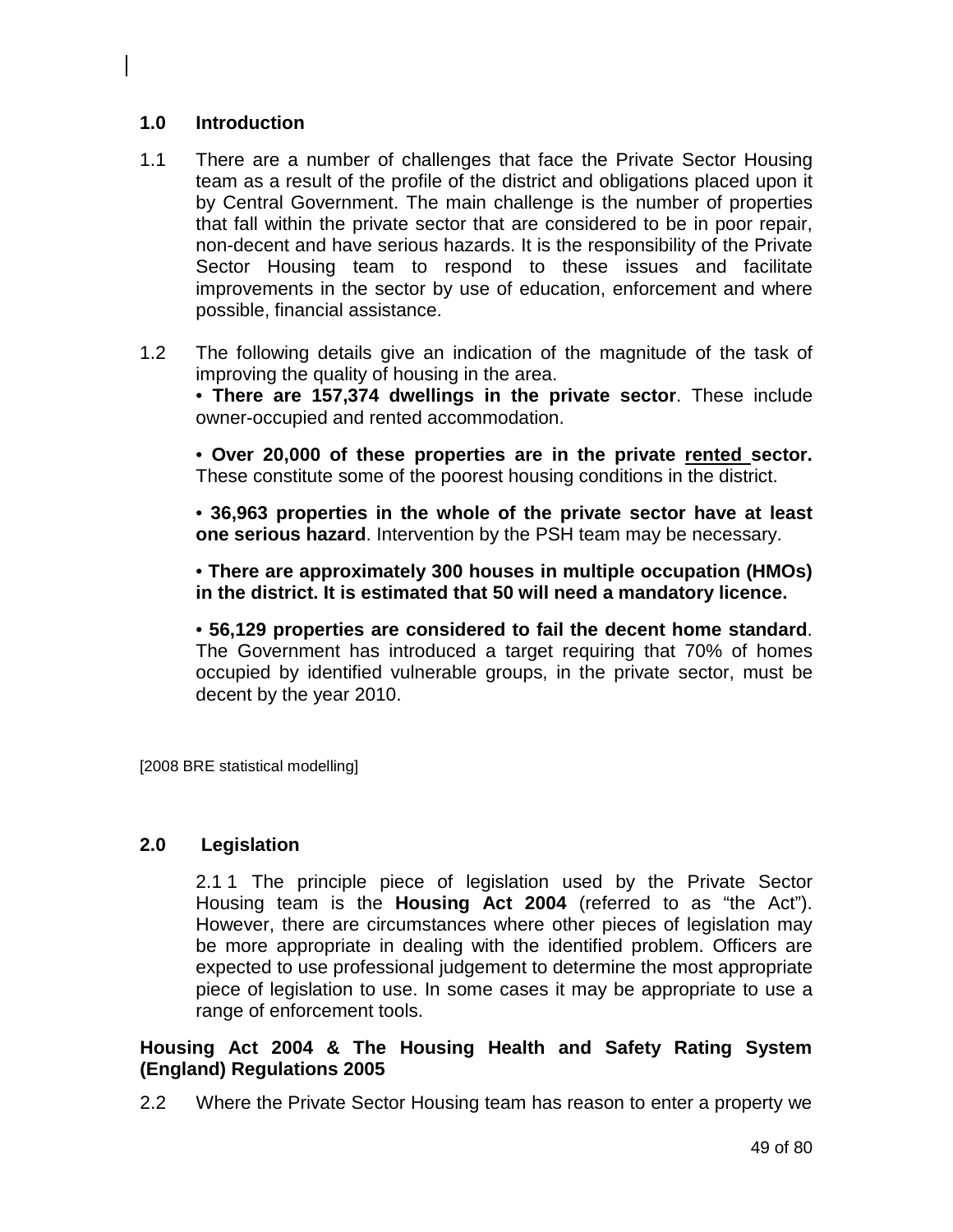will inspect the whole property using the housing health and safety rating system (HHSRS). This system has been adopted by regulations as the prescribed methodology for assessing housing conditions. The aim is to identify deficiencies within dwellings that may lead to a hazard. Each hazard is assessed and assigned a band. These bands are translated into either a category one or a category two hazard.

- 2.3 The 2004 Act places a mandatory duty on the Council to take action where a category 1 hazard has been identified. There is a discretionary power to deal with category 2 hazards. The Act also provides a range of enforcement tools:-
- 2.4 Improvement Notices section 11 is used for category 1 hazards, section 12 is used for category 2 hazards. An improvement notice should be used where reasonable remedial works can be carried out to reduce the hazard sufficiently.
- 2.5 Prohibition Orders section 20 for category 1 hazards and section 21 for category 2 hazards. This order may prohibit the use of part or all of a premises for some or all purposes or for occupation by a particular number or description of people. An order may be appropriate where conditions present a risk but remedial action is unreasonable or impractical. It may also be used to limit the number of persons occupying the dwelling, or prohibit the use of the dwelling by specific groups. In an HMO it can be used to prohibit the use of specified dwelling units.
- 2.6 Hazard Awareness Notices section 28 for category 1 hazards and section 29 for category 2. This is used where a hazard has been identified but it is not necessarily serious enough to take formal action. It is a way of drawing attention to the need for remedial action. This notice should not be used if the situation is considered serious enough for follow up inspections to be made. This notice is not registered as a land charge and has no appeal procedure.
- 2.7 Emergency Remedial Action section 40 this is only acceptable for use where there is an **imminent** risk of serious harm and the hazard must rate as a category 1. The authority must enter the premises and undertake any necessary remedial works that are required to reduce the immediate risk. A warrant to enter the premises in order to carry out the work may be granted by a justice of the peace where he/she is satisfied that the authority would not be granted admission.
- 2.8 Emergency Prohibition Order section 43 this is only acceptable for use where there is an **imminent** risk of serious harm, the hazard rates as a category one and where it is not practical to carry out the remedial works as in section 40. It can prohibit the use of all or any part of the premises with immediate effect.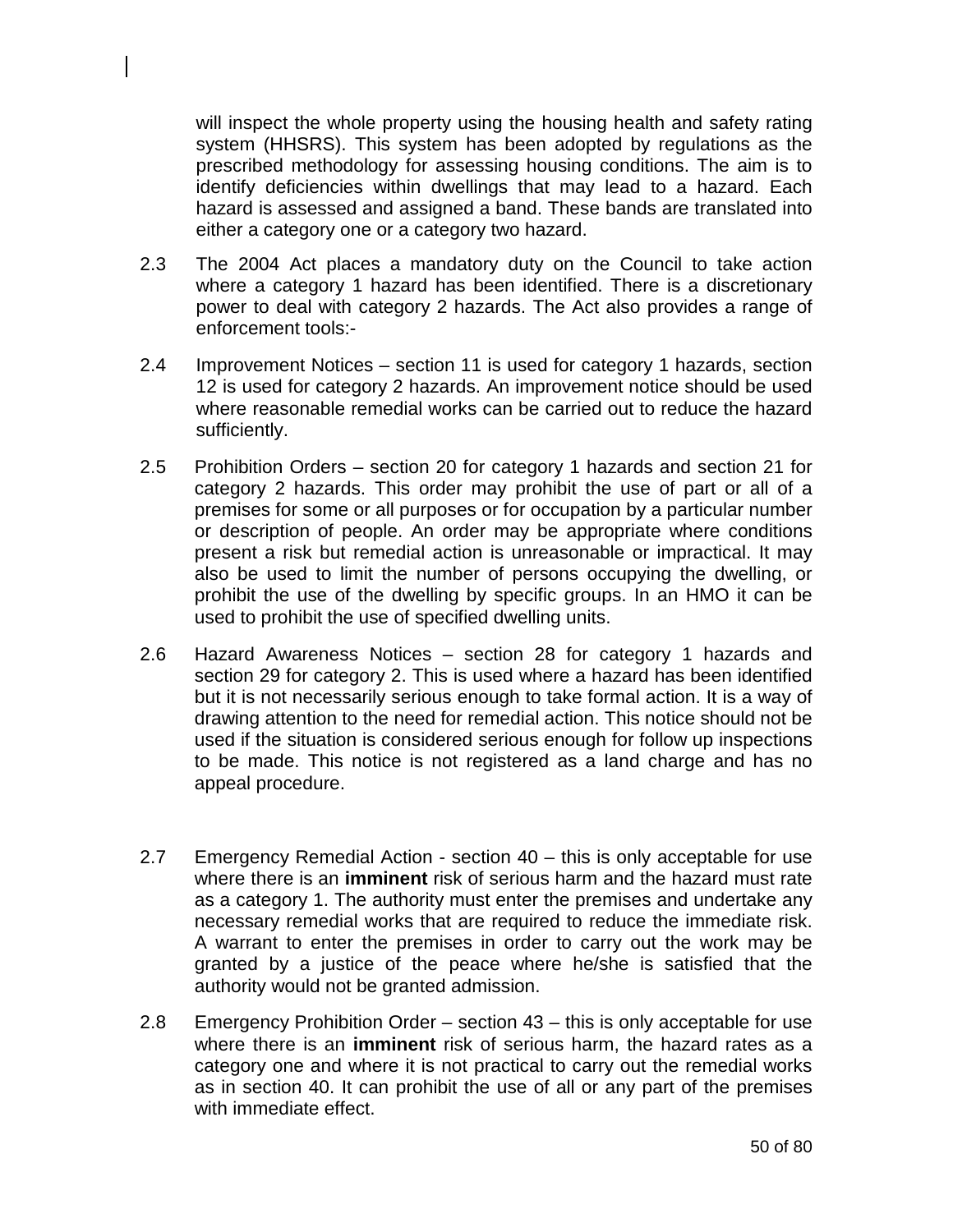- 2.9 Demolition Order this can only be used in response to category 1 hazards, but not if the building is listed. It must take into account availability of accommodation for re-housing, demand for accommodation, and the possible future use for the cleared site.
- 2.10 Clearance Area All residential buildings in the proposed area must have at least one category 1 hazard. It must take into account availability of accommodation for re-housing, demand for accommodation, and the possible future use for the cleared site.
- 2.11 Suspend Improvement Notices or Prohibition Orders these notices may be suspended where enforcement action can safely be postponed until a specified event or time. This can be a period of time or a change in occupancy. Current occupation and wishes must be taken into account. These may also be used where there is programmed maintenance. The suspensions must be reviewed at the very least every 12 months. The advantage of suspending a notice is that there is a record of the LHA's involvement and the situation must then be reviewed. It is also recorded as a land charge.
- 2.12 The following tools are also available where the Housing Act 2004 measures are not appropriate, or do not sufficiently deal with the problem.

### **Environmental Protection Act 1990 section 80**

2.13 Notices can be served if the officer is of the opinion that there is a statutory nuisance at the premises. The premises must be deemed prejudicial to health or a nuisance.

### **Building Act 1984 section 59/60**

2.14 Used to deal with defective drainage issues in existing buildings.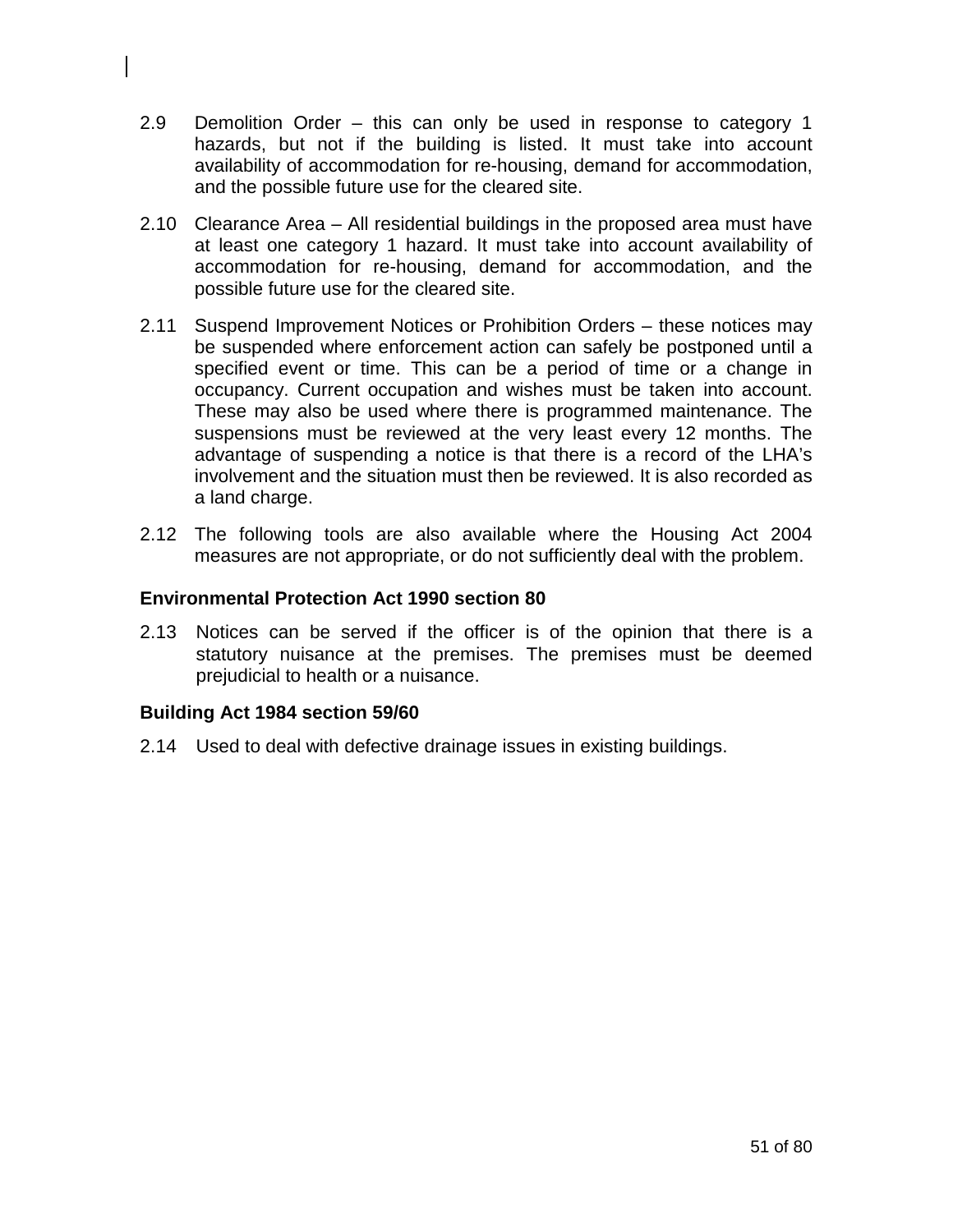#### **Building Act 1984 section 64/65**

2.15 Used where sanitary conveniences are insufficient or in need of replacement and are considered prejudicial to health or a nuisance.

#### **Building Act 1984 section 76**

2.16 Used where the property is so defective so as to be prejudicial to health. This notice notifies the person responsible of the local authority's intention to remedy the problem (similar to work in default).

#### **Public Health Act 1936 section 45**

2.17 Used where there are defective sanitary conveniences due to their repair and/or cleansing ability. They must be in such a state as to be prejudicial to health or a nuisance.

#### **Public Health Act 1961 section 17**

2.18 Where any drain, private sewer, water closet, waste pipe or soil pipe has not been maintained and can be repaired for less that £250.

#### **Local Government (Miscellaneous Provisions) Act 1976 section 33**

2.19 Used where services such as the water supply are due to be, or have been, cut off to a domestic property.

#### **Prevention of Damage by Pests Act 1949 section 4**

2.20 Used where there is evidence of or harbourage of pests at a property.

#### **Housing Act 1985 (as amended)**

2.21 Some provisions within the 1985 Act have not been revoked and may be appropriate to use in some circumstances. In particular the overcrowding provisions are still available and can be used where the 2004 Act is not sufficient. The other provisions relate to houses in multiple occupation (HMO) and the Housing (Management of Houses in Multiple Occupation) Regulations 1990. These have been revoked with regards to all types of HMO as described in section 15.0 of this policy, except certain converted blocks of flats. These regulations can be used to deal with disrepair and management issues of this type of HMO only.

#### **The Management of Houses in Multiple Occupation (England) Regulations 2006**

2.22 These regulations have been introduced to deal with all other types of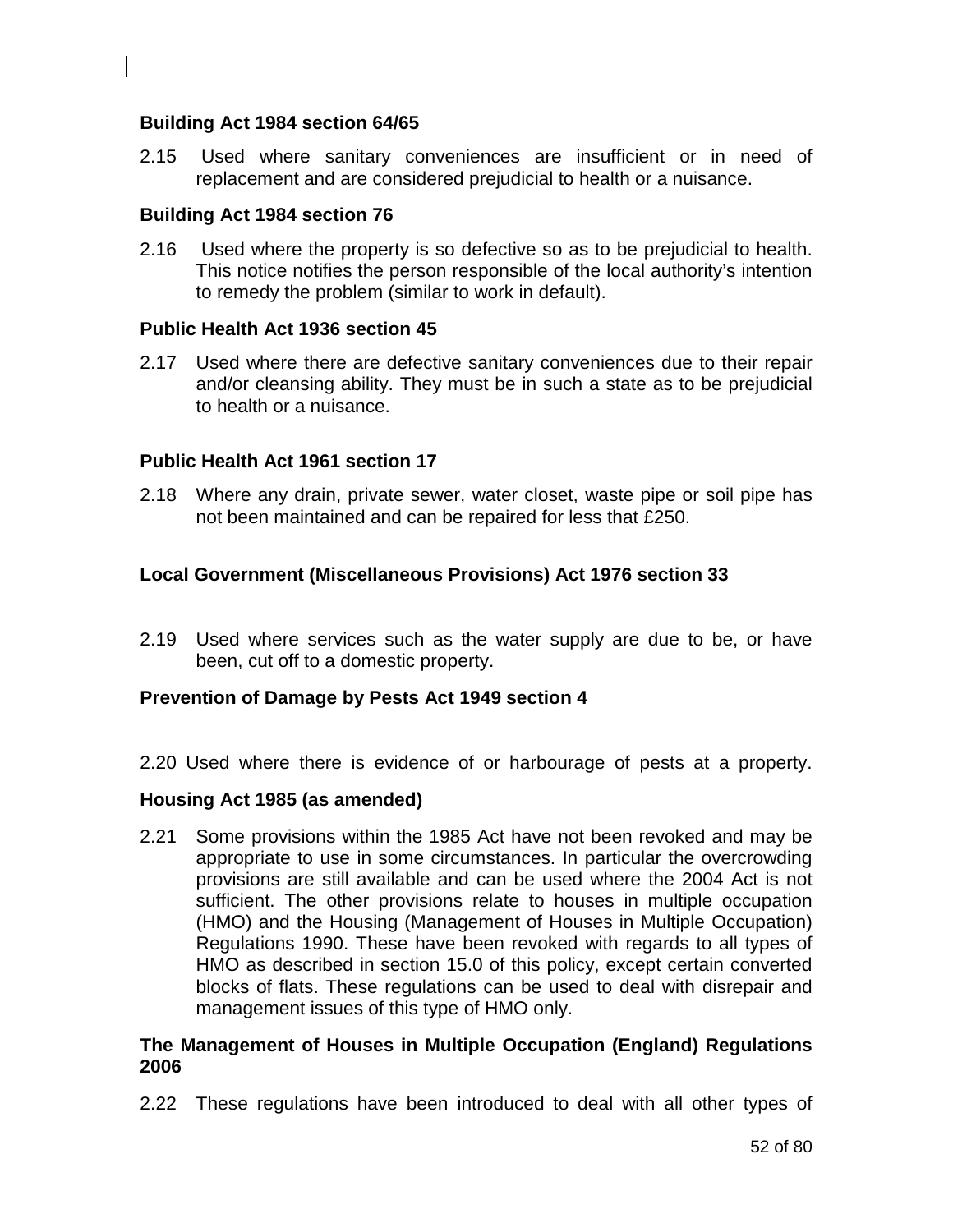HMO other than those mentioned in 2.21 above. Therefore, all licensable HMOs, smaller HMOs and flats in multiple occupation are covered by these regulations. Only self-contained flats are exempt as they fall under the regulations mentioned above.

2.23 The regulations cover the management and repair of the HMO. There are no notice provisions with these regulations therefore if a decision is made to take action under these regulations, the officer must go straight to prosecution.

### **Other Legislation**

- 2.24 The following legislation is also used as part of the day-to-day collection of information, preparing cases for prosecution and gathering evidence.
- 2.25 Local Government (Miscellaneous Provisions) Act 1976 section 16 Used to formally request information about a premises or a person.
- 2.26 Police and Criminal Evidence Act 1984, Criminal Procedures and Investigation Act 1996, Regulation of Investigatory Powers Act 2000 – used in relation to interviews under caution, prosecution and gathering evidence.

### **Mobile Homes**

2.27 Wiltshire has a significant number of permanent mobile home parks and mobile homes. Where poor conditions are identified in mobile homes, the route to improvement (or any other course of action) is not necessarily the same as if the mobile homes were permanent structures. The definition of *residential premises* in the Housing Act 2004 is unclear whether mobile homes could be considered within this definition. As such there is a degree of interpretation to be made when it comes to determining whether the powers in the new Housing Act extend to mobile homes of various types.. Where poor conditions are encountered officers will have to consult this guidance and determine which is the most appropriate legislation to deal with poor living conditions and any other problems with mobile home sites. The sites themselves are governed by the provisions of The Caravan Sites and Control of Development Act 1960, however the provisions of The Housing Act 2004 may be applicable in certain situations as may the provisions of statutory nuisance under The Environmental Protection Act 1990.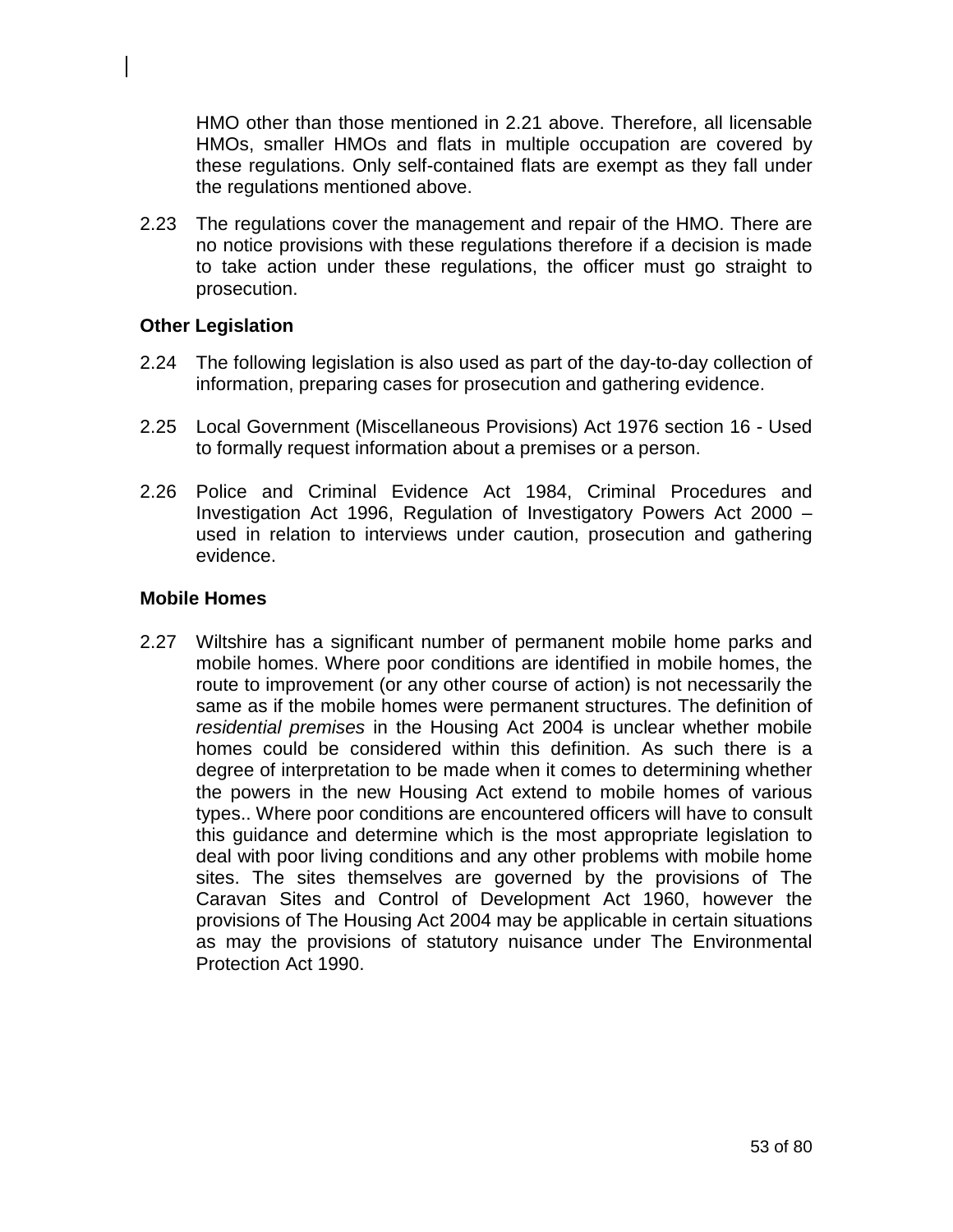## **3.0 Enforcement Procedure**

### **3.1 Informal Action**

3.1.1 The aim of the Private Sector Housing team is to improve the housing conditions in the private sector by use of advice and education and where possible financial assistance. However, there are occasions where these methods are not successful in improving conditions and therefore, it is necessary to consider enforcement action.

3.1.2 In doing so, officers will be expected to follow the principles of the Enforcement Concordat, which encourages openness, proportionality and consistency. In order to achieve this, Officers will be expected to be transparent in the way they have made decisions by keeping clear records and file notes. All remedial work that is required must be sufficient to remove any risks but not so excessive as to be burdensome. Officers must ensure they follow procedures set out by this policy and any associated procedure documents and guidance.

3.1.3 In order to satisfy these principles it is expected that officers in the first instance will make informal contact with the person responsible for the property containing the hazard. It is anticipated that in many cases an informal approach using hazard awareness notices will achieve the desired outcomes.

3.1.4 However, informal action cannot be allowed to continue indefinitely and there must be a limit attached to the informal action. This is to ensure that there is not scope for further delays to works that are likely to be time intensive. Therefore, a suitable response should be required within 28 days of the date of the first letter. If a response is received and a timescale for completion of the works is agreed then it may not be necessary to serve a legal notice.

3.1.5 If remedial works have not been completed in the agreed time, then a notice must be served with reasonable timescales.

3.1.6 The delays incorporated within the informal approach are satisfactory where there is not a high risk or the agreed times are short, but where there is a serious hazard or this procedure provides for unacceptable delay, a notice should be served as soon as possible.

3.1.7 The officer will be required to use discretion on this matter but will be expected to be fully accountable for the decision and make detailed file notes justifying any time delays.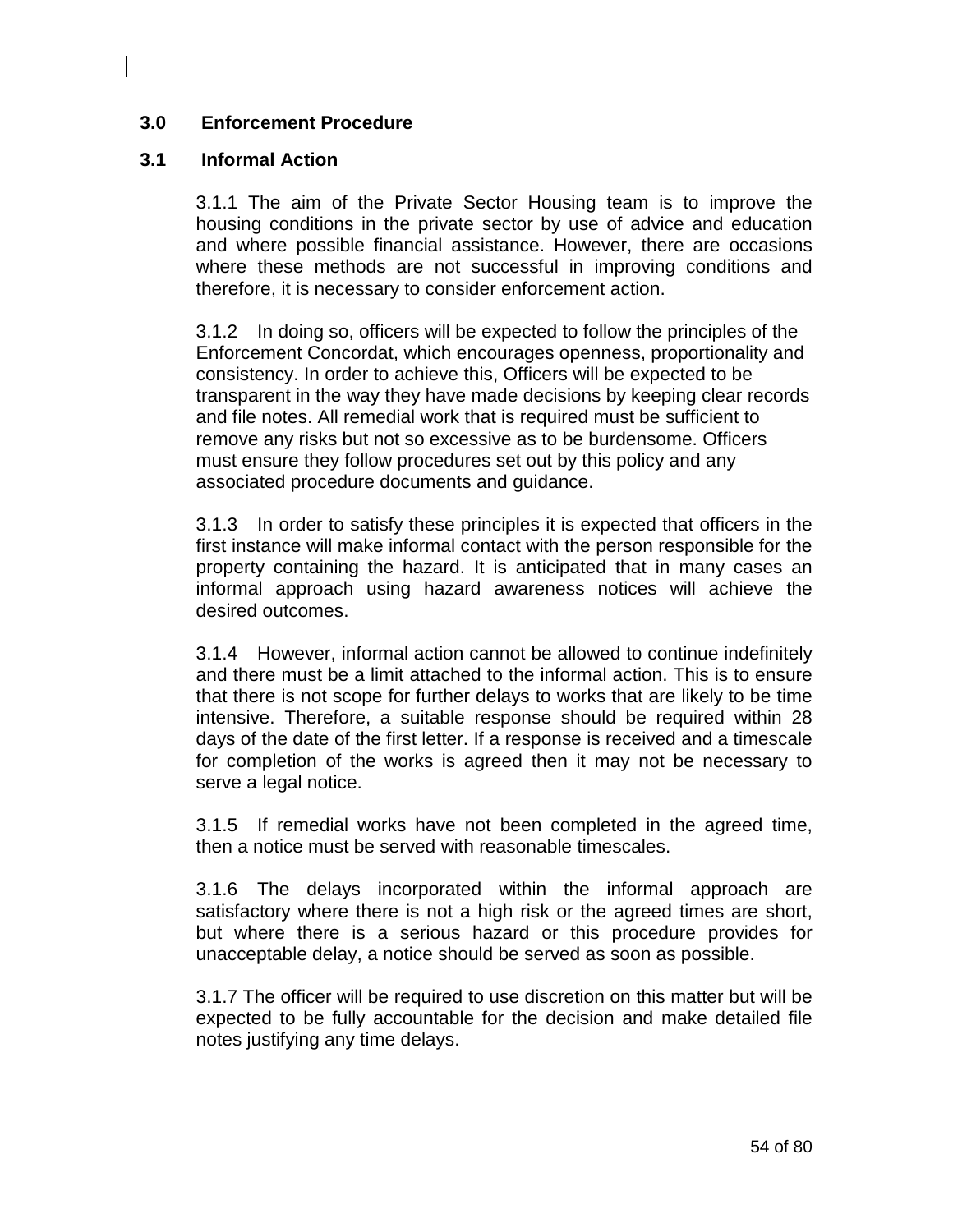## **3.2 Decision to take enforcement action.**

3.2.1 An inspection of a property must be carried out and the deficiencies noted. As the principal piece of legislation, the Housing Act 2004 will be considered to assess whether there are category 1 or category 2 hazards within the property. Having made this assessment and dependent on the problems within the property consideration will be given to the most appropriate course of action to reduce the hazards to an acceptable level.

3.2.2 The most appropriate legislation must be identified for dealing with the hazard. Only where the Housing Act 2004 is not appropriate should other legislation be considered.

3.2.3 Consideration must also be given to whether consultation is required with other enforcing bodies. In particular where the hazard of fire is identified there is a duty to consult with the fire authority as prescribed under section 10 of the 2004 Act. Other bodies such as the Police and HSE may need to be contacted or other departments within the Council such as Environmental health, Planning, building control etc.

3.2.4 Regard must also be had to other schemes that are available to assist with housing repairs. Tenants and homeowners and landlords may be able to access a number of grants and loan schemes, which may negate the need for formal action to be taken. However, where the offer has been made and the landlord or owner subsequently refuses any offers of assistance it may be necessary to pursue enforcement action.

### **3.3 Section 8: Statement of Reasons**

3.3.1 Under section 8 of the Housing Act 2004, a statement must be prepared detailing which notice provisions are being considered. The statement must also include why the other options have been discounted at this stage. In making these decisions regard must be had to:

- the seriousness of the situation and the imminent risk to health and safety
- the type of hazard and whether it is a priority or target hazard (see paragraph 5.0)
- the current occupation and the impact the decision may have on the social exclusion of certain groups of people
- the turnover of tenants or occupants to the property
- the management of the property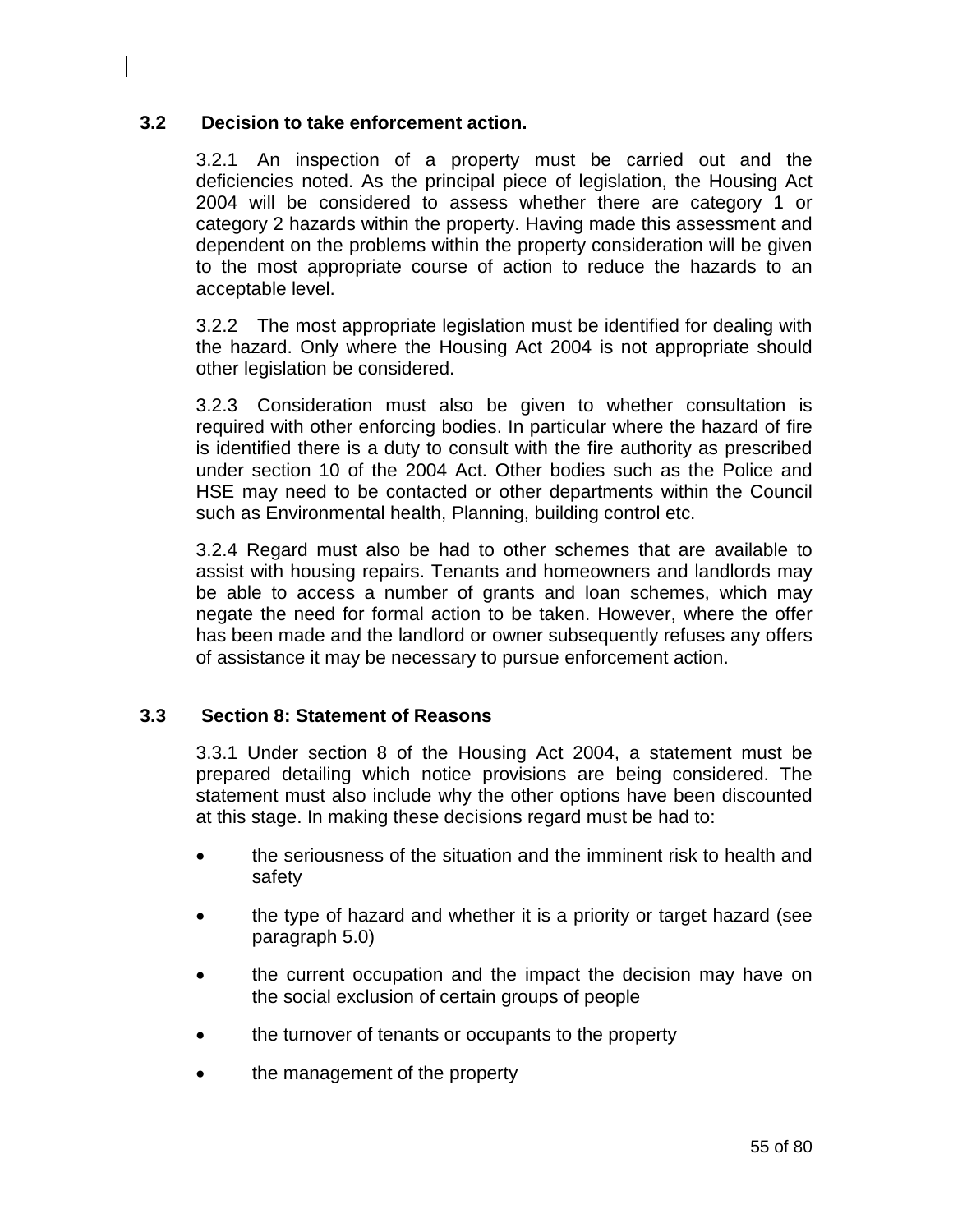- the occupants views
- the owners views
- the number of hazards within the property and whether they are category 1 or category 2.
- the enforcement policy and procedures, the private sector housing strategy and housing strategy.
- the decent homes standard

3.3.2 Where there are only category 2 hazards consideration must be given to the overall effect of the multiple hazards and whether they are indicative of a rundown property.

3.3.3 Once a decision has been made the appropriate notice procedure must be followed. When taking any form of action a covering letter and the statement of reasons under section 8 must also accompany the notice and the schedule of works.

3.3.4 Enforcement action on owner occupiers and long leaseholders will be based on the health and safety risk to the occupants or other affected persons. However, action will not be taken where a more appropriate contractual remedy exists. Where a Housing Health and Safety Rating inspection identifies a significant hazard, a hazard awareness notice may be served unless the Council is confident that the hazard will be removed or reduced to an acceptable level by other means. Where a significant hazard is identified which requires attention, and the person responsible for the property is unable to carry out the recommended works because of financial hardship, they will be made aware of appropriate financial assistance options available to them from the Council. Where the conditions at one property causes a health and safety hazard or statutory nuisance to the occupants of another property, or the general public, or others persons who might reasonably be expected to visit the property enforcement action will be considered regardless of property tenure. The council may use enforcement action to encourage owners of empty properties to bring them back into use.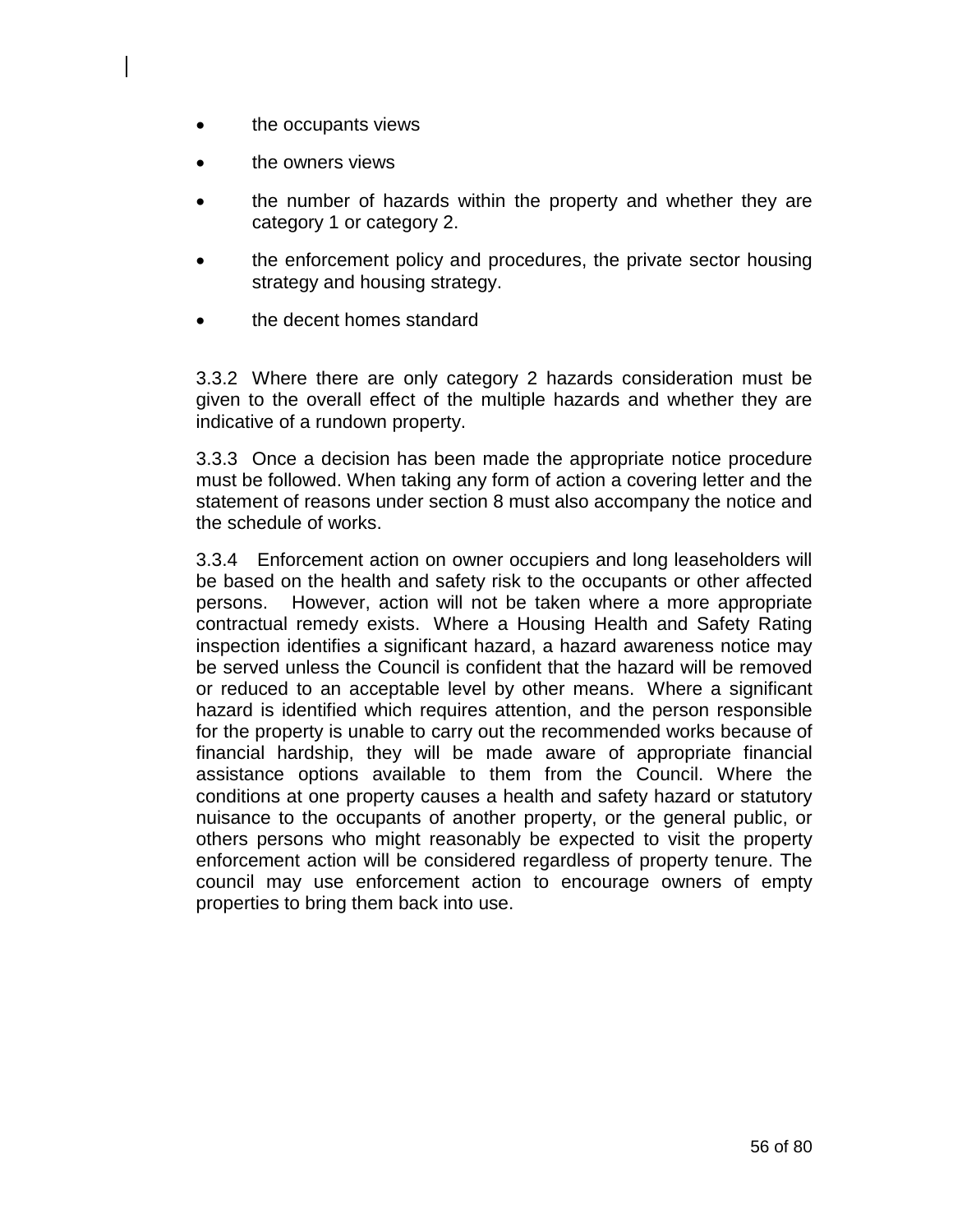## **4.0 Priorities**

- 4.1 The Housing Act 2004 and subsequent HHSRS regulations 2005 have identified a number of hazard categories that have been found within the home. There are 29 hazards that arise from disrepair, lack of maintenance or poor design. The health effect from these hazards range from death to mental stress and the HHSRS provides the opportunity to compare unrelated hazards such as fire with other hazards such as damp and mould growth. This is done through the calculation of a hazard score. The higher the score is the higher the risk posed by the hazard.
- 4.2 This enforcement policy sets the following prioritisation scheme for dealing with hazards (see table one). This will be subject to regular review. The principal behind this is detailed below.
	- All category 1 hazards will be dealt with as a priority over category 2 hazards.
	- Where there are multiple category 1 hazards, those with the highest scores will be a priority over the lower scores.
	- Where there are category 2 hazards, the higher scored category 2 hazards will be dealt with first, unless target hazards have been identified in the property.
	- Where an officer has identified deficiencies and felt it necessary to hazard-rate them, even if the result is a low category 2 hazard, the officer must consider at the very least offering advice, or serving a hazard awareness notice. Where the hazard is a target hazard, any necessary remedial works should be considered.
- 4.3 When a complaint is received an officer will prioritise the complaint based on the information provided by the complainant. Where insufficient information has been provided the complainant should be contacted within 5 working days in order to gain the appropriate information to prioritise the complaint.
- 4.4 Using professional judgment and knowledge of the HHSRS the senior officer will prioritise the complaint as a P1, P2, P3 or P4. Complaints classed as P1 require an immediate response as these are considered an emergency. P1 classifications are likely to be very rare. P2 complaints are those that are suspected to be category 1 hazards. These should be responded to within 10 working days. P3 complaints should be responded to within 1 month and P4 complaints within 3 months.
- 4.5 In times of high service demand it may not be possible to adhere to these timescales. The complainant should be kept informed as to the potential waiting time and it may be necessary for the senior officer to implement the measure in paragraph 4.7.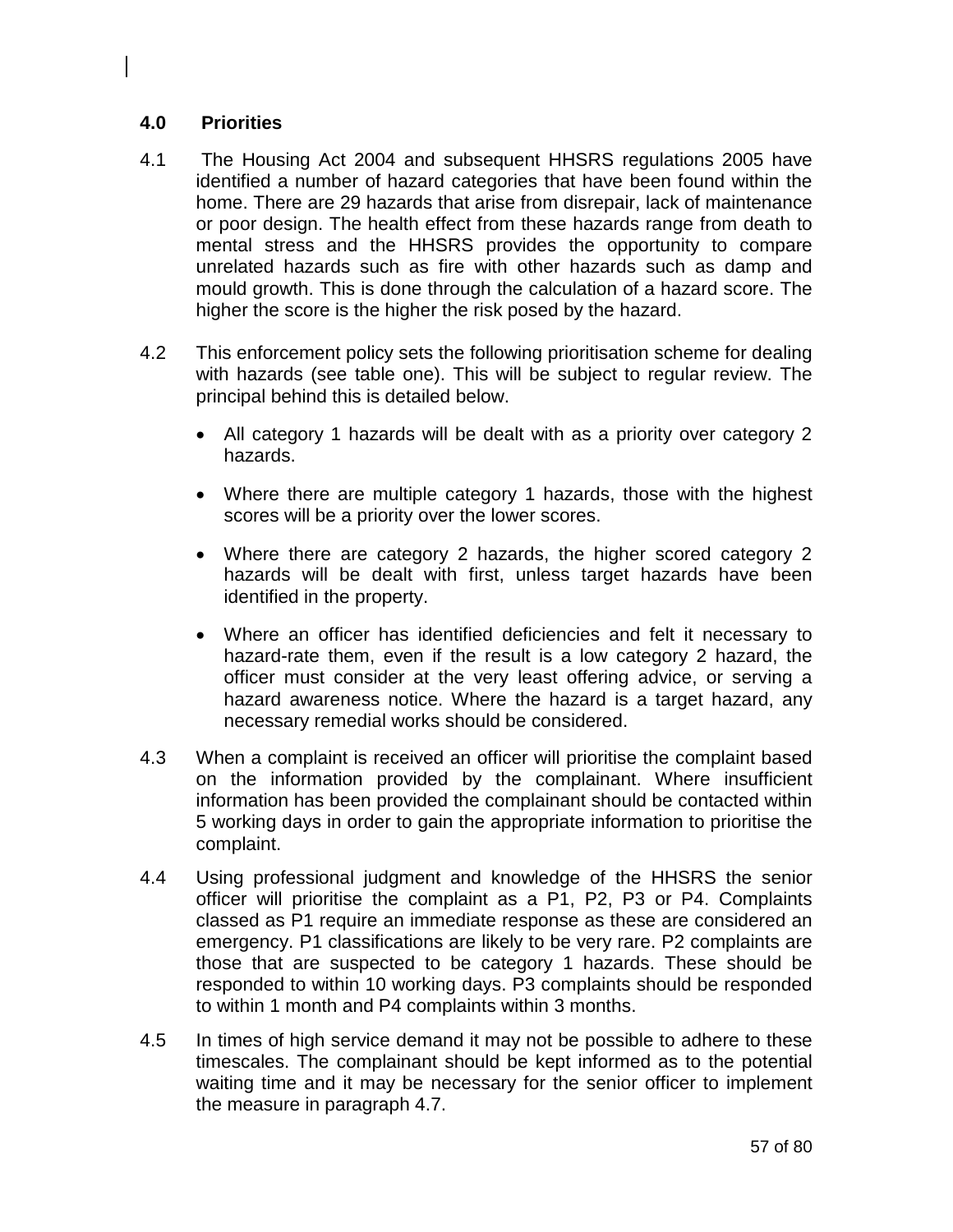- 4.6 In all circumstances consideration should be given to whether there are other schemes or assistance that may be available that is more appropriate than serving formal notice.
- 4.7 Where high volumes of work are experienced it is likely that P3 and P4 cases will be kept on a waiting list. In some cases the senior officer may make the decision that certain cases will not be dealt with by Private Sector Housing. Where possible these cases will be forwarded to alternative schemes for assistance or encouraged to take their own action using provisions under the Environmental Protection Act 1990 or the Landlord and Tenant Act 1985.

| <b>Priority (P)</b>               |                                                                                         | <b>Main options for Action</b>                                                                                                                     | options<br>available<br>Other<br>for<br>consideration                        |
|-----------------------------------|-----------------------------------------------------------------------------------------|----------------------------------------------------------------------------------------------------------------------------------------------------|------------------------------------------------------------------------------|
| <b>Category one</b>               |                                                                                         |                                                                                                                                                    |                                                                              |
| <i><b>Immediate</b></i><br>action | Highest<br>P <sub>1</sub><br>band A+<br>Imminent<br>risk<br>to health<br>and<br>safety. | $\bullet$<br><b>Emergency Action</b><br><b>Prohibition Order</b><br>$\bullet$<br><b>Improvement Notice</b><br>$\bullet$<br><b>Demolition Order</b> | Clearance<br>$\bullet$<br>Suspend notices<br><b>Hazard awareness Notice</b>  |
| <b>High Priority</b>              | P <sub>2</sub><br>Hazard<br>Bands $A - C$<br>Including target<br>hazards                | • Improvement notice<br>• Prohibition Order                                                                                                        | Clearance<br>Demolition<br>Suspend notices<br><b>Hazard awareness Notice</b> |
| Category two                      |                                                                                         |                                                                                                                                                    |                                                                              |
| Medium<br>Priority                | P <sub>3</sub><br>Target<br><b>Hazards Bands</b><br>$D - J$<br>High bands D -<br>F      | · Improvement notice<br>• Suspend notices<br>$\bullet$ Hazard<br>awareness Notice                                                                  | <b>Prohibition Order</b>                                                     |
| <b>Low Priority</b>               | P4 - Low bands<br>$G - J$                                                               | Hazard<br>Awareness<br>$\bullet$<br><b>Notice</b><br>Suspend notices<br>$\bullet$                                                                  | Improvement notice<br>$\bullet$<br><b>Prohibition Order</b>                  |

### **Prioritisation of Hazards and Options for Action**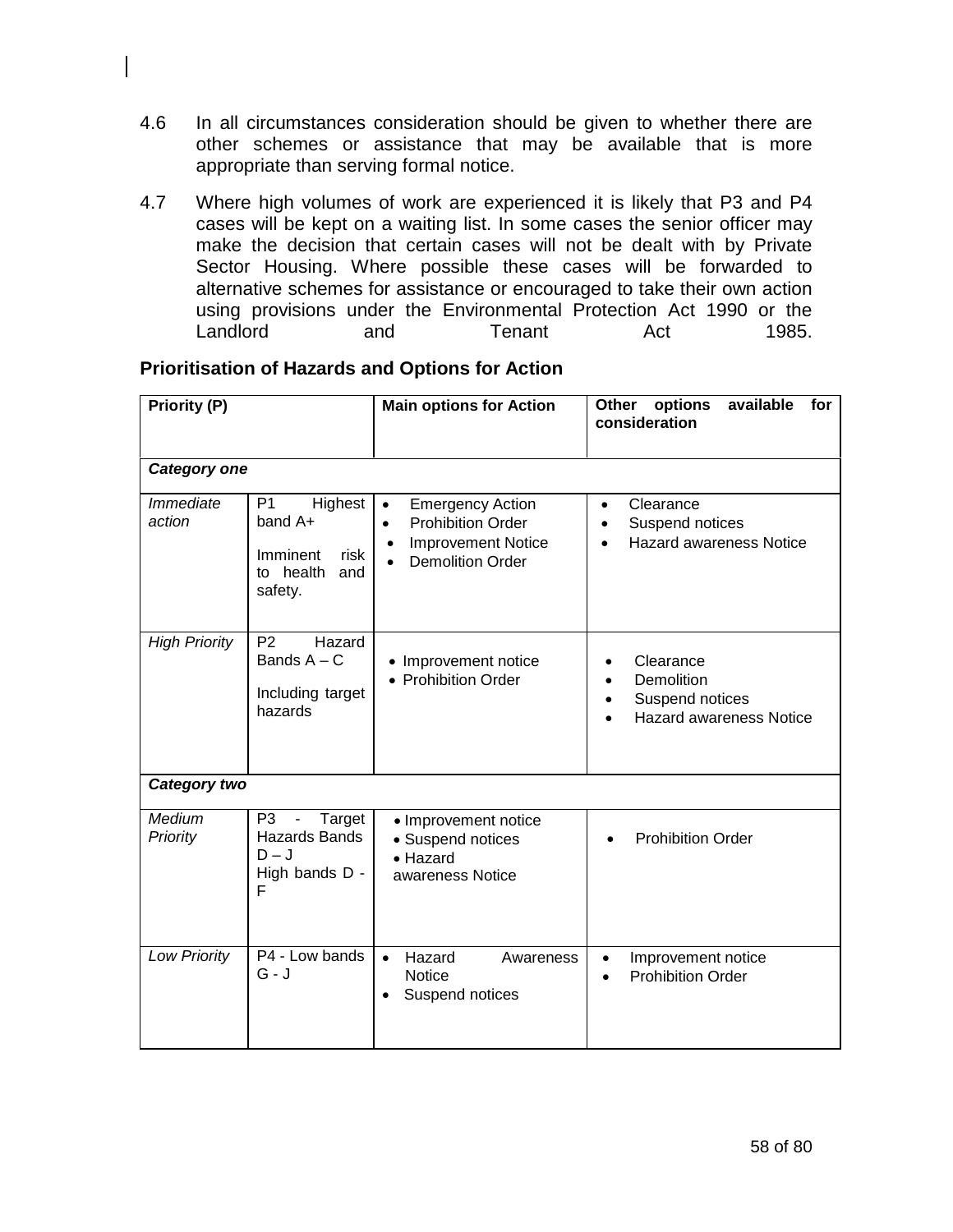### **5.0 Required level of remedial works**

- 5.1 As a minimum, category 1 hazards must be reduced to a low category 2.
- 5.2 Where this is not possible all reasonable steps must be taken to reduce the hazards as far as reasonably practicable. In some cases, such as listed buildings, category 1 hazards may remain. This scenario should have been considered when deciding which course of action is most appropriate and may influence the officer's decision as to which type of enforcement action to take.
- 5.3 Target hazards should be improved to the ideal where this is possible and reasonable to do so.
- 5.4 When deciding on the remedial works, regard must be had to the seriousness of the hazard, the ideal that the property should achieve, and the level of work required that is reasonable to reduce the hazard significantly without incurring excessive cost.
- 5.5 For the hazard of fire, where the property is an HMO, section 10 of the Housing Act 2004 states that the LHA must consult with the Fire Authority before taking any action and deciding on the remedial works. A working protocol is to be developed to ensure that this process does not become burdensome to both parties.

## **6.0 Local land charge**

6.1 Notices will be placed on the local land charges register.

### **7.0 Charging for notices**

7.1 The Housing Act allows charges to be made for notices. The council will investigate charging will a view to introducing charging for notices in the life of this policy.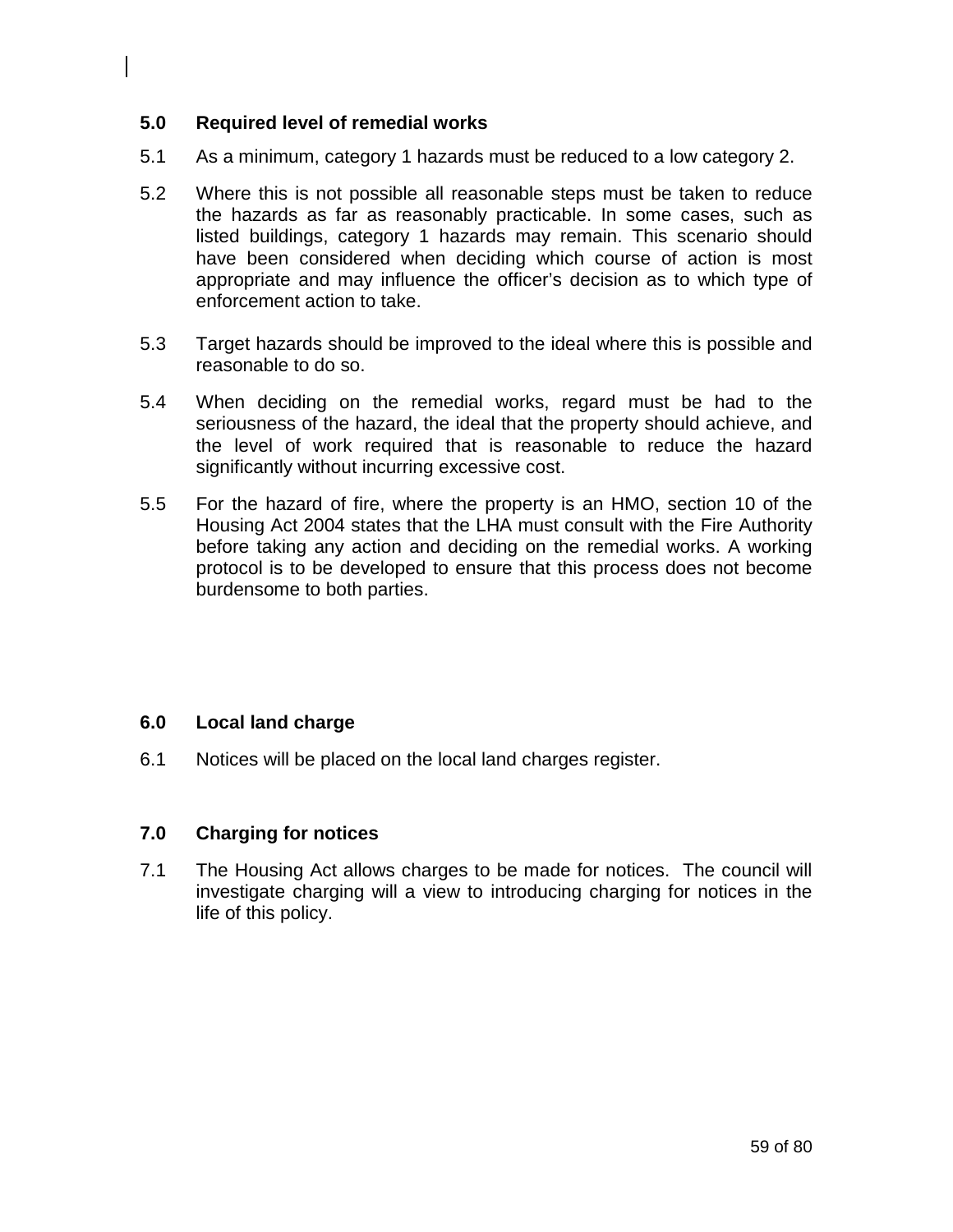## **8.0 Appeals**

- 8.1 Once the officer has made the decision to serve a notice and has followed the correct procedure the notice should be served with a copy of the s8 statement of reasons.
- 8.2 All correspondence must detail the appeal procedure for the action being taken. This is slightly different for each notice/order and care should be taken to ensure the correct information is included.
- 8.2 The person served with the notice/order has the right to appeal against the notice/order on any grounds. The main reasons for appeal are likely to be the contents of the notice/order and the schedule of work. Appeals can also be made on the grounds that the notice/order was not served on the correct person, or that a different course of action would be more appropriate.
- 8.4 Appeals are made to the Residential Property Tribunal (RPT). The intention is that the tribunal will be able to make a decision based on paperwork and statements supplied by both parties. On occasion a hearing will be held where both parties must present their cases. There is no requirement for legal representation. The RPT may request to visit the property in question.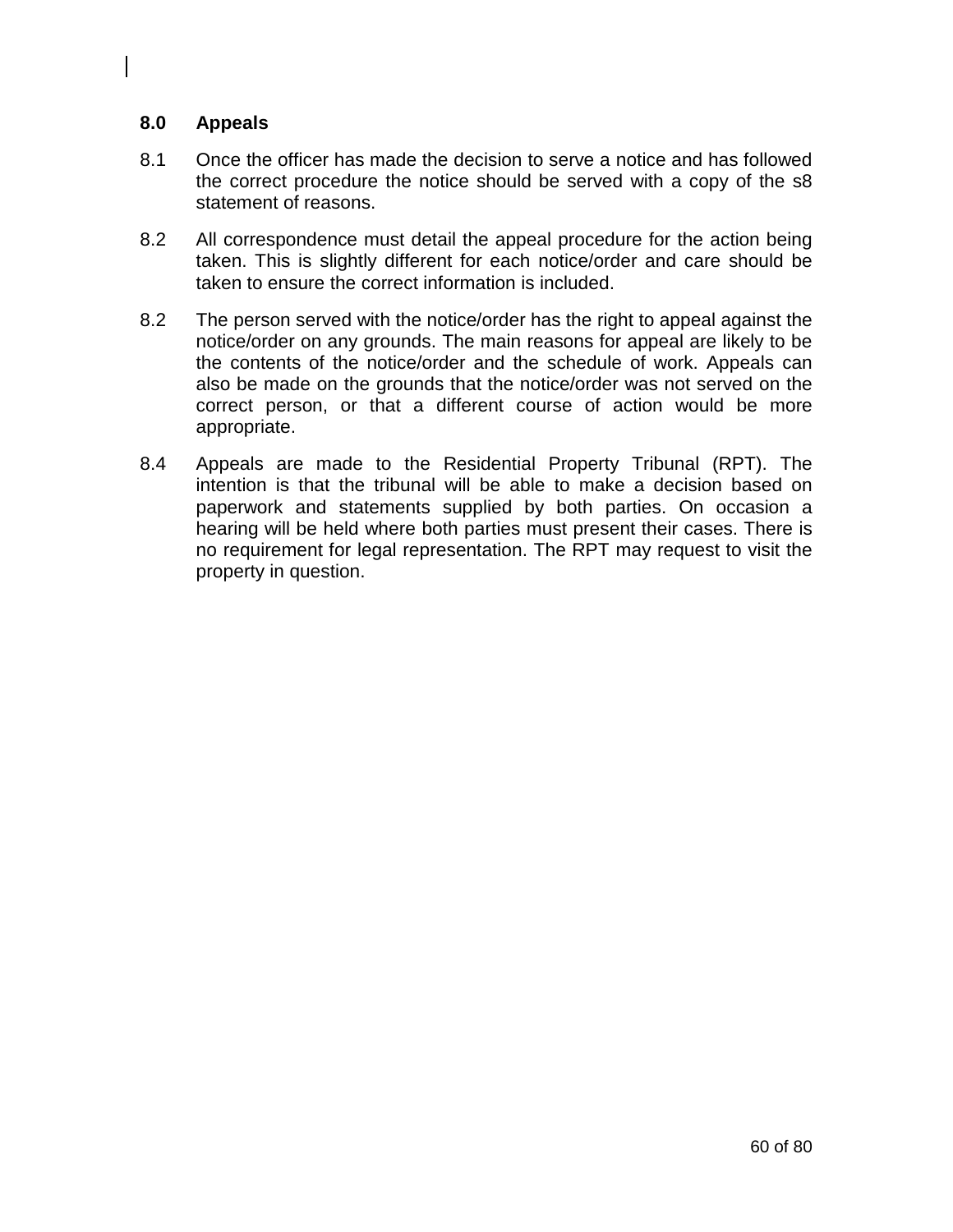## **9.0 Offences**

## 9.1 **Housing Act 2004**

9.1.1 Failure to comply with an improvement notice without reasonable excuse – the notice recipient commits an offence and is liable to prosecution. On summary conviction they can be fined up to level 5 on the standard scale. The obligation to carry out the remedial works continues despite the fact that the period for completion has expired.

9.1.2 Failure to comply with a Prohibition Order – an offence is committed if the premises is used in contravention to the order, or permission is given for the premises to be used in contravention to the order. On summary conviction fines up to level 5 on the standard scale may be levied. In addition there is a further fine of up to £20 per day for every day or part day after conviction that the property is used in contravention.

### 9.2 **Environmental Protection Act 1990**

Failure to comply with a notice – the notice recipient commits an offence and is liable to prosecution. On summary conviction the fine can be up to level 5.

#### 9.3 **Management regulations 2006**

Failure to comply is an offence and is liable to prosecution. On summary conviction the fine can be up to level 5.

#### 9.4 **Building Act 1984**

Failure to comply with any notice - the notice recipient commits an offence and is liable to prosecution. On summary conviction fine can be up to level 4 with a daily charge of £2 until works are complete.

### 9.5 **Public Health Act 1936**

Failure to comply with any notice - the notice recipient commits an offence and is liable to prosecution. On summary conviction fine can be up to level 4.

### 9.6 **Public Health Act 1961**

No prosecution procedure – the Council carries out works and the person responsible is charged.

9.7 On the standard scale, the fines currently stand at

Level 4 is currently up to £2,500.

Level 5 is currently up to £5,000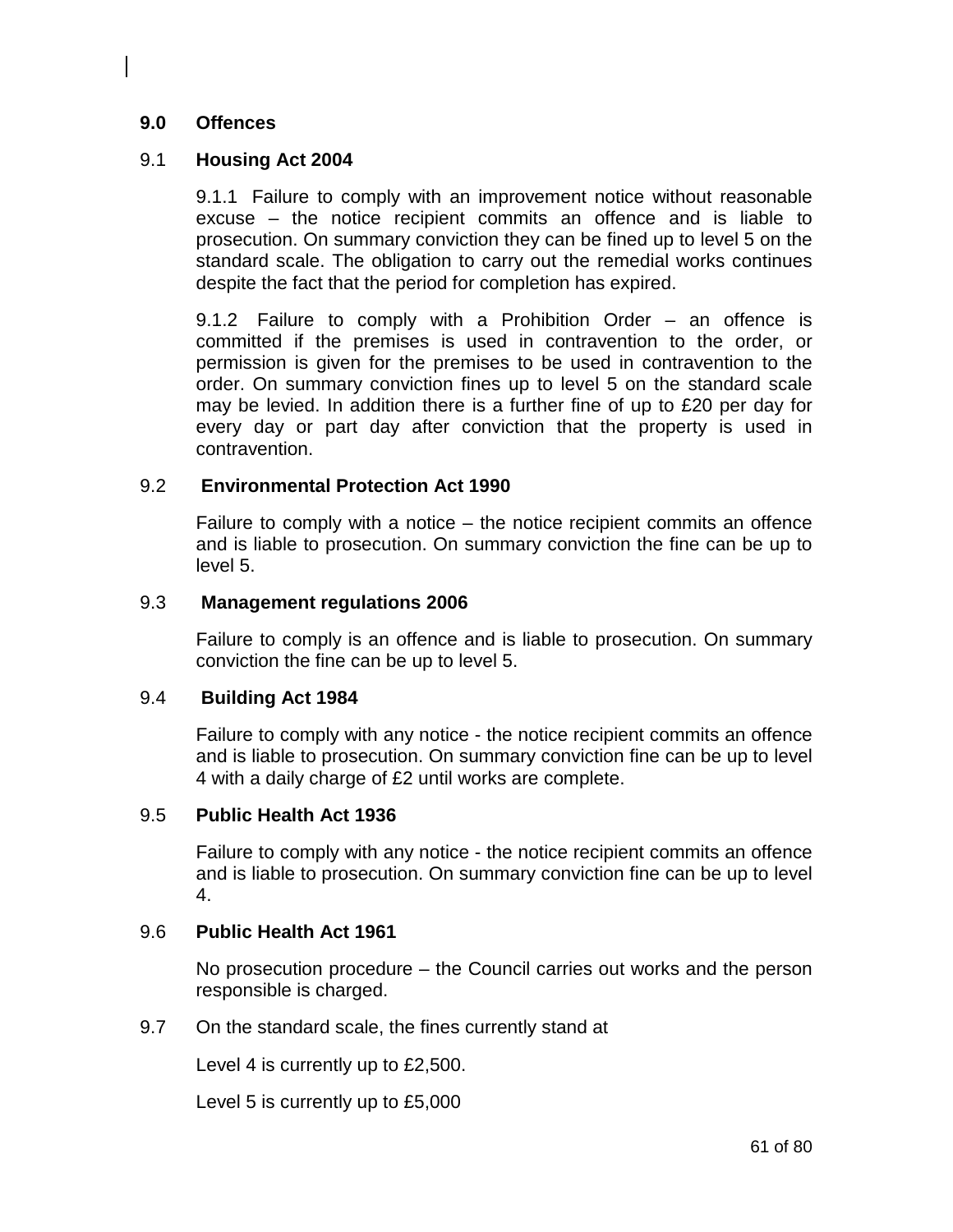## **10.0 Formal Cautions**

10.1 The Council will consider the use of a formal caution as an alternative to a prosecution. Cautions can be mentioned to the Court when sentencing the same offender for a later offence.

## **11.0 Prosecution**

- 11.1 Where there is a breach of a notice or an order the officer must investigate the offence and prepare the case for prosecution. This may involve interviewing relevant people under caution, following the relevant parts of the Police and Criminal Evidence Act 1984.
- 11.2 If it is considered in the public interest to prosecute, the case will proceed to prosecution.

### **12.0 Works in Default**

- 12.1 The Housing Act 2004 makes provisions for the Council to carry out the works to a property where the person responsible has failed to comply with a notice.
- 12.2 Works in default can be carried out either instead of a prosecution or in addition to a prosecution. The works in default procedure should be followed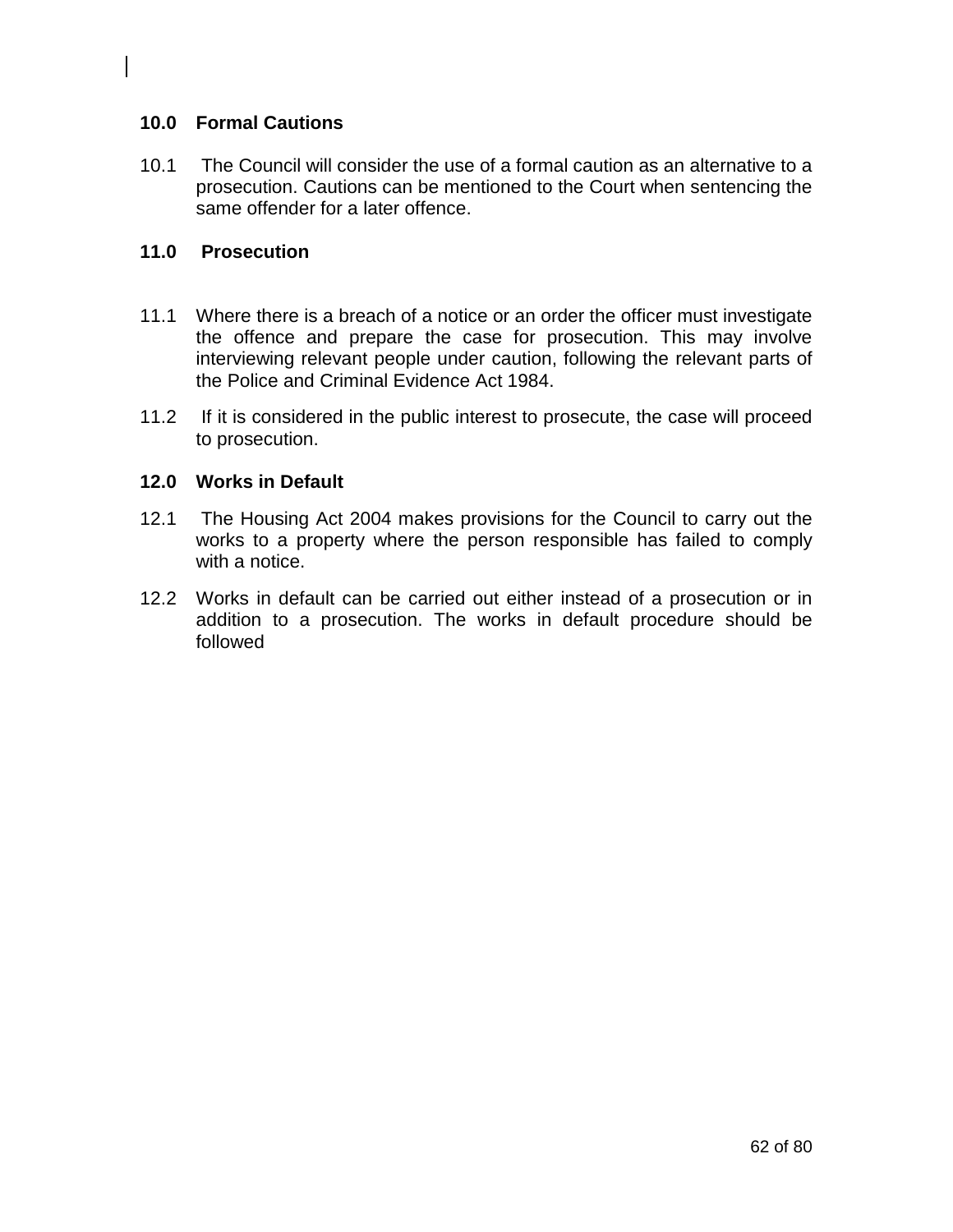- 12.3 This is a discretionary power. Discussions will be required with the Head of Private Sector Housing due to the cost implications of this procedure. Although it is anticipated that the cost of the works will be recovered, it is not guaranteed that this money will be paid back promptly.
- 12.4 It is proposed that works in default should be used where there is an imminent risk to health and safety and where the remedy is relatively easy to achieve. If it is to be used in other circumstances, full justification based on the merits of the case will be required.
- 12.5 It is also proposed that it should be used in conjunction with prosecution where it is appropriate to do so. This would be dependant on the nature of the hazard but should be considered due to the delays often experienced during the prosecution procedure. The delays often result in the remedial action being postponed leaving the occupier living in unacceptable conditions.
- 12.6 In deciding whether works in default is an option, the officer must consider: the imminent risk to health and safety and whether undue delay would put the occupier, visitors or the public at increased risk. They must also consider whether there are finances in place to carry out the work and what the minimum works required would be to remove the risk. Works in default cannot be carried out if, as a result of the action a second, different hazard will result. Any remedial works must be extensive enough to remove the hazard and leave the property in a safe condition.

### **13.0 Action by Agreement**

- 13.1 The Act also makes provision for remedial works to be carried out by agreement. This is where the local authority arranges for the works to be carried out at the request of the person responsible and they are then charged for the full cost. When it is carried out in default without agreement the local authority can recover expenses reasonably incurred plus interest.
- 13.2 In order to use this provision the officer must be confident that the cost of the works will be repaid in full once the work is complete.
- 13.3 The budget must be in place for this procedure. If the costs incurred cannot be paid they must be placed as a charge against the property. The Enforced Sale Procedure may then be used if considered appropriate.

### **14.0 Exercise of power of entry**

14.1 Using the formal powers of entry If an officer decides of their own accord that it is necessary to carry out a survey or examination of premises under the Act and that the inspection does not fall within the exemptions specified in section 239(6) & (7), then the authorised person must give at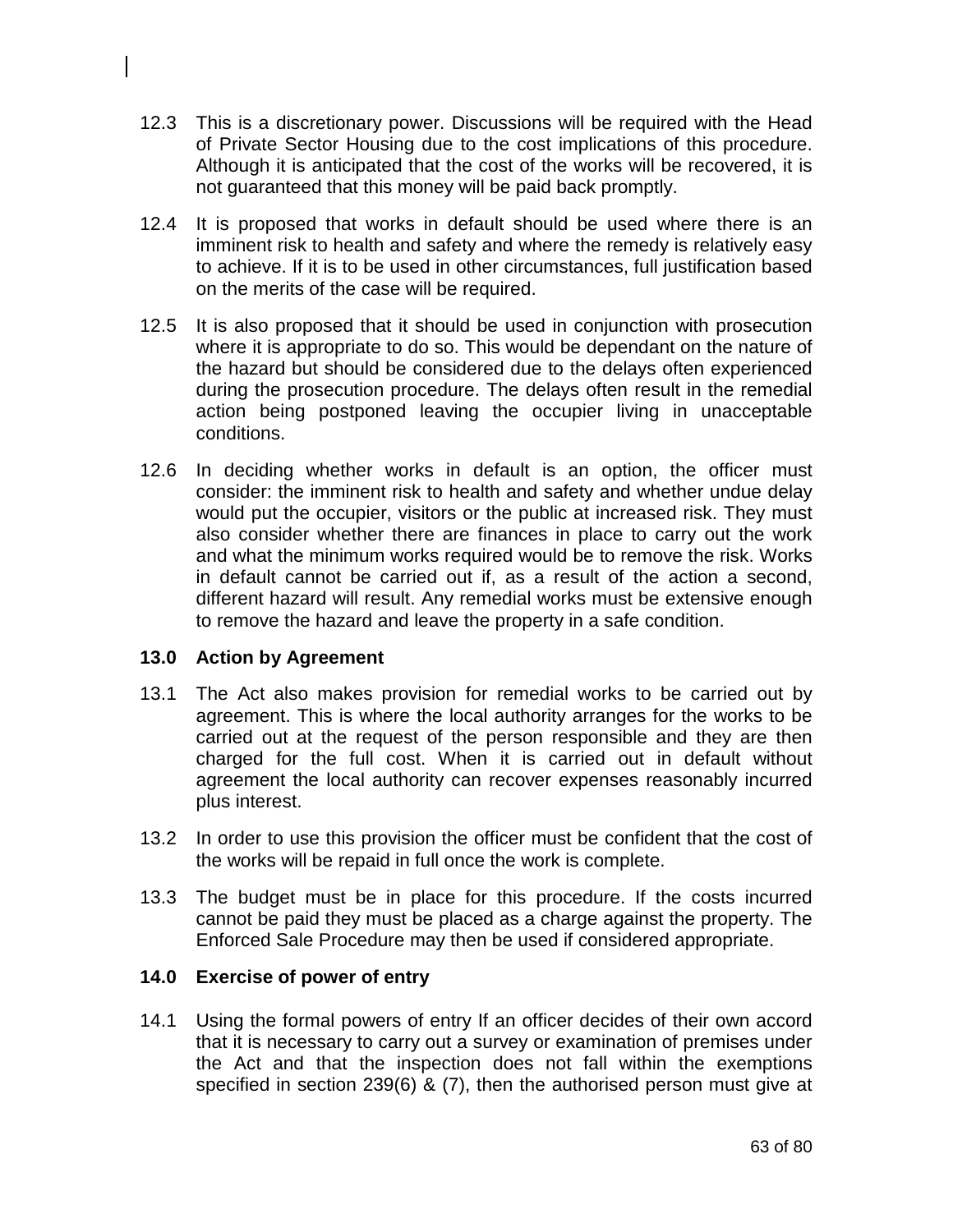least 24 hours notice of his intention to do so to the owner of the premises (if known) and to the occupier (if any).

14.2 Where entry is consistently refused application will be made to the magistrates court for a warrant to entre premises.

 $\overline{\phantom{a}}$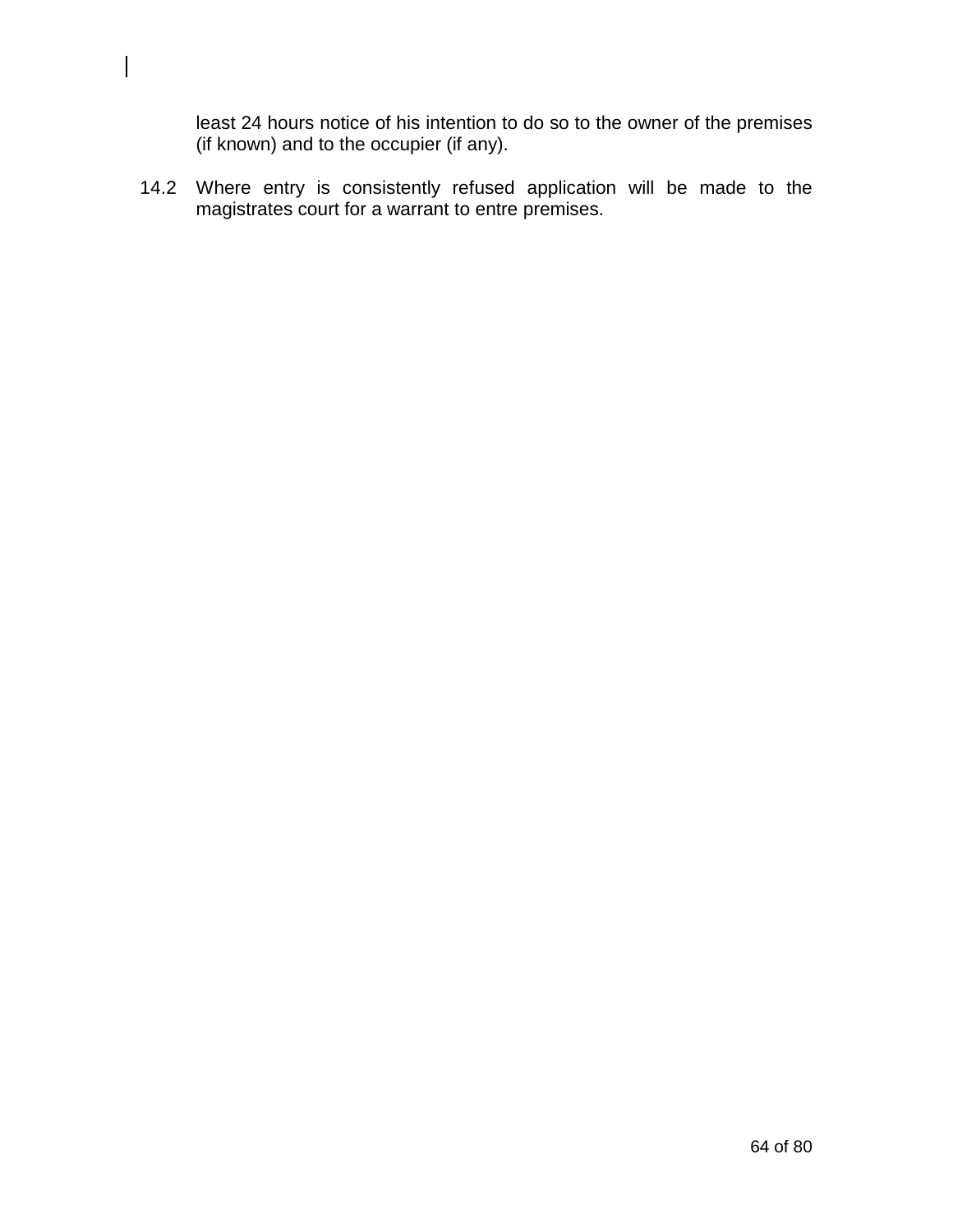## Appendix 3: Private Sector Housing Action Plan

| <b>Actions</b>                                                                                                                             | Priority - High,<br><b>Medium or Low</b> | <b>Target</b><br><b>Date</b> | <b>Resources Required</b> |
|--------------------------------------------------------------------------------------------------------------------------------------------|------------------------------------------|------------------------------|---------------------------|
| <b>Key Goals</b>                                                                                                                           |                                          |                              |                           |
| Establish procedures and targets for dealing with empty<br>properties                                                                      | High                                     | November<br>2010             | Staff time                |
| Work towards an accreditation scheme for landlords                                                                                         | Medium                                   | April 2010                   | Staff time                |
| Set up an equity release and loan scheme as an alternative to<br>grant funding                                                             | Medium                                   | April 2010                   | Staff time + £735,000     |
| Ensure that there is no interruption in the delivery of Disable<br>Facilities Grant as a result of local government re-organisation        | High                                     | April 2009                   | Staff time                |
| <b>Strategies and Policies</b>                                                                                                             |                                          |                              |                           |
| Produce a revised Private Sector Housing Renewal Strategy and<br>Policy based on the stock condition survey                                | High                                     | November<br>2010             | Staff time                |
| Adoption of the Private Sector Housing Enforcement Policy                                                                                  | High                                     | December<br>2009             | <b>Staff Time</b>         |
| Adoption of Houses in Multiple -Occupation (HMO) Licence<br>Policy and fees                                                                | High                                     | December<br>2009             | <b>Staff Time</b>         |
| Produce a draft Empty Homes Strategy                                                                                                       | High                                     | October<br>2010              | Staff time                |
| Review the financial assistance process and procedures                                                                                     | Medium                                   | Annually                     | Staff time                |
| <b>Management Information</b>                                                                                                              |                                          |                              |                           |
| Undertake a county wide stock condition survey with good<br>statistical evidence of the housing condition of<br>vulnerable<br>householders | High                                     | January<br>2010              | £120,000                  |
| Maintain the stock condition survey                                                                                                        | Medium                                   | On-going                     | £20,000 pa                |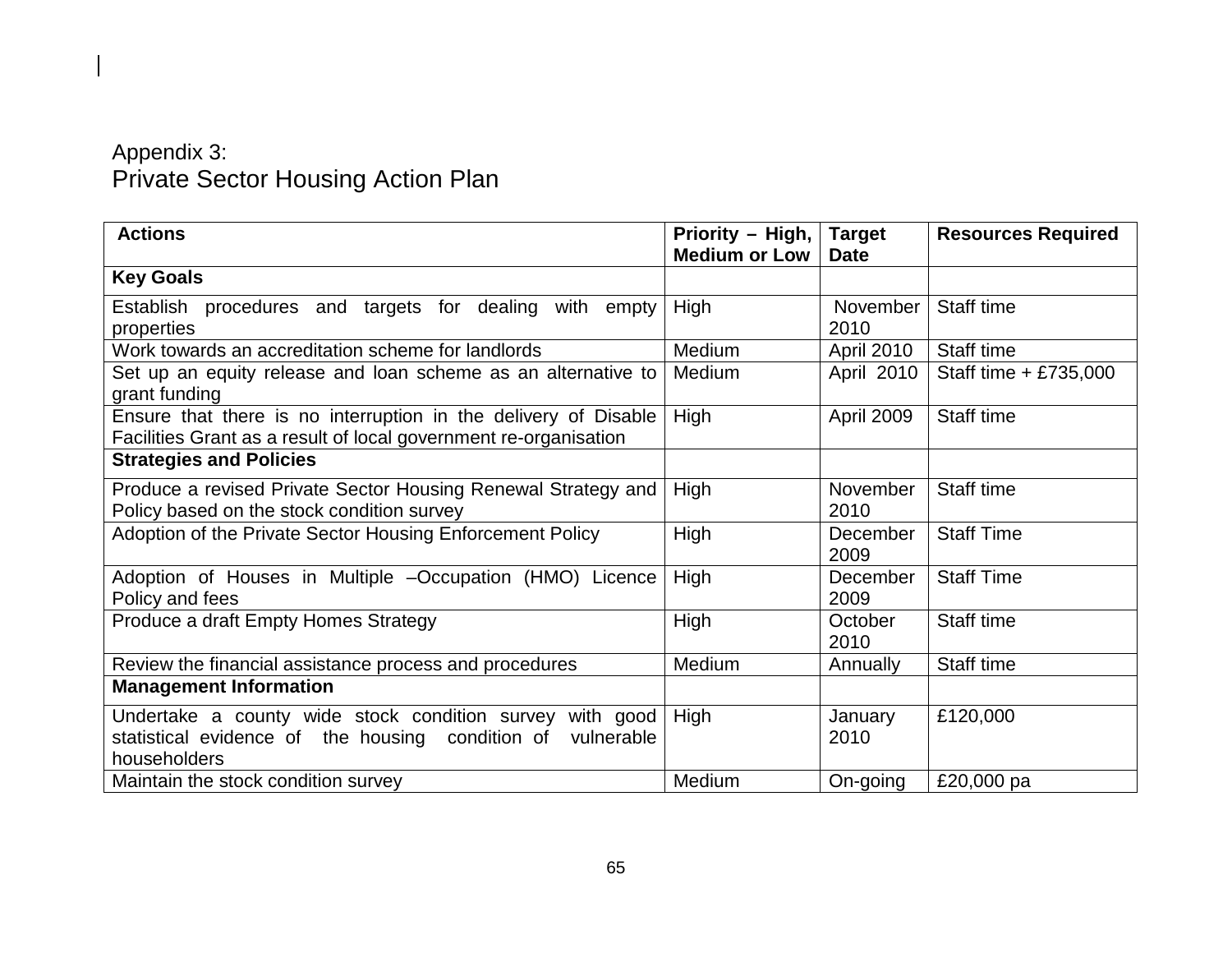| Maintain and improve the quality of information we hold on<br>Houses in Multiple occupation                                                                                             | Medium | On-going          | Staff time                         |
|-----------------------------------------------------------------------------------------------------------------------------------------------------------------------------------------|--------|-------------------|------------------------------------|
| Develop methodologies to identify and improve poor housing<br>occupied by the vulnerable                                                                                                | Medium | December<br>2009  | Staff time                         |
| Have robust statistical information on the proportion of people on<br>income related benefits living in homes with low and high energy<br>efficiency to report the requirement of NI187 | High   | September<br>2009 | Staff time                         |
| Implement a county wide database and IT system for case and<br>document management                                                                                                      | Low    | April 2010        | Staff time                         |
| <b>Funding</b>                                                                                                                                                                          |        |                   |                                    |
|                                                                                                                                                                                         |        |                   |                                    |
| Maximise funding opportunities by drawing in money available<br>from other companies and organisation such as the energy<br>generating companies and Warm Front                         | Medium | On-going          | Staff time                         |
| Present bids for Government capital funding                                                                                                                                             | High   | Oct 2010          | Staff time                         |
| Set up equity release and loan scheme as an alternative to grant<br>funding                                                                                                             | Medium | April 2010        | Staff time + £735,000              |
| <b>Service Delivery</b>                                                                                                                                                                 |        |                   |                                    |
| Standardise service delivery and standards across the county                                                                                                                            | High   | October<br>2009   | Staff time                         |
| Agree future operation of Home Improvement Agencies across<br>the county                                                                                                                | High   | April 2010        | Staff time                         |
| Continue and improve partnership working to share good<br>practice, resources and gain external resources through joint<br>initiatives                                                  | High   | On-going          | <b>Staff</b><br>time/Opportunities |
| <b>Private Renting</b>                                                                                                                                                                  |        |                   |                                    |
| Focus on capability for enforcing conditions in the private rented<br>sector                                                                                                            | High   | On-going          | Staff time                         |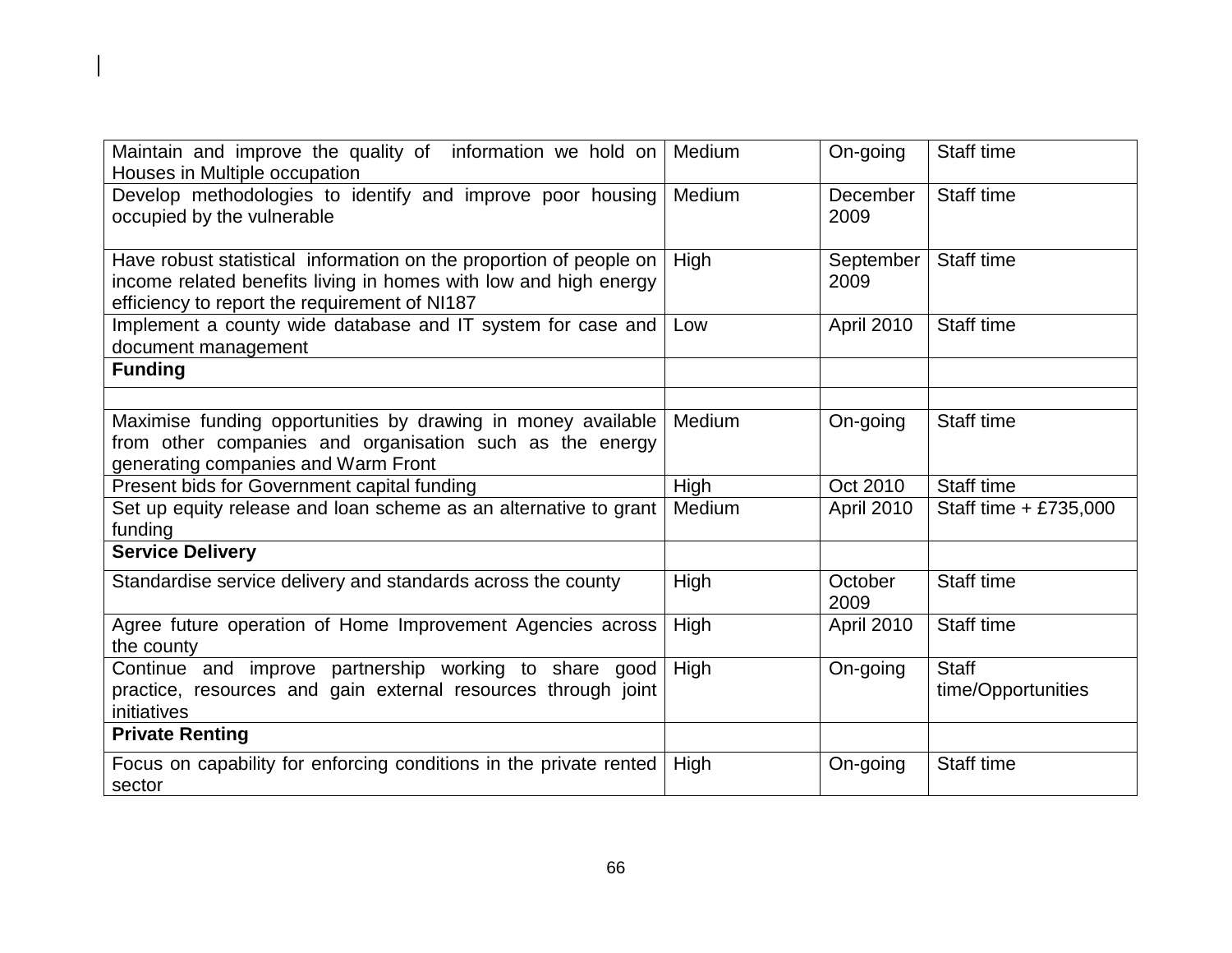| Encourage a more professional approach from landlords              | Medium | On-going          | Staff time               |
|--------------------------------------------------------------------|--------|-------------------|--------------------------|
| Set targets for identification, inspection and enforcement of      | Medium | December          | Staff time               |
| private rented sector                                              |        | 2009              |                          |
| Implement licensing of HMOs (in line with the Housing Act 2004)    | High   | On-going          | Staff time               |
| Make available advice on standards required and assistance         | Medium | September         | Staff time               |
| available to landlords                                             |        | 2009              |                          |
| Establish a pattern of regular landlord forums around the county   | Medium | <b>April 2010</b> | Staff time $+ £4,000$ pa |
| Establish a landlords' forum steering committee                    | Low    | April 2010        | Staff time               |
| Work towards an accreditation scheme for landlords                 | Medium | April 2010        | Staff time               |
| Increase the number of properties meeting decent homes             | Medium | April 2010        | Staff time               |
| standard - (Increased as a direct result of council intervention.  |        |                   |                          |
| Measured by comparison to the previous year)                       |        |                   |                          |
| Reduce the number of category 1 hazards in rented properties       | Medium | April 2010        | Staff time               |
| (Increased as a direct result of council intervention. Measured by |        |                   |                          |
| comparison to the previous year)                                   |        |                   |                          |
|                                                                    |        |                   |                          |
| <b>Owner Occupiers</b>                                             |        |                   |                          |
| Increase the number of homes occupied by vulnerable people         | High   | On-going          | Staff time               |
| that meet the decent homes standard.                               |        |                   |                          |
| Reduce the number of properties with category 1 hazards            | High   | On-going          | Staff time               |
| (Increased as a direct result of council intervention. Measured by |        |                   |                          |
| comparison to the previous year)                                   |        |                   |                          |
| Make available advice on assistance and other housing options      | Low    | December          | Staff time               |
|                                                                    |        | 2009              |                          |
| <b>Tenants</b>                                                     |        |                   |                          |
| Make available advice on assistance and tenants' repair rights     | Medium | December          | Staff time               |
|                                                                    |        | 2009              |                          |
| <b>Disabled People</b>                                             |        |                   |                          |
| Understand the effects of a reduced DFG budget                     | High   | October           | <b>Staff Time</b>        |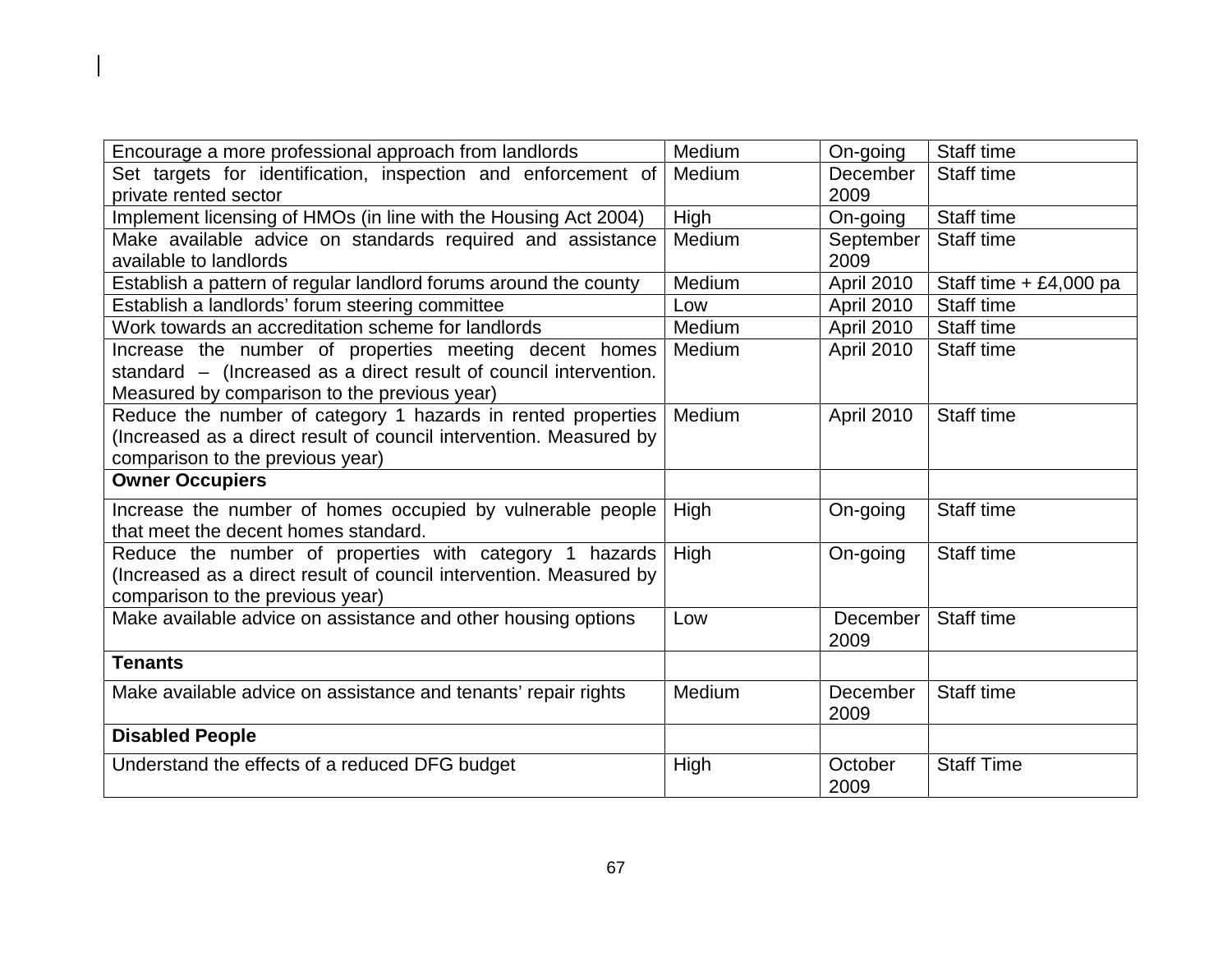| Process 100% of DFG applications within the 6 month statutory<br>period                                 | High   | On-going         | <b>Requirement in Law</b> |
|---------------------------------------------------------------------------------------------------------|--------|------------------|---------------------------|
| Provide assistance above the mandatory grant where needs<br>cannot be met within the mandatory limits   | Medium | On-going         | Dependent on funding      |
| Work with RSLs to deliver adaptations to social housing and<br>maximise their financial input.          | High   | On-going         | Dependent on funding      |
| Make available assistance to help people move to more suitable<br>housing                               | Medium | December<br>2009 | Staff time                |
| Work with choice based lettings to ensure that re- housing<br>options are maximised for disabled people | Low    | On-going         | Staff time                |
| Review of the delivery of Disabled Facilities Grants                                                    | Medium | April 2010       | Staff time                |
| <b>Empty Homes</b>                                                                                      |        |                  |                           |
| Establish procedures and targets for dealing with empty<br>properties                                   | High   | October<br>2010  | Staff time                |
| Work with partner organisations to occupy homes                                                         | Medium | December<br>2010 | Staff time                |
| <b>Energy Efficiency</b>                                                                                |        |                  |                           |
| Set targets for elimination of hazard 1 excess cold from dwellings                                      | Medium | April 2009       | Staff time                |
| Undertake a county wide mailing in conjunction with Warm Front                                          | Medium | December<br>2009 | Staff time                |
| Provide assistance and advice where other sources are not<br>available                                  | Medium | On-going         | Funding                   |
| Encourage use of energy certificates in rented sector                                                   | Medium | October<br>2009  | Staff time                |
| Contribute to carbon reduction initiatives in housing                                                   | Medium | On-going         | Staff time                |

 $\begin{array}{c} \hline \end{array}$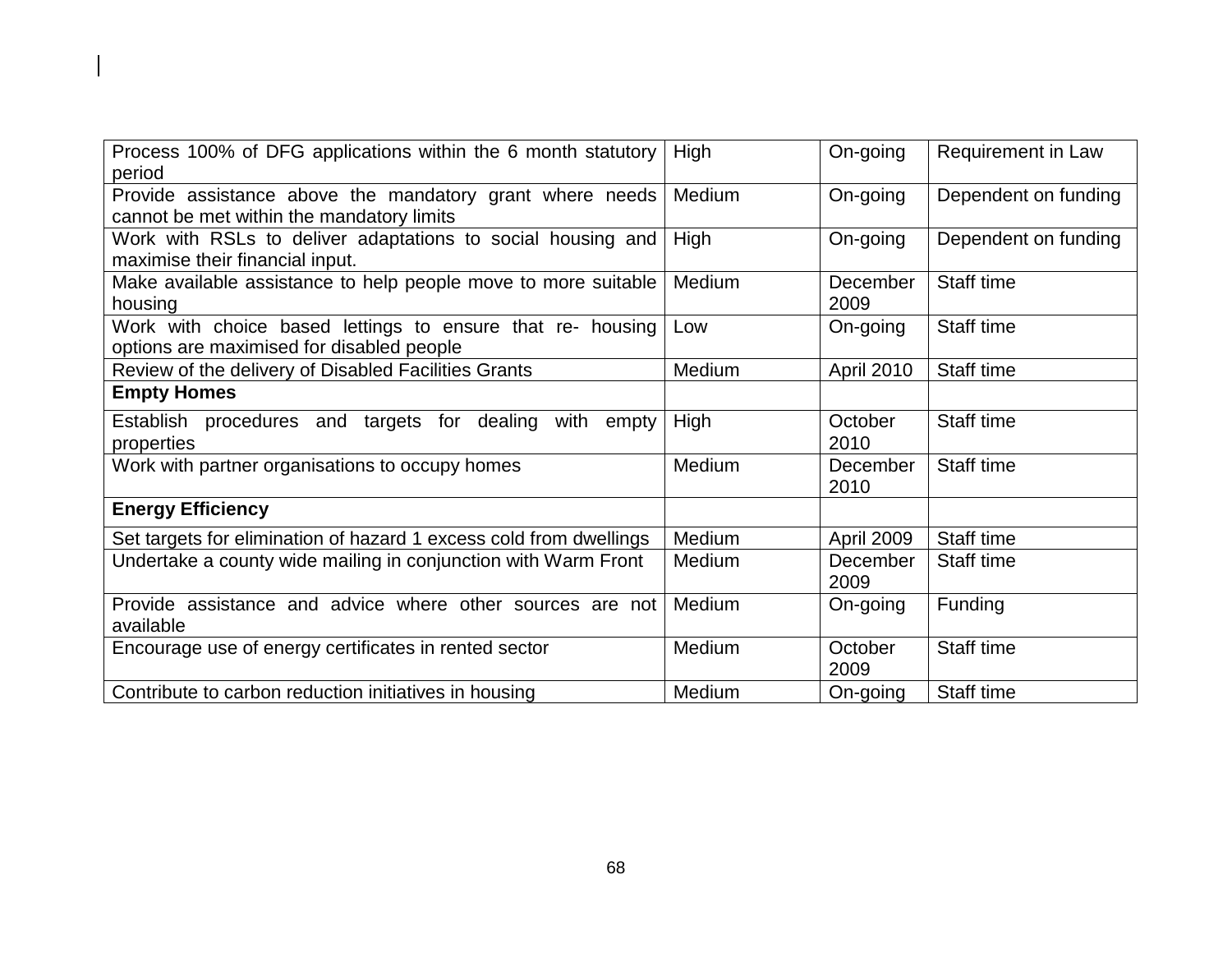# **Procedure for Determining Appeals - Private Sector Housing Renewal**

The appeals mechanism operates to ensure the Wiltshire Council can demonstrate it has duly exercised its discretion.

All unsuccessful applicants who have formally made an application for financial assistance will be notified in writing of grounds of intention to refuse, the availability of the appeals mechanism and that all appeals should be submitted in writing to the Housing Service Director within 21 days of the date of the refusal. Any appeal made outside the time limit will not be considered.

Limited financial provision will result in difficult choices being made in prioritising applications for assistance.

Any applicant having made a formal application that is refused, or has not been determined within a 6 month period, can appeal. On receipt of an appeal the applicant will thereafter be given a further 21 days in which to submit written grounds giving reasons why they feel the work should be considered for a particular type of grant or why the grant should be made available for such work. The Housing Service Director may also arrange at this stage for a representative to meet with the appellant to clarify facts. The Housing Service Director shall review the case and advise the applicant of the outcome within a period of 21 working days. The applicant has a further 21 days to then pursue an appeal if they are still aggrieved. Where such an appeal is received the case will be referred to the Corporate Director Upon receipt of an appeal the Corporate Director shall arrange for the complaint to be reviewed by an Officer outside the service unit concerned. The Corporate Director may investigate and determine any appeal received if he considers it appropriate.

Should the complainant be dissatisfied with the outcome of an appeal, a further appeal may be made to the Local Government Ombudsman.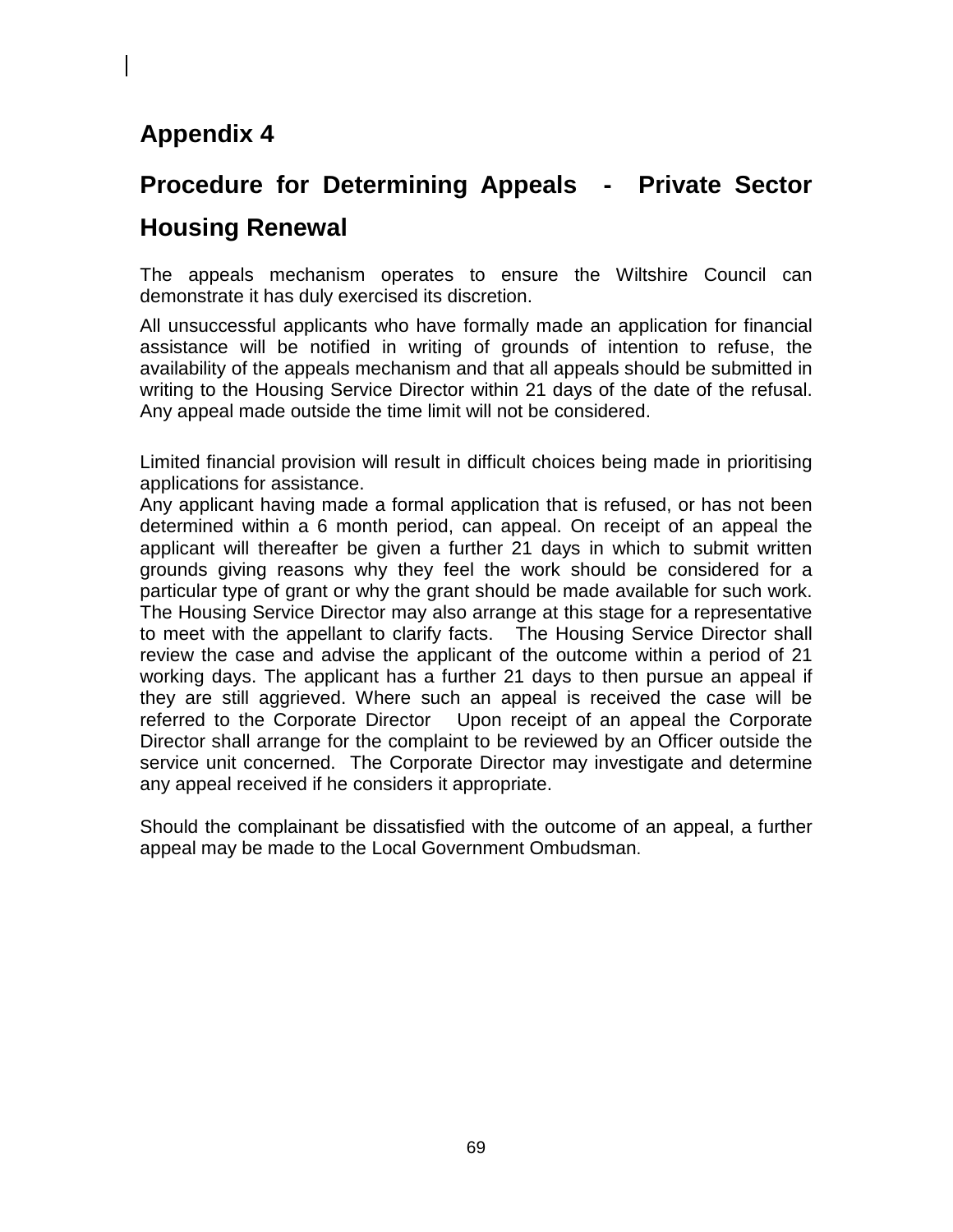## **Capital Funding Bid 2009/2010**

In October 2008 a competitive bid was made to the Government Office South West for additional funding for Private Sector Housing Renewal. The bid was successful and the money can be used for new projects that will benefit householders Wiltshire. The bid was for the following schemes:

#### **1. Loans and Equity Release**

To provide the necessary capital to establish a Loan and Equity release scheme to help vulnerable residents fund essential repairs, improvements and adaptation to their homes. The products provided would give the occupier a sufficient degree of choice to ensure that their home is kept decent and would include affordable subsidised capital repayment loans, interest only loans and an interest roll up facility.

### **2. SAP 35 Grant for Hard to Treat Homes**

To improve the energy efficiency of poor performing homes occupied by vulnerable households. It would directly address the objectives of National Indicator 187. Properties with a SAP rating below 35 would be treated to give a post work rating increased by at least 10 (over SAP 65 if achievable). External funding and a combination of treatment would be fully utilized in an innovative way.

#### **3. Private Rented Sector Initiative**.

.

To improve the housing standards in the rented sector by raising awareness with landlords by offering amongst other things a free energy efficiency certificate. A grant will be offered for energy efficiency measures, to reduce category 1 hazards and improve fire precautions and security. There would be a requirement that the property meets the accreditation standard and that it is let at or below the local housing allowance.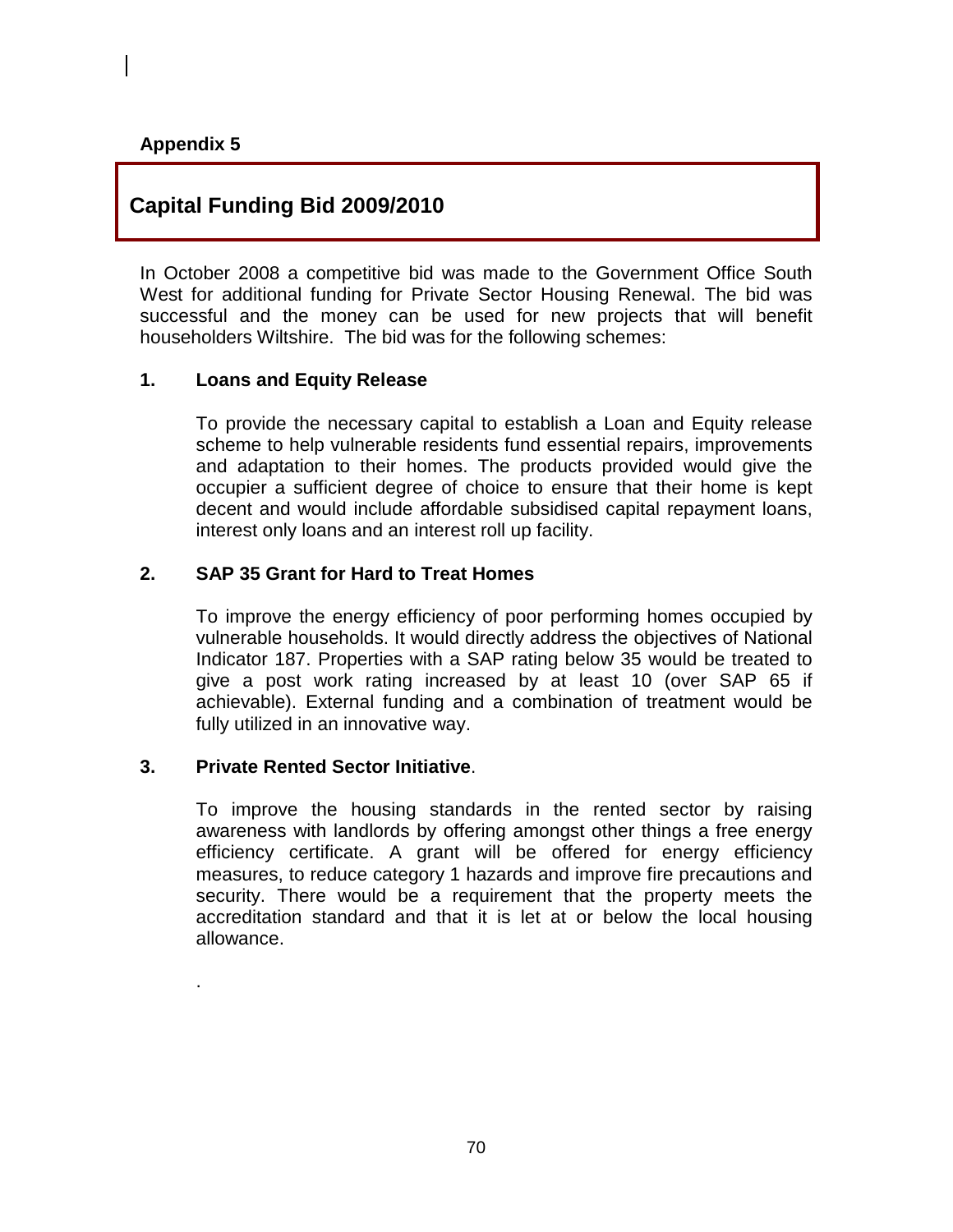## **House in Multiple Occupation (HMO) Licence Policy**

## **1. Introduction**

- 1.1 The government has made regulations which mean that all HMOs with 3 storeys, with five or more persons and occupied by two or more households will require a mandatory HMO licence.
- 1.2 HMOs owned by the police, health authorities, and universities are exempt. Social housing and properties converted into selfcontained flats with proper building regulation approval are also exempt.
- 1.3 Licences will be granted by the Council where the following requirements are met:
	- The house or flat in question is reasonably suitable for occupation by the intended number of occupants (either the number specified in the application or another number set by the Council) or can be made suitable by the imposition of licence conditions.
	- The proposed licence holder and manager are fit and proper persons.
	- The applicant is the most appropriate person to hold the licence
	- The manager is either the person having control or an agent or employee of the person having control.
	- The proposed management arrangements are satisfactory.
- 1.4 The following sections explain how the Council will reach its decisions on these matters.

## **2. Reasonably suitable for occupation**

In reaching this decision the Council will take account of prescribed standards set by Regulations made under section 65(3) of the Act, its HMO Standards (which include space standards), such other standards as it may see fit to adopt under section 65(2), Building Regulations, British Standards and any other standards it judges relevant.

The government has introduced standards that the Council must consider when assessing whether or not a HMO is suitable for occupation. In summary, these are: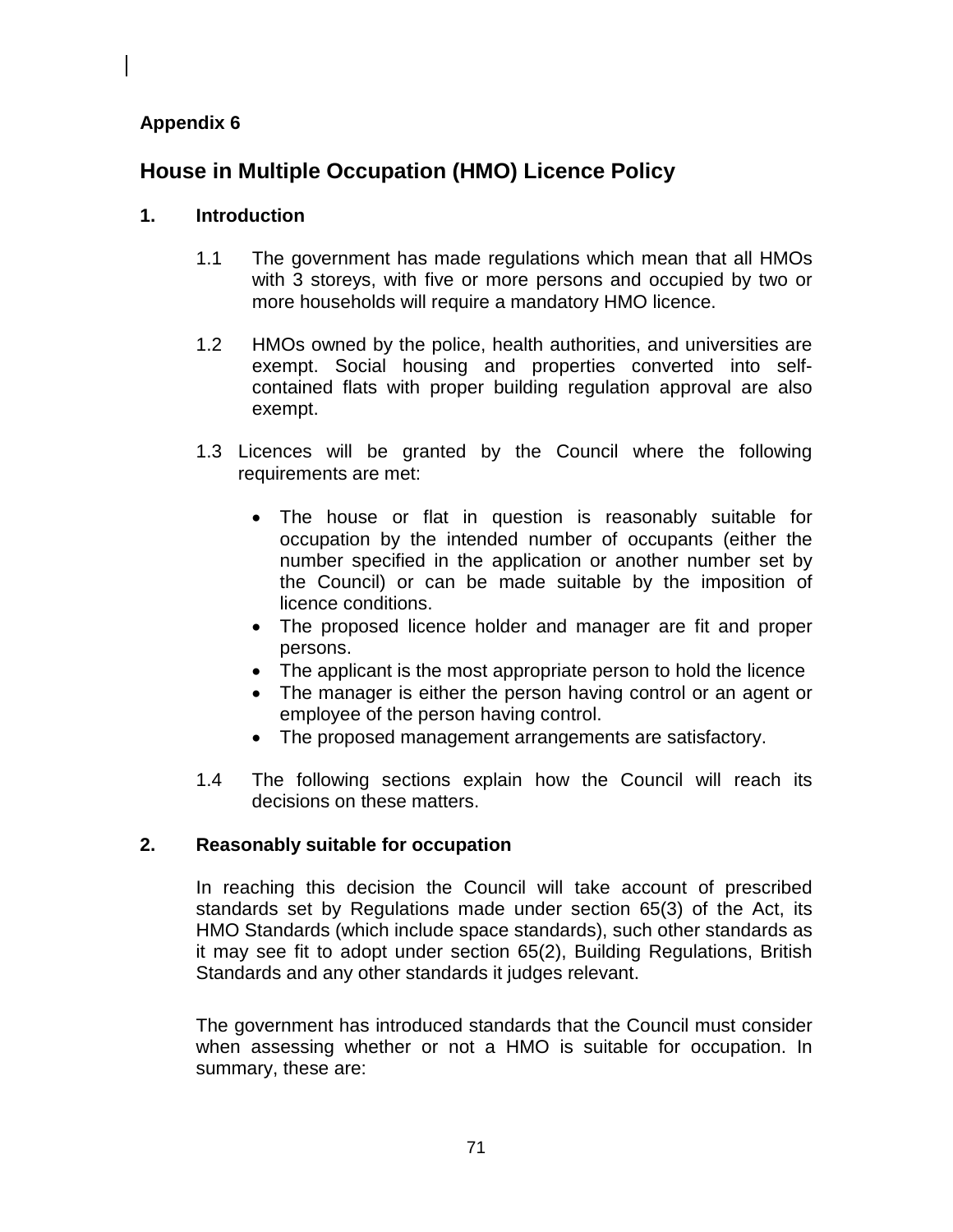## **2.1 Heating**

Each unit of accommodation in an HMO must be equipped with adequate means of space heating.

## **2.2 Shared bathrooms and toilets**

Where bathroom facilities are shared the following must be provided:

- Where there are 4 or fewer occupiers sharing facilities there must be at least 1 bathroom with a bath or shower and a toilet (which may be in the bathroom).
- Where there are 5 or more occupiers sharing facilities there must be 1 separate toilet with wash hand basin (with tiled splash back) per 5 occupants and at least 1 bathroom (which may contain a toilet) with a fixed bath or shower per 5 occupants.
- Where reasonably practicable there must be a wash hand basin with appropriate splash back (unless it has its own cooking facilities and is provided with a sink (see below))
- All baths, showers and wash hand basins must be equipped with taps providing an adequate supply of cold and constant hot water.
- All bathrooms must be adequately heated and ventilated
- All bathrooms and toilets are to be of an adequate size and layout and must be suitably located in relation to the accommodation.
- All baths, toilets and wash hand basins are to be fit for purpose.

## **2.3 Exclusive–use bathrooms and toilets**

Where there are no adequate shared facilities, each unit must be provided with the following exclusive-use facilities, either within the unit or within reasonable proximity:

• An enclosed and adequately laid out and ventilated room with a toilet and bath or fixed shower supplying adequate cold and constant hot water.

## **2.4 Shared kitchens**

Where kitchen facilities are shared there must be: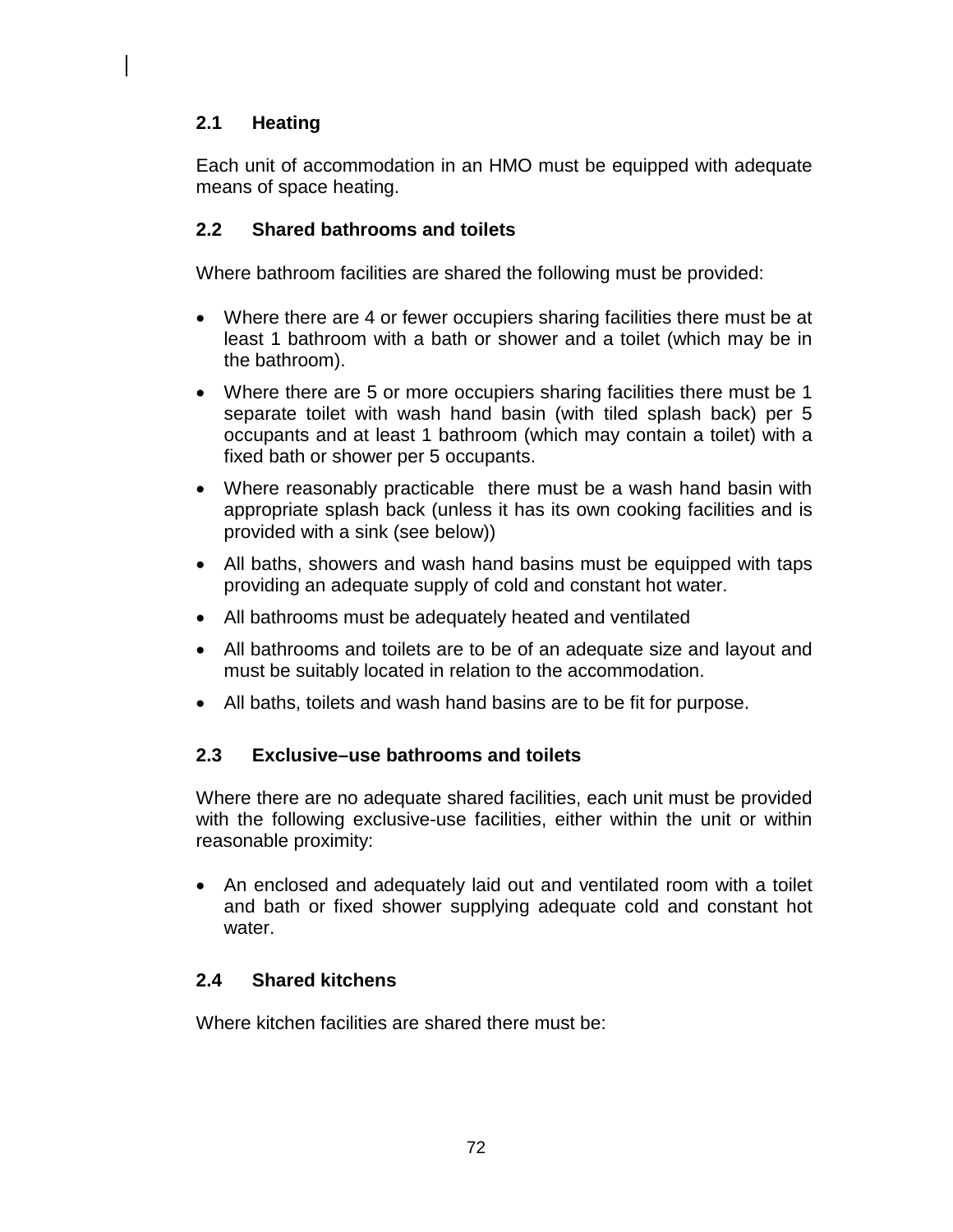- A kitchen, suitably located in relation to the living accommodation, of such layout and size and equipped with facilities to adequately enable the occupants of the house to store, prepare and cook food;
- The kitchen must be equipped with the following equipment, which must be fit for purpose and supplied in sufficient quantity for the number of occupants.
	- o Sinks with draining boards;
	- o An adequate supply of cold and constant hot water to each sink supplied;
	- o Installations or equipment for the cooking of food;
	- o Electrical sockets;
	- o Worktops for the preparation of food;
	- o Cupboards;
	- o Refrigerators with freezer compartments (or separate freezers);
	- o Refuse disposal facilities; and
	- o Extractor fans, fire blankets and fire doors

The Council will use its HMO standards in determining the quantity required*.*

# **2.5 Exclusive-use kitchens**

Where individual units are provided with their own kitchen facilities there must be:

- o Adequate appliances and equipment for the cooking of food;
- o A sink with an adequate supply of cold and constant hot water;
- o A worktop for the preparation of food;
- o Sufficient electrical sockets;
- o A cupboard for the storage of kitchen utensils and crockery
- o A refrigerator

The Council will use its HMO standards in determining the adequacy of these facilities.

# **2.6 Fire precautionary facilities**

Appropriate fire precaution facilities and equipment must be provided.

### **3. Fit and proper person**

3.1 In order to issue a licence the Council must be satisfied that the proposed licence holder is a fit and proper person and the most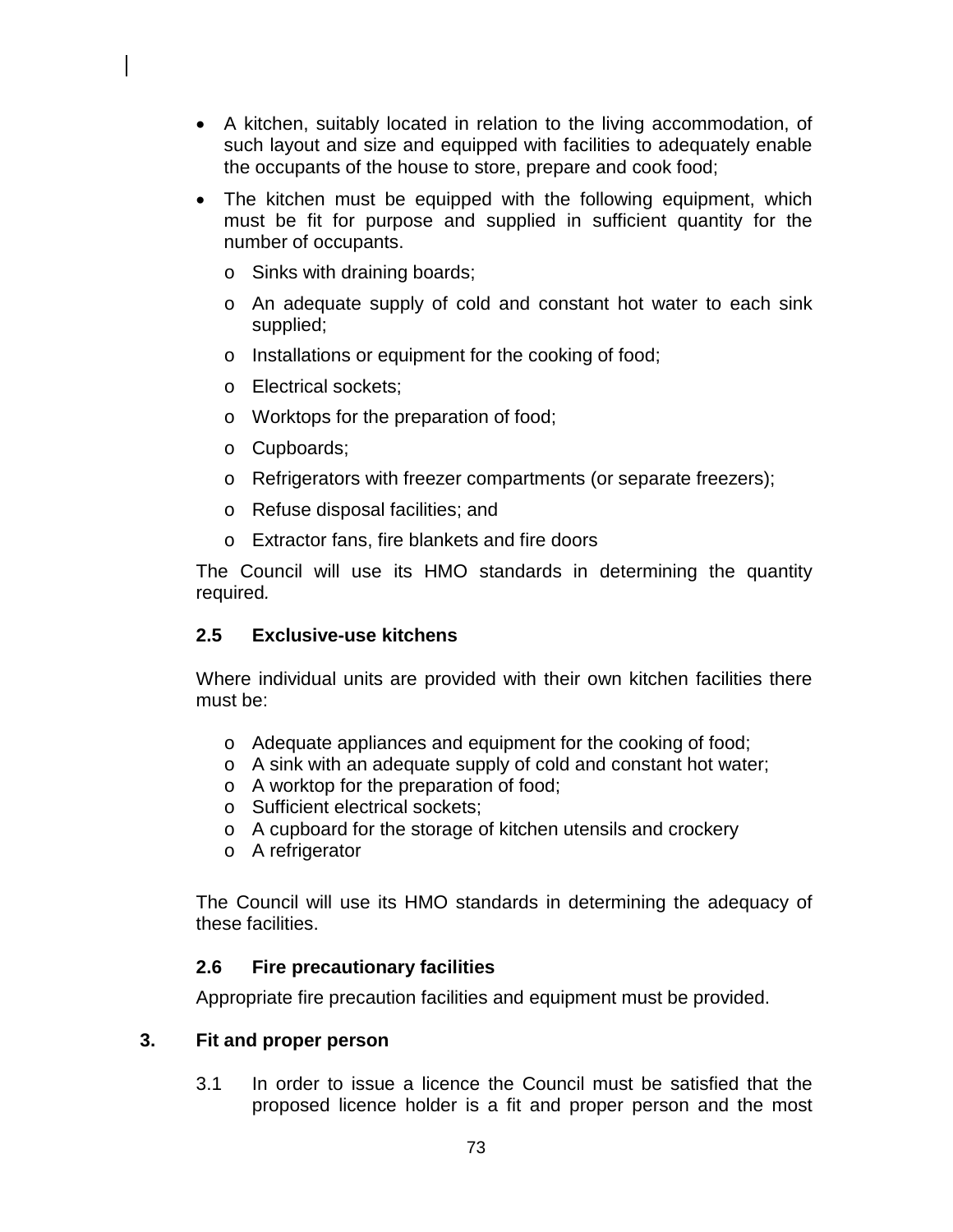appropriate person to hold the licence. It must also be satisfied that any proposed manager of the house is the person having control or is an agent or employee of the person having control of the house, and that the proposed manager is a fit and proper person.

- 3.2 The Council will consider a person to be fit and proper if it is satisfied that:
	- They do not have any unspent convictions that may be relevant to their role as either licence holder or manager and, in particular, any conviction involving fraud or other dishonesty, or violence or drugs or any offence listed in Schedule 3 to the Sexual Offences Act 2003.
	- They have not been found by a court or tribunal to have practised unlawful discrimination on grounds of sex, colour, race, ethnic or national origins or disability in, or in connection with, the carrying on of any business.
	- They do not have any unspent conviction in relation to any housing, public health, environmental health or landlord and tenant law; including any civil proceedings in which judgement was made against them.
	- They have not been in control of a property, which has been subject to a control order under section 379 of the Housing Act 1985 in the last 5 years.
	- They have not had a licence refused, been convicted of breaching the conditions of a licence under Parts 2 or 3 of the Act; or have acted otherwise than in accordance with a Code of Practice approved under section 233 of the Act that concerns a property in their ownership (whether or not in the Council's district).
	- They do not own or have not previously owned property that has been the subject of an interim or final management order or a special interim management order under the Housing Act 2004.
- 3.3 In addition, the Council may also take in to account whether any person associated or formerly associated with the applicant or manager has done any of these things, if it considers this information relevant.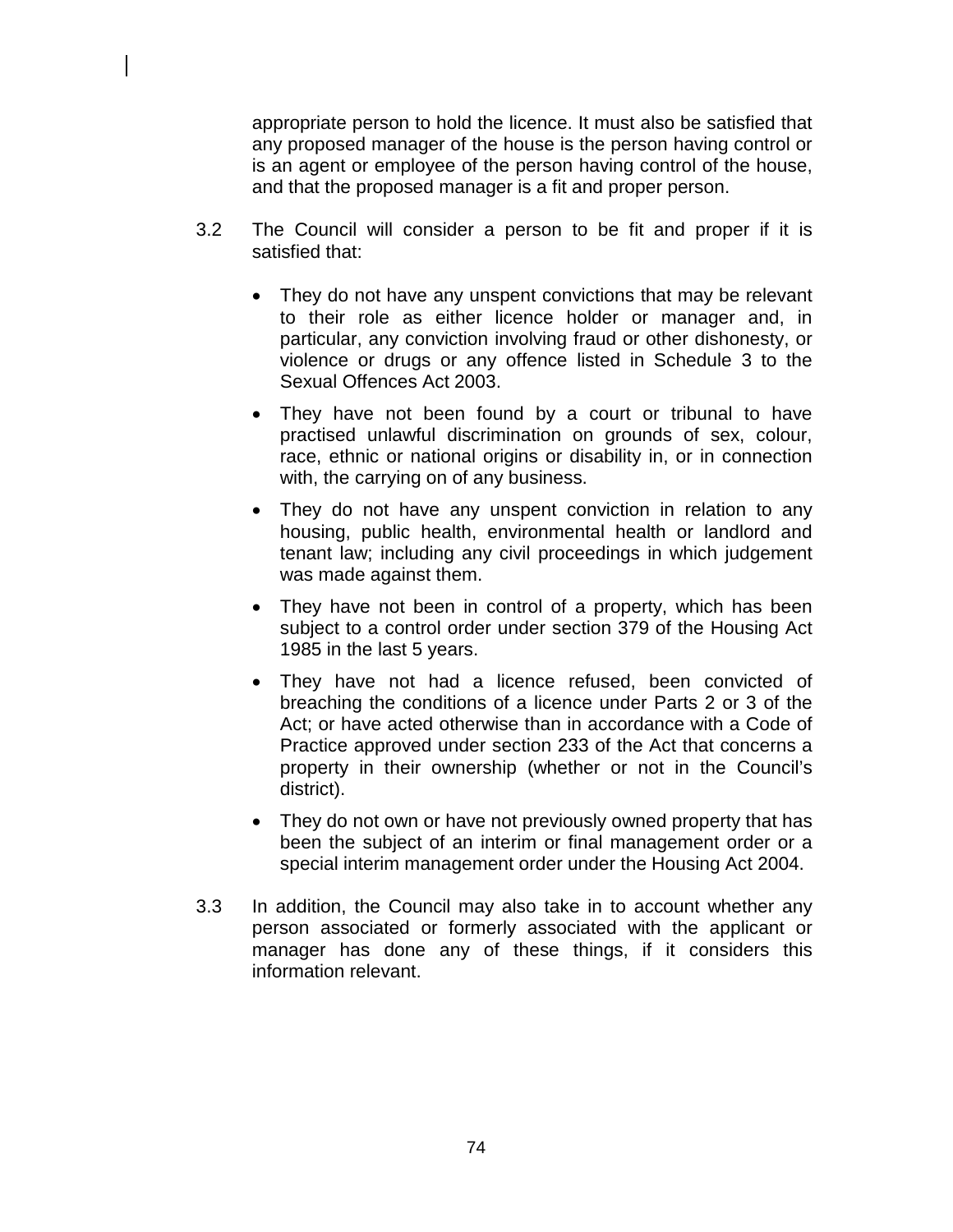### **4. Satisfactory management arrangements**

- 4.1 In order to issue a licence the Council must be satisfied that the proposed management arrangements for the house are satisfactory. If it is to be satisfied, it will expect, in particular, the licence holder to have in place the following arrangements:
	- A person to whom the tenants can report defects at the HMO, this will also include an emergency contact, and for this information to be displayed in written form in the premises.
	- An established system for periodically inspecting the HMO to identify any repairs or maintenance.
	- The ability to finance and to undertake repairs and maintenance in an appropriately timely fashion.
	- Where the manager is not the owner of the property, the manager must be able to fund and implement urgent repairs in those situations where it is not possible to obtain the owner's approval without undue delay.
	- A system to deal with any anti-social behaviour caused by tenants or their visitors, which causes nuisance or annoyance to people living in the vicinity.
- 4.2 The Council may also consider whether any person proposed to be involved in the management of the house has a sufficient level of competence. In this connection the Council may take into account matters such as the frequency and nature of any validated complaints made to it in connection with the property or its management, and the adequacy of any required response.

# **5. Licence Conditions**

Licences will be valid for 5 years and will specify the maximum number of occupiers or households for which the house is judged suitable. This number will be determined on the basis of the number of kitchens, bathrooms, WCs and the room sizes.

Draft licences must be issued to applicants within a reasonable period of time; the aim is to issue these within 12 weeks of the application.

The applicant will have at least 14 days to make any representations regarding the proposed licence and the Council will take these into account before issuing the actual licence.

Licences will be issued with conditions. These will include mandatory conditions, which will apply to all HMO licences, and may also include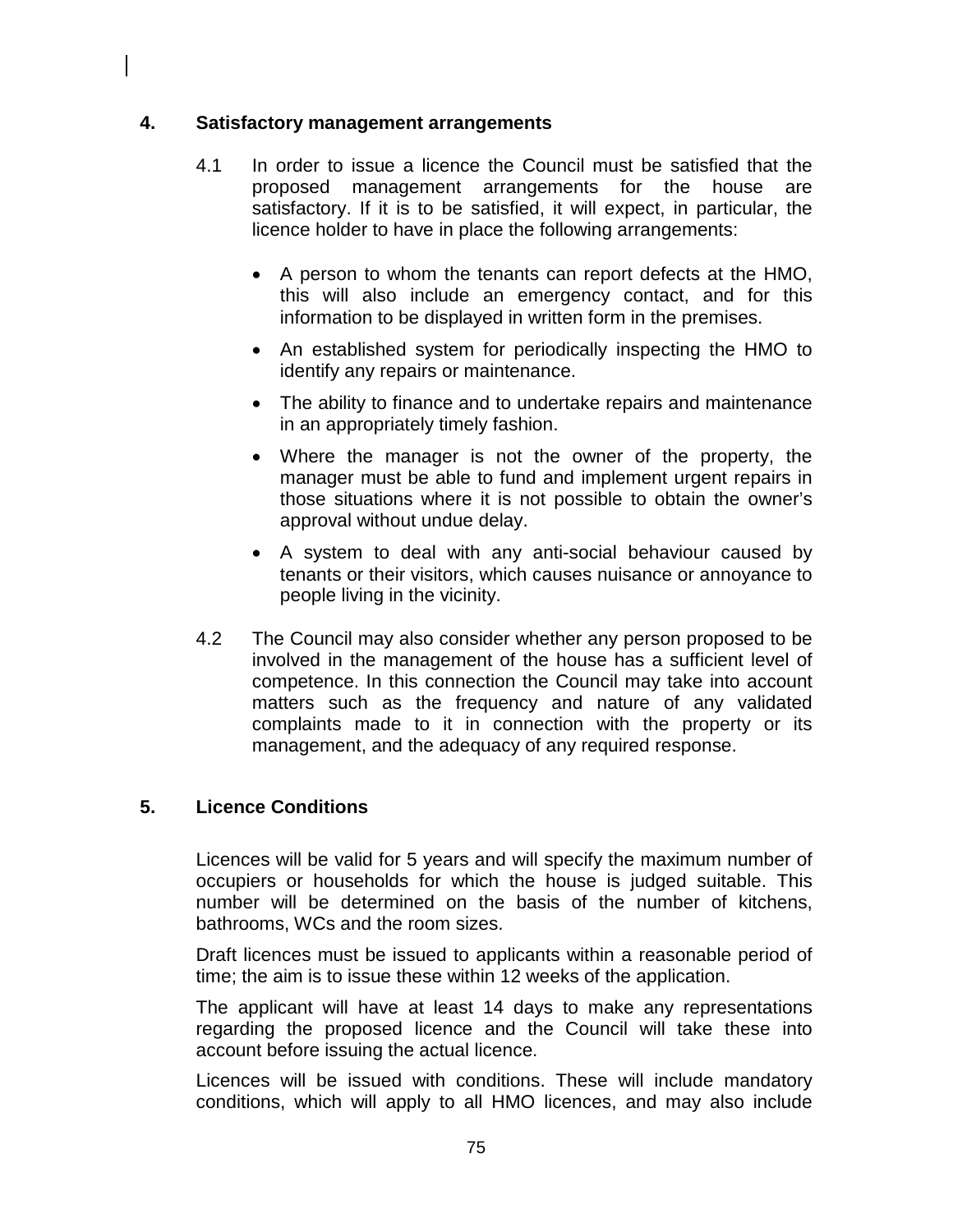discretionary conditions which can be made in relation to the management and condition of the HMO and may be property specific.

## **5.1 Mandatory conditions**

The following mandatory conditions will apply to all HMO licences:

- The licence holder must provide the Council with a copy of the gas safety certificate for the property every year (assuming that gas is supplied to the house).
- The licence holder must keep electrical appliances and furniture supplied by him or her in safe condition, and must supply the Council on demand, with a declaration as to their safety.
- Smoke alarms must be installed in the property, must be kept in working order, and the licence holder must supply the Council on demand, with a declaration as to their condition and positioning.
- Tenants must be provided with a written tenancy agreement.

# **5.2 Discretionary conditions**

The Council will apply the following discretionary conditions in all relevant cases. Requirements that:

- The house will be provided with appropriate fire precautionary facilities and equipment, including fire doors, alarm systems and emergency lights where these are judged necessary.
- Fire detection equipment, alarm system, fire fighting equipment and any emergency lighting must be subject to an annual inspection by a competent person and a copy of their inspection report be provided to the Council within 28 days of the inspection.
- The landlord must provide an energy performance certificate
- Specified facilities and equipment will be provided within a timescale set by the Council, in order that the property can be brought to the required minimum standards.
- Any repairs to the facilities and equipment that are necessary to ensure that they are fit for purpose, will be completed within a timescale set by the Council.
- The premises must comply with statutory management regulations within a timescale set by the Council.

The Council may also apply other conditions where these are considered necessary having taken into account the facts of the case.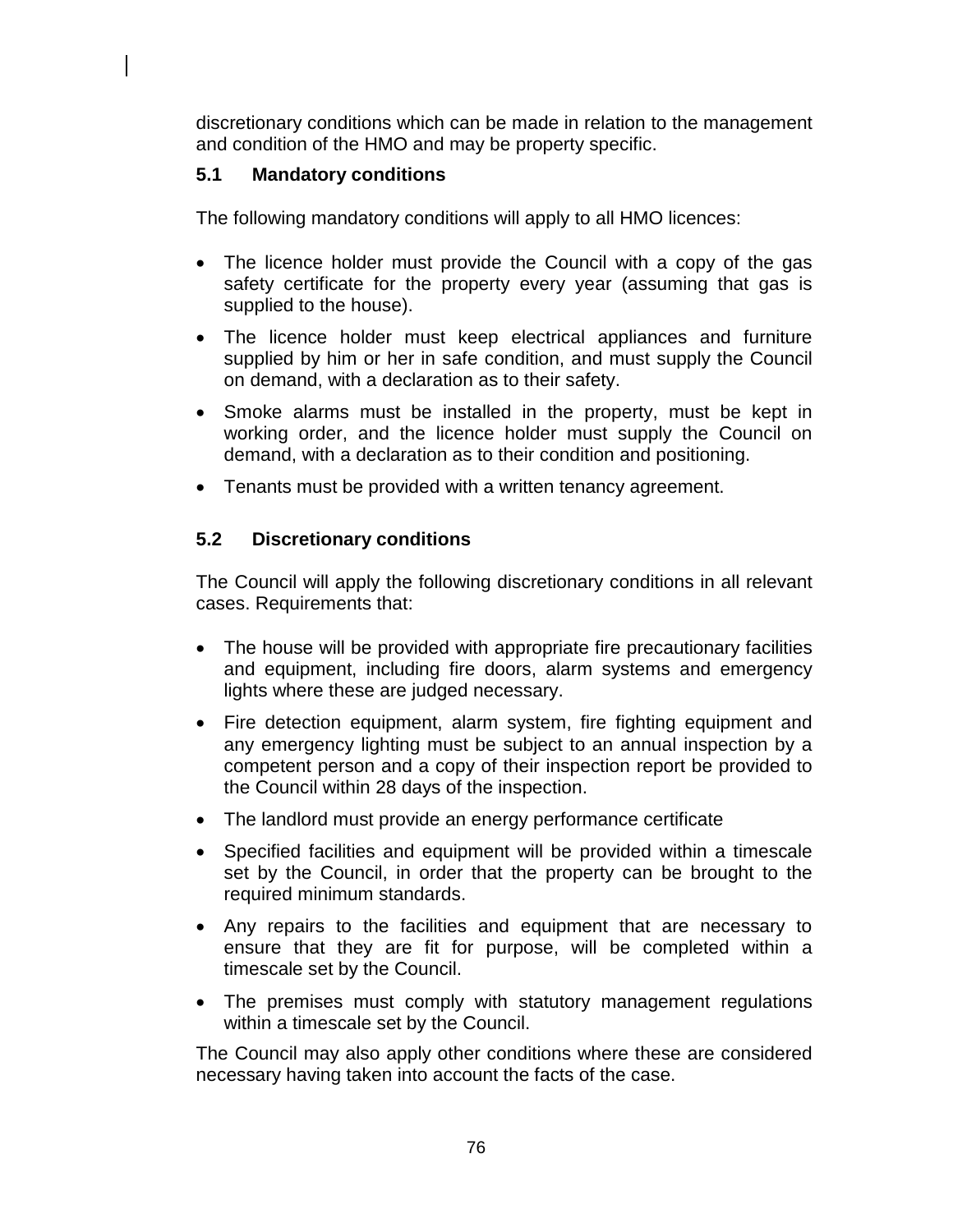### **6. Licence fees**

The Council will charge a fee for each licence. This fee will reflect the estimated average cost to the Council of undertaking the licensing process, and will be determined in accordance with available best-practice guidance. The Council may determine that, for a specified period, the fee for a licence will be reduced, and may determine that any such reduction is to apply only to a specified category of premises, such as those already known to the Council and having previously reached the standard of fire protection and level of amenities required prior to the introduction of the Housing Act 2004.

# **7. Application for licences**

Licence applications must be accompanied by the specified fee, must include the information specified by regulations, any further information required by the Council and must be in a form acceptable to the Council.

If Council Officers are already familiar with a property the Council may determine that it is appropriate to issue the licence without making a site visit at the time of application. It may also be possible to issue a licence on the basis of the information provided as part of the application, but in most cases an Officer from the Council's Housing Service will carry out an inspection before licensing a HMO in order to assess compliance with the licensing requirements and the number of people for whom the HMO is suitable.

As part of the licensing process, HMOs will be prioritised for assessment under the Housing Health and Safety Rating System (HHSRS). The Council must ensure that all Category-1 hazards have been addressed within 5 years of the licence being granted, but is intending that this will be achieved in a shorter time.

It is an offence not to licence a qualifying HMO and that failure is punishable by a fine of up to £20,000. Any decision to prosecute will be taken in line with the Council's

# **HOUSING ENFORCEMENT POLICY**

### **8. Variation of licences**

The Council may vary a licence either with the agreement of the licence holder or, without agreement, if it considers there has been a change of circumstances since the time when the licence was granted. Change of circumstance will be taken to include any discovery of new information.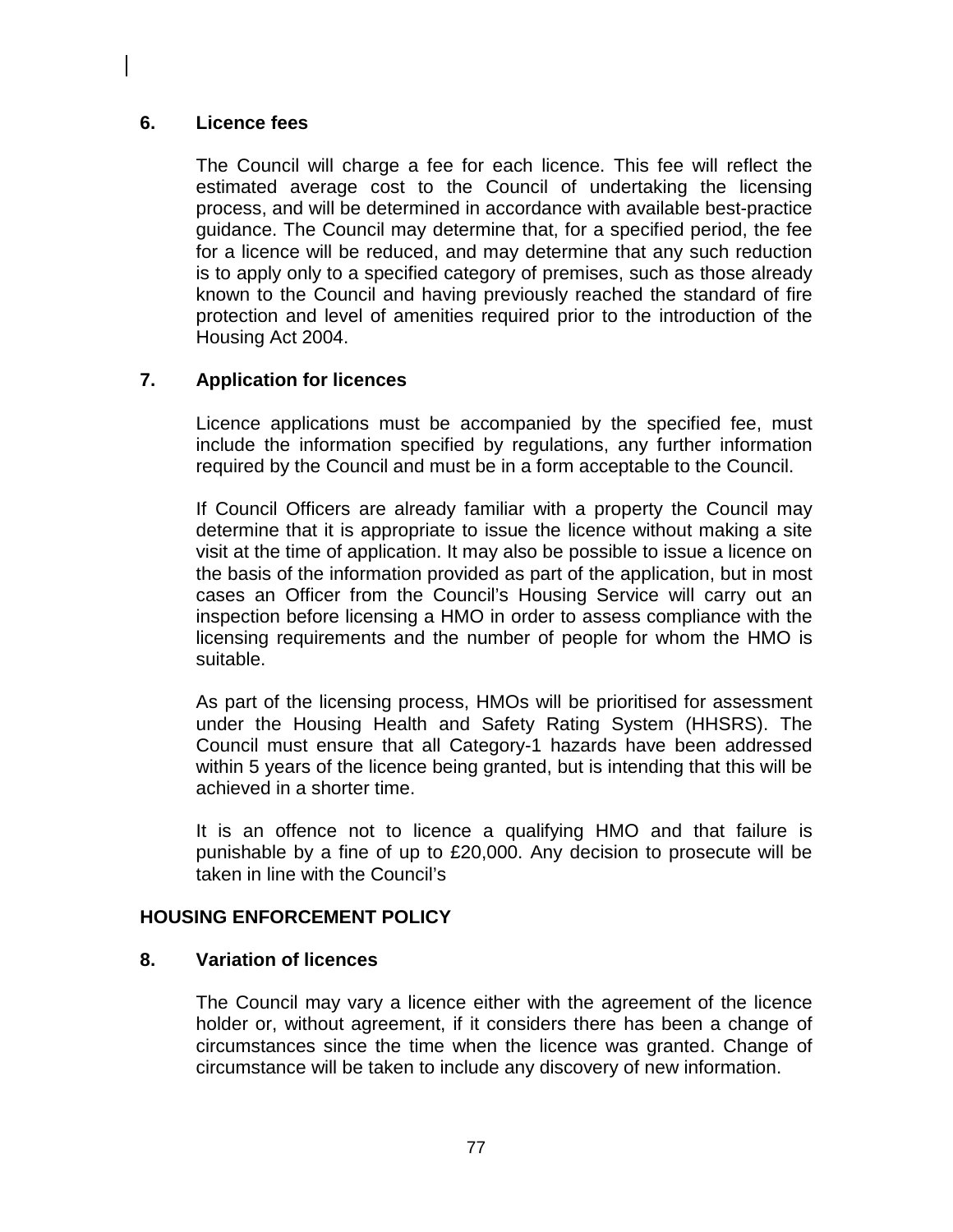## **9. Revocation of licences**

The Council may revoke a licence either with the agreement of the licence holder or in the following circumstances:

- Where the Council considers that the licence holder or any other person has committed a serious breach of a licence condition or repeated breaches of a condition, or;
- Where the Council no longer considers that the licence holder is a fit and proper person to hold the licence, or;
- Where the Council considers that the management of the premises is no longer being carried out by fit and proper persons;
- Where the premises has ceased to be an HMO requiring a licence, or:
- Where the Council considers that, were the licence to expire at that time, it would not grant a further licence because of the structure of the premises.

### **10. Discretion**

In exceptional circumstances the Head of Private Housing can in individual cases vary the amenity standard. A reasoned explanation for the variation must be made.

### **11. Appeals**

The licence applicant, anyone with an estate or interest in the premises, a person managing the premises or anyone on whom the licence would place any restriction or obligation, may appeal to a Residential Property Tribunal against the Council's decision to either grant or refuse a licence, or in connection with decisions in relation to revocation or variation. The appeal period is set as 28 days.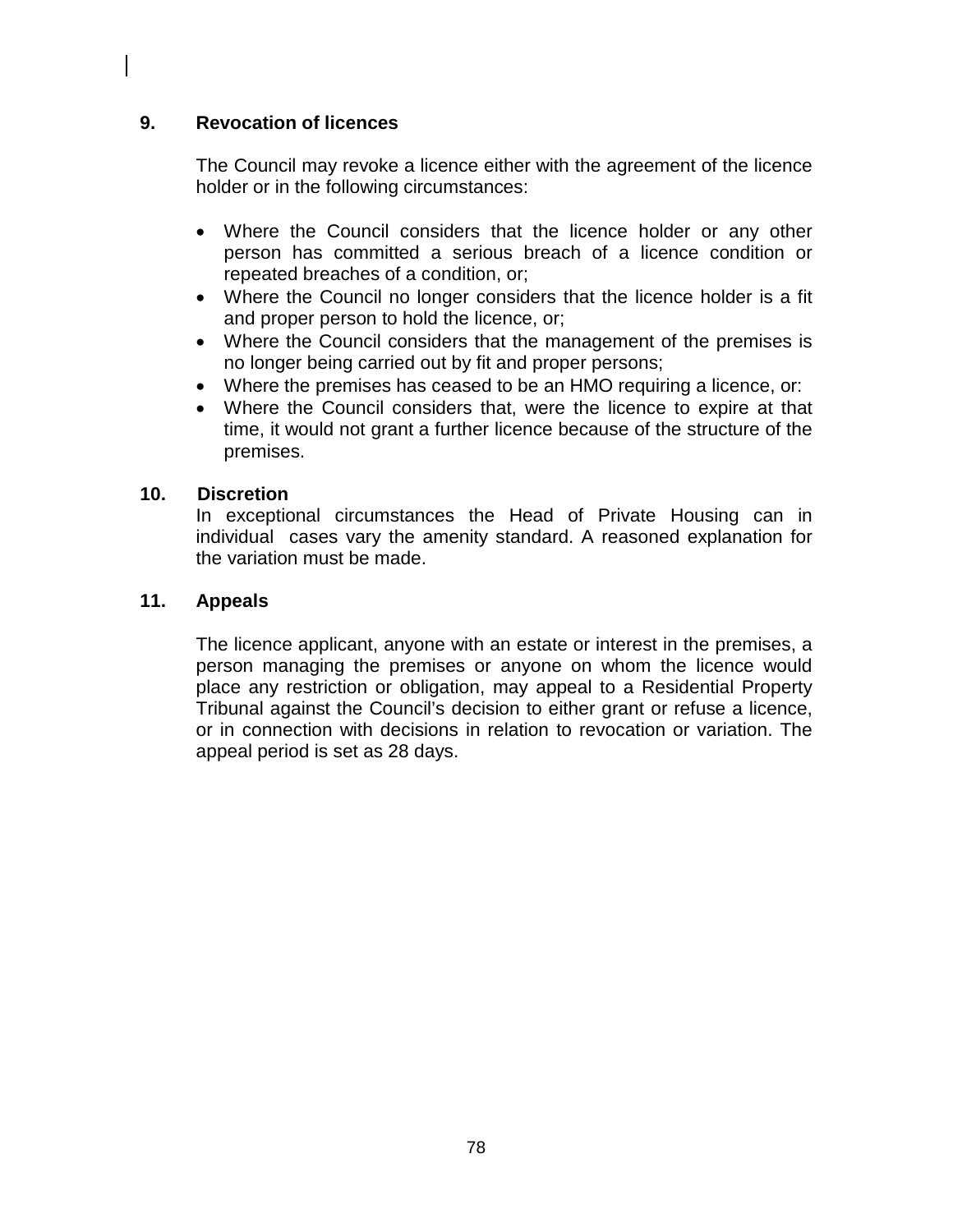## **Appendix 7**

# **Houses in Multiple Occupation Licence Application Fees**

The fee structure set out below is believed to balance the Council's need to recoup its reasonable administration costs whilst minimising the burden to landlords. The level of fees is similar to those being considered by other district councils.

#### *For first HMO licence on premises or Previous licence lapsed or Previous licence revoked*

| up to 5 lettings      | £375 |
|-----------------------|------|
| 6 to 10               | £475 |
| 11 to 15              | £560 |
| 16 to 20              | £660 |
| More than 20 lettings | £750 |

#### *Variation of existing licence*

| Change in management/licence holder | £150                                      |
|-------------------------------------|-------------------------------------------|
| Change in numbers                   | $\pm 200 +$ any difference in banding for |
|                                     | increased numbers (above)                 |

#### *Renewal of licence on expiry of initial licence*

| Circumstances unchanged   | £200 |
|---------------------------|------|
| New licence holder and/or | £350 |
| changes to property       |      |

#### *Charge for returning an incomplete, illegible or inaccurate application*

- Where the Council exercises its discretion to issue a licence for less than 5 years, the fee charged will be reduced pro-rata.
- Licence application fees are not subject to Value Added Tax.
- The above fees represent an average cost of less than £50 per letting for a 5 year licence.
- We will review the scale of charges annually.
- The Council will waive charges for Charities that are working in partnership with Council that operate to house homeless people.